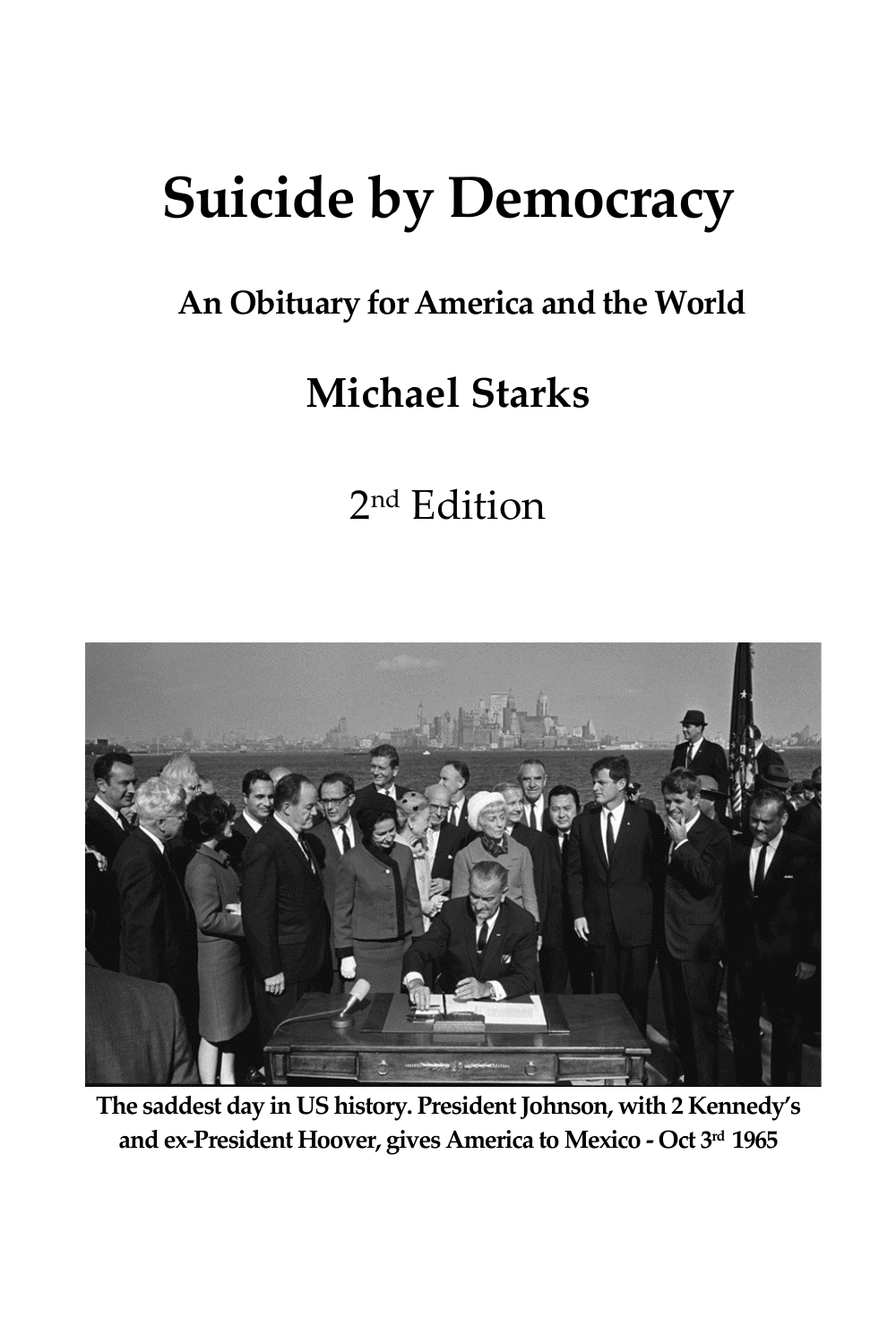# **Suicide by Democracy**

### **an Obituary for America and the World**

2 nd Edition

**Michael Starks**

**Reality Press Las Vegas**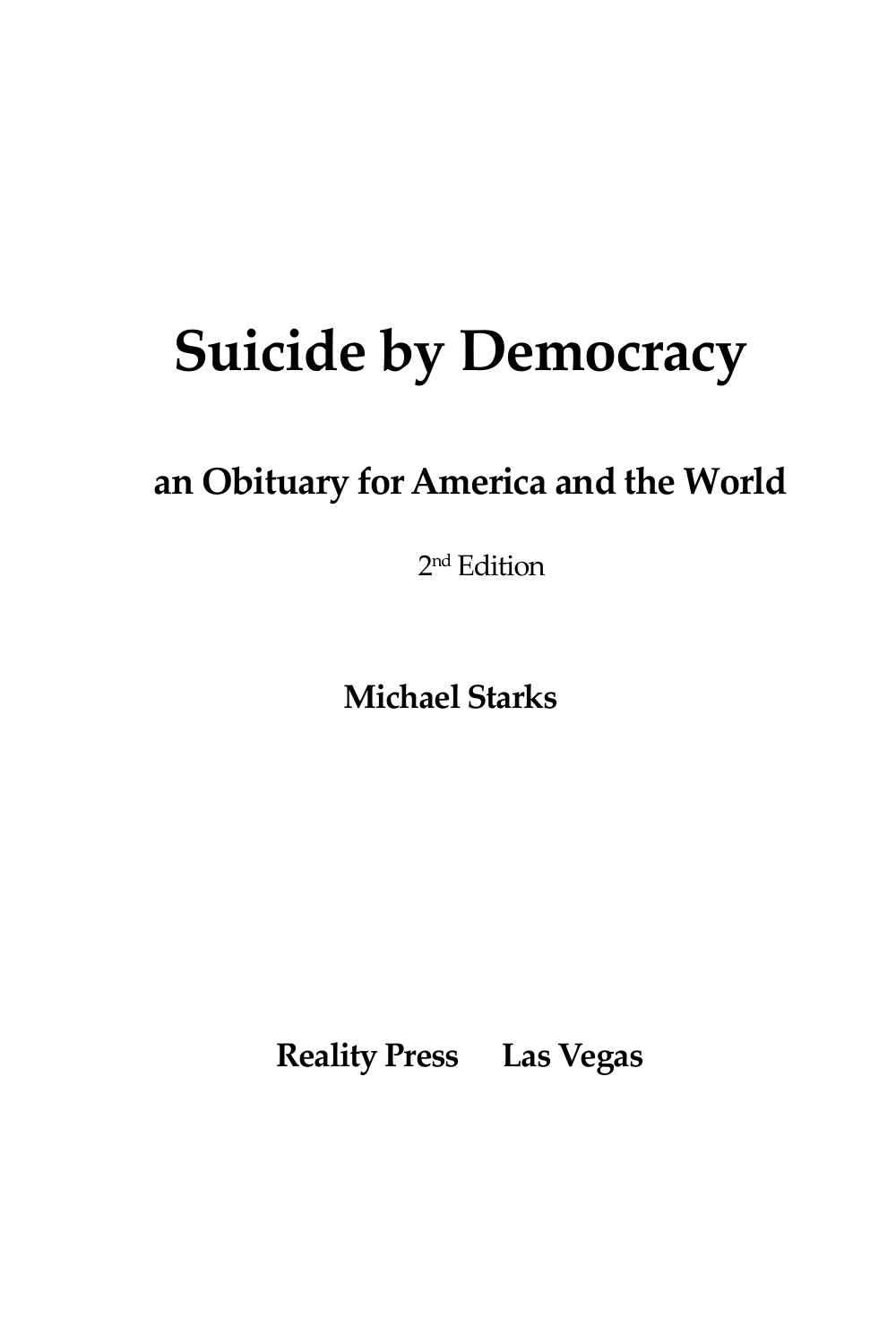Copyright © 2019 by Michael Starks

All rights reserved. No part of this publication may be reproduced, distributed, or transmitted without the express consent of the author.

Printed and bound in the United States of America.

ISBN-13: 978-1987415544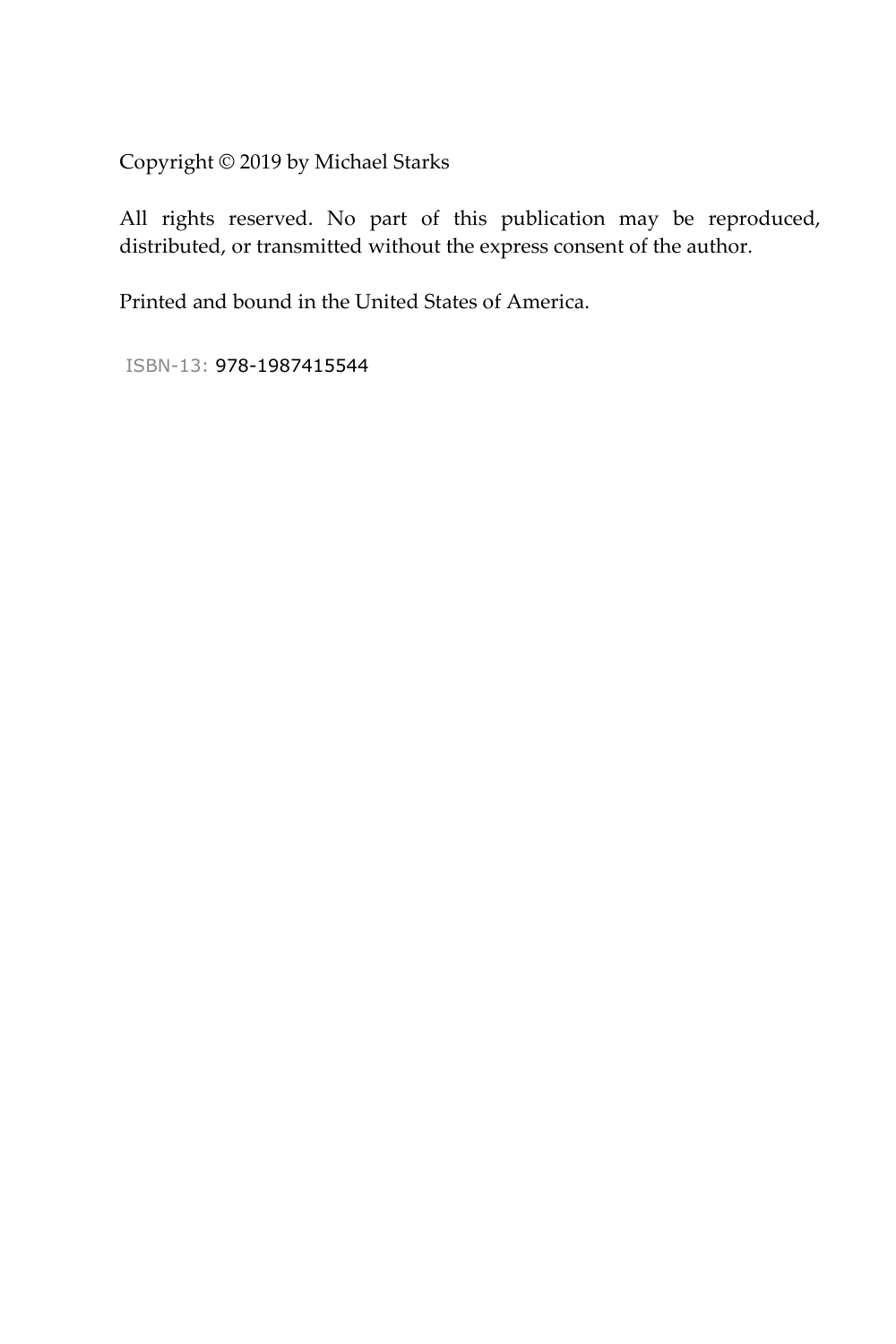"At what point is the approach of danger to be expected? I answer, if it ever reach us it must spring up amongst us; it cannot come from abroad. If destruction be our lot, we must ourselves be its author and finisher. As a nation of freemen we must live through all time or die by suicide." Abraham Lincoln (1838)

Among the millions of pages of print and web pages and incessant chat and chatter on TV and blogs and speeches, there is a notable absence of a short clear honest, accurate, sane, intelligent summary of the catastrophe that is destroying America and the world. This is partly due to a lack of understanding and partly to the suppression of free speech by the leftist/liberal/progressive/democratic/socialist/multicultural/diverse/social democratic/communist/third world supremacist coalition. I attempt to fill that gap here.

An integral part of modern democracy is The One Big Happy Family Delusion, i.e., that we are selected for cooperation with everyone, and that the euphonious ideals of Democracy, Diversity and Equality will lead us into utopia, if we just manage things correctly (the possibility of politics). The No Free Lunch Principle ought to warn us it cannot be true, and we see throughout history and all over the contemporary world, that without strict controls, selfishness and stupidity gain the upper hand and soon destroy any nation that embraces these delusions. In addition, the monkey mind steeply discounts the future, and so we cooperate in selling our descendant's heritage for temporary comforts, greatly exacerbating the problems.

I describe the great tragedy playing out in America and the world, which can be seen as a direct result of our evolved psychology, which, though eminently adaptive and eugenic on the plains of Africa ca. 6 million years ago, when we split from chimpanzees, to ca. 50,000 to 150,000 years ago, when many of our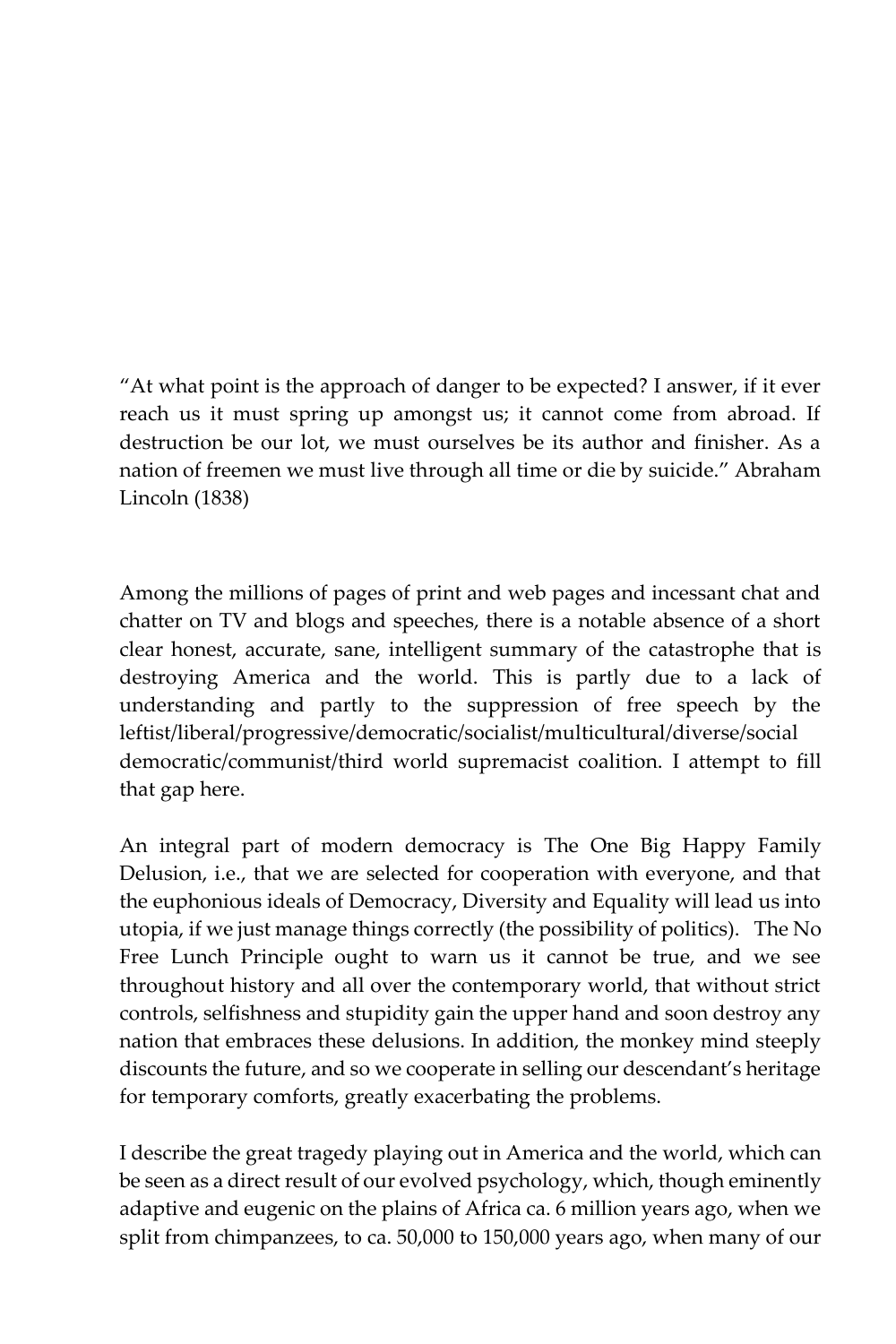ancestors left Africa (i.e., in the EEA or Environment of Evolutionary Adaptation), is now maladaptive and dysgenic and the source of our Suicidal Utopian Delusions. So, like all discussions of behavior (philosophy, psychology, sociology, biology, anthropology, politics, law, literature, history, economics, soccer strategies, business meetings, etc.), this book is ultimately about evolutionary strategies, selfish genes and inclusive fitness (kin selection, i.e., natural selection).

One might take this to imply that a just, democratic and enduring society for any kind of entity on any planet in any universe is only a dream, and that no being or power could make it otherwise. It is not only 'the laws' of physics that are universal and inescapable, or perhaps we should say that inclusive fitness is a law of physics.

The great mystic Osho said that the separation of God and Heaven from Earth and Humankind was the most evil idea that ever entered the human mind. In recent times an even more evil notion arose, that humans are born with rights, rather than having to earn privileges. The idea of human rights, as now commonly promulgated, is an evil fantasy created by leftists to draw attention away from the merciless destruction of the earth by unrestrained 3rd world motherhood. Thus, every day the population increases by 200,000, who must be provided with resources to grow and space to live, and who soon produce another 200,000 etc. And one almost never hears it noted that what they receive must be taken from those already alive, and their descendants. Their lives diminish those already here in both major obvious and countless subtle ways. Every new baby destroys the earth from the moment of conception. In a horrifically overcrowded world with vanishing resources, there cannot be human rights without destroying the earth and our descendant's futures. It could not be more obvious, but it is rarely mentioned in a clear and direct way, and one will never see the streets full of protesters against motherhood.

The most basic fact, almost never mentioned, is that there are not enough resources in America or the world to lift a significant percentage of the poor out of poverty and keep them there. The attempt to do this is bankrupting America and destroying the world. The earth's capacity to produce food decreases daily, as does our genetic quality. And now, as always, by far the greatest enemy of the poor is other poor and not the rich.

America and the world are in the process of collapse from excessive population growth, most of it for the last century, and now all of it, due to 3rd world people. Consumption of resources, and the addition of some 3 billion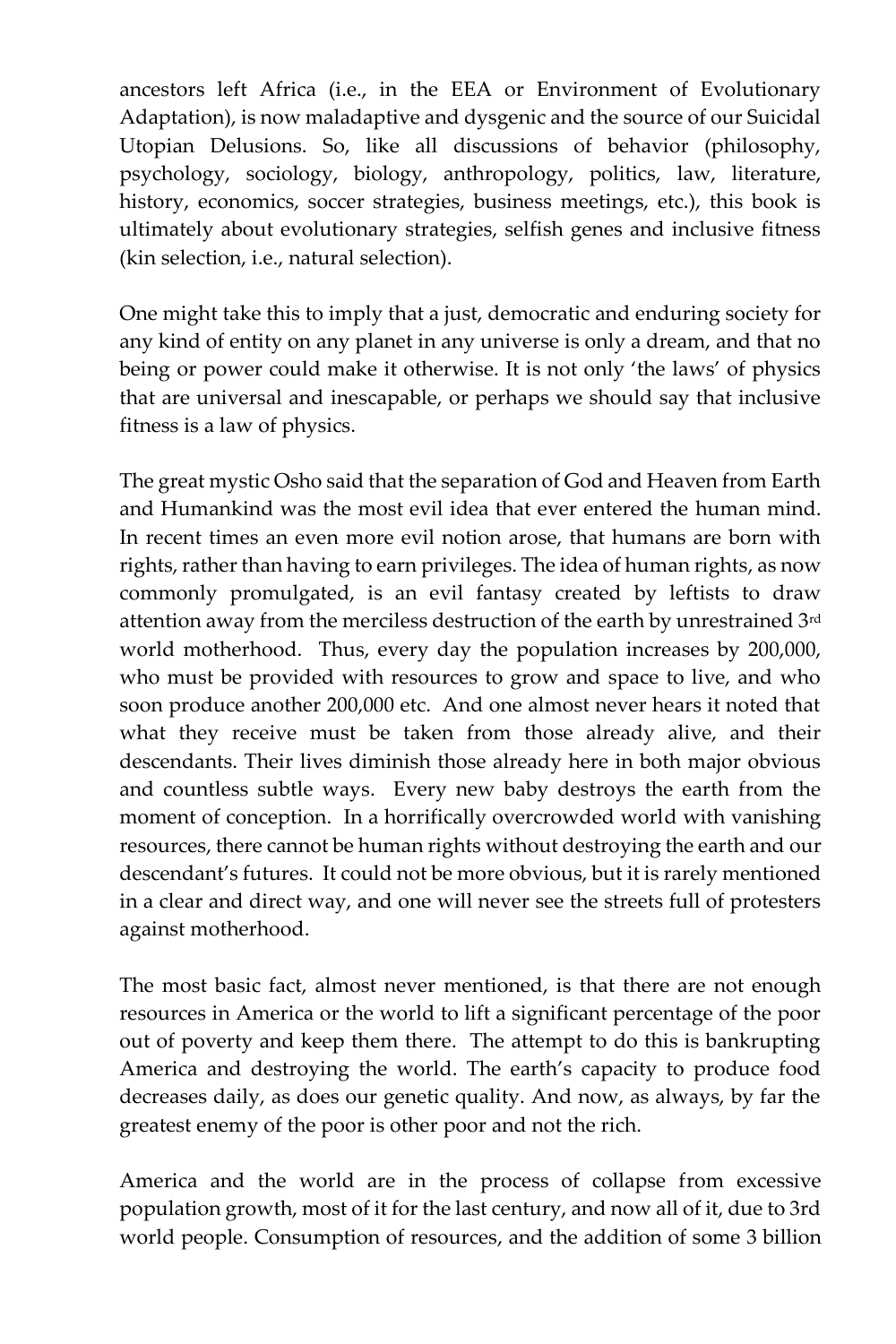more ca. 2100, will collapse industrial civilization and bring about starvation, disease, violence and war on a staggering scale. The earth loses at least 1% of its topsoil every year, so as it nears 2100, most of its food growing capacity will be gone. Billions will die and nuclear war is all but certain. In America, this is being hugely accelerated by massive immigration and immigrant reproduction, combined with abuses made possible by democracy. Depraved human nature inexorably turns the dream of democracy and diversity into a nightmare of crime and poverty. China will continue to overwhelm America and the world, as long as it maintains the dictatorship which limits selfishness and enables long term planning.

The root cause of collapse is the inability of our innate psychology to adapt to the modern world, which leads people to treat unrelated persons as though they had common interests (which I suggest may be regarded as an unrecognized -- but the commonest and most serious-- psychological problem -- Inclusive Fitness Disorder). This, plus ignorance of basic biology and psychology, leads to the social engineering delusions of the partially educated who control democratic societies. Few understand that if you help one person you harm someone else—there is no free lunch and every single item anyone consumes destroys the earth beyond repair. Consequently, social policies everywhere are unsustainable and one by one all societies without stringent controls on selfishness will collapse into anarchy or dictatorship. Without dramatic and immediate changes, there is no hope for preventing the collapse of America, or any country that follows a democratic system. This is happening even without climate change or the evil designs of Seven Senile Sociopaths who rule China, but they make it happen much faster. The only major change from the first edition of this essay is the addition of a brief discussion of China, which represents by far the greatest threat to peace and freedom worldwide. The policy of appeasing them, which all countries and most businesses pursue, is the worst of the suicidal utopian delusions.

Those interested in further applications of these ideas may consult my other books, particularly Suicidal Utopian Delusions in the 21st Century: Philosophy, Human Nature and the Collapse of Civilization, which are available free at various sites on the net as well as on Amazon as books and Kindles:

<https://www.amazon.com/dp/B071P1RP1B> <https://www.amazon.com/dp/B0711R5LGX> <https://www.amazon.com/dp/B071HVC7YP>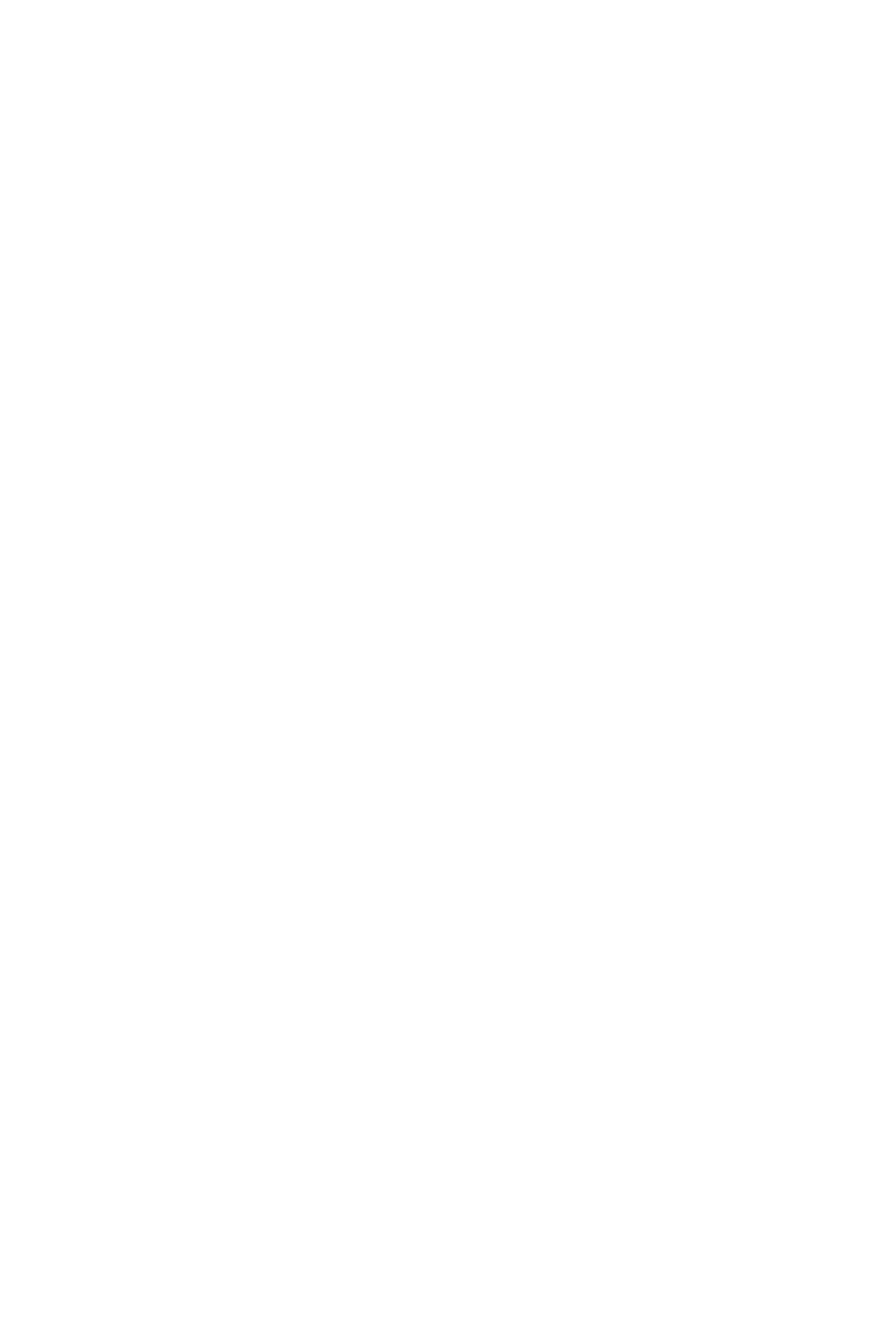

PERCENT OF AMERICANS WHO ARE FOREIGN BORN -- the result of the "no significant demographic impact" immigration act of 1965—non-Europeans (the Diverse) were a 16% share, are now (2019) about 38% and will be about 60% by 2100, since they are now 100% of the population increase of about 2.4 million every year. Suicide by democracy.



PART OF THE COST OF DIVERSITY and of aging, being the world's unpaid policeman, etc., (not counting future liabilities which are 5 to 10 times as much, barring major social changes).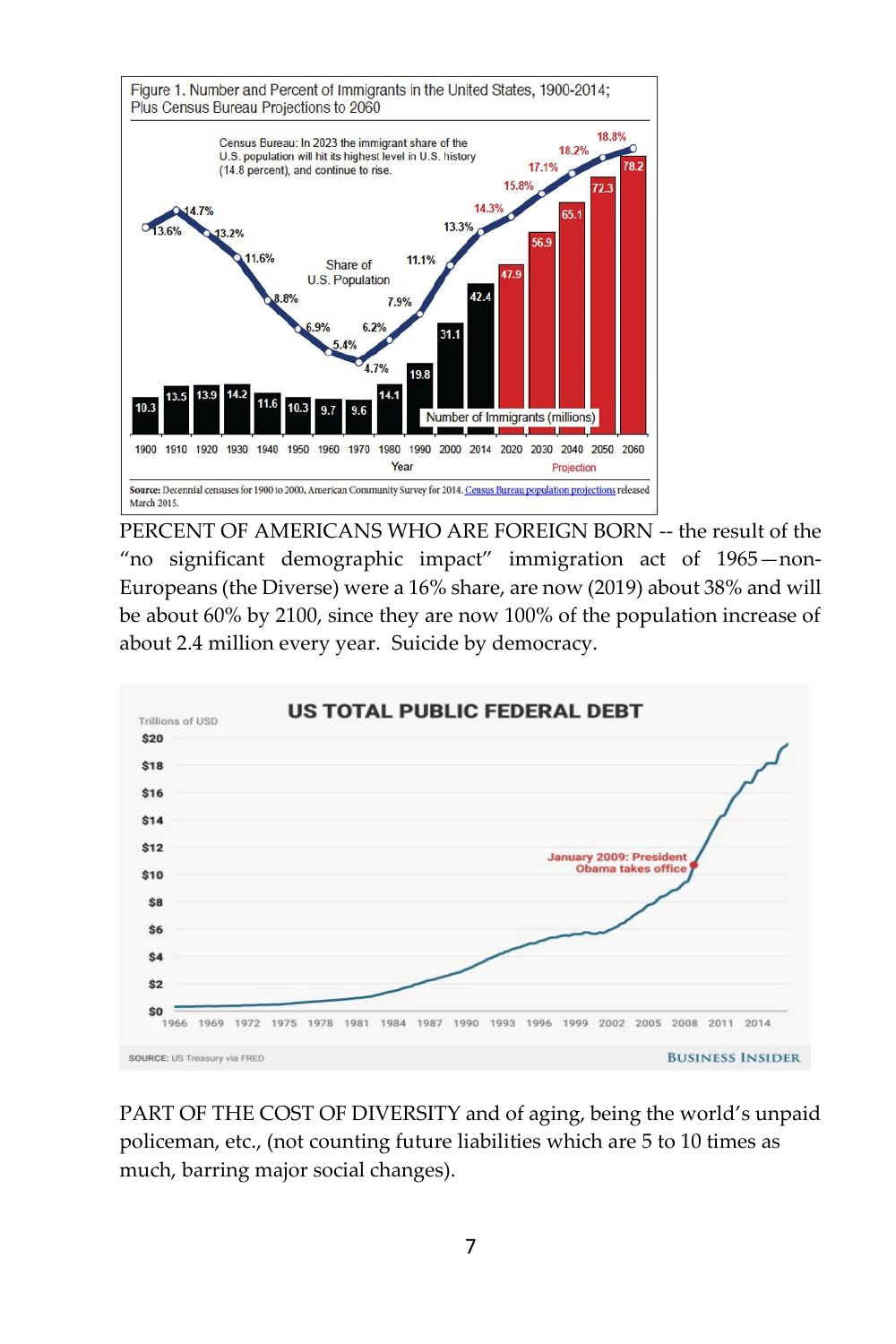#### **Useful definitions for understanding American politics**

DIVERSITY: 1. USA government program for handing over control to Mexico. 2. USA government program for providing free or heavily subsidized goods and services to those from other countries. 3. A means for turning America into a 3rd world Hellhole. 4. Multiculturalism, multiethnicism, multipartisanism, inclusivity, third world supremacy.

RACIST: 1. Person opposed to diversity in above sense. 2. Person of different ethnicity who disagrees with me on any issue. 3. Person of any ethnicity who disagrees with me on anything. Also, called 'bigot' 'hater' or 'nativist'.

WHITE SUPREMACIST: Anyone opposed to diversity in the above sense, i.e., anyone trying to prevent the collapse of America and of industrial civilization worldwide.

THIRD WORLD SUPREMACIST: Anyone in favor of diversity in above senses. Anyone working to destroy their descendant's future. AKA Democrats, Socialists, Neomarxists, Democratic Socialists, Marxists, Leftists, Liberals, Progressives, Communists, Maternalists, Leftist Fascists, Multiculturalists, Inclusivists, Human Rightists.

HATE: 1. Any opposition to diversity in the above sense. 2. Expression of a desire to prevent the collapse of America and the world.

EURO: White or Caucasian or European: one whose ancestors left Africa over 50,000 years ago.

BLACK: African or Afro-American: one whose ancestors stayed in Africa or left in the last few hundred years (so there has not been time for evolution of any significant differences from Euros).

DIVERSE: Anyone who is not EURO (European, white, Caucasian).

HUMAN RIGHTS: An evil fantasy created by leftists to draw attention away from the merciless destruction of the earth by unrestrained 3rd world reproduction. Thus, temporary anomalies, such as democracy, equality, labor unions, women's rights, child rights, animal rights, etc. are due to high standards of living created by the rape of the planet and will disappear as civilization collapses and China rules the world.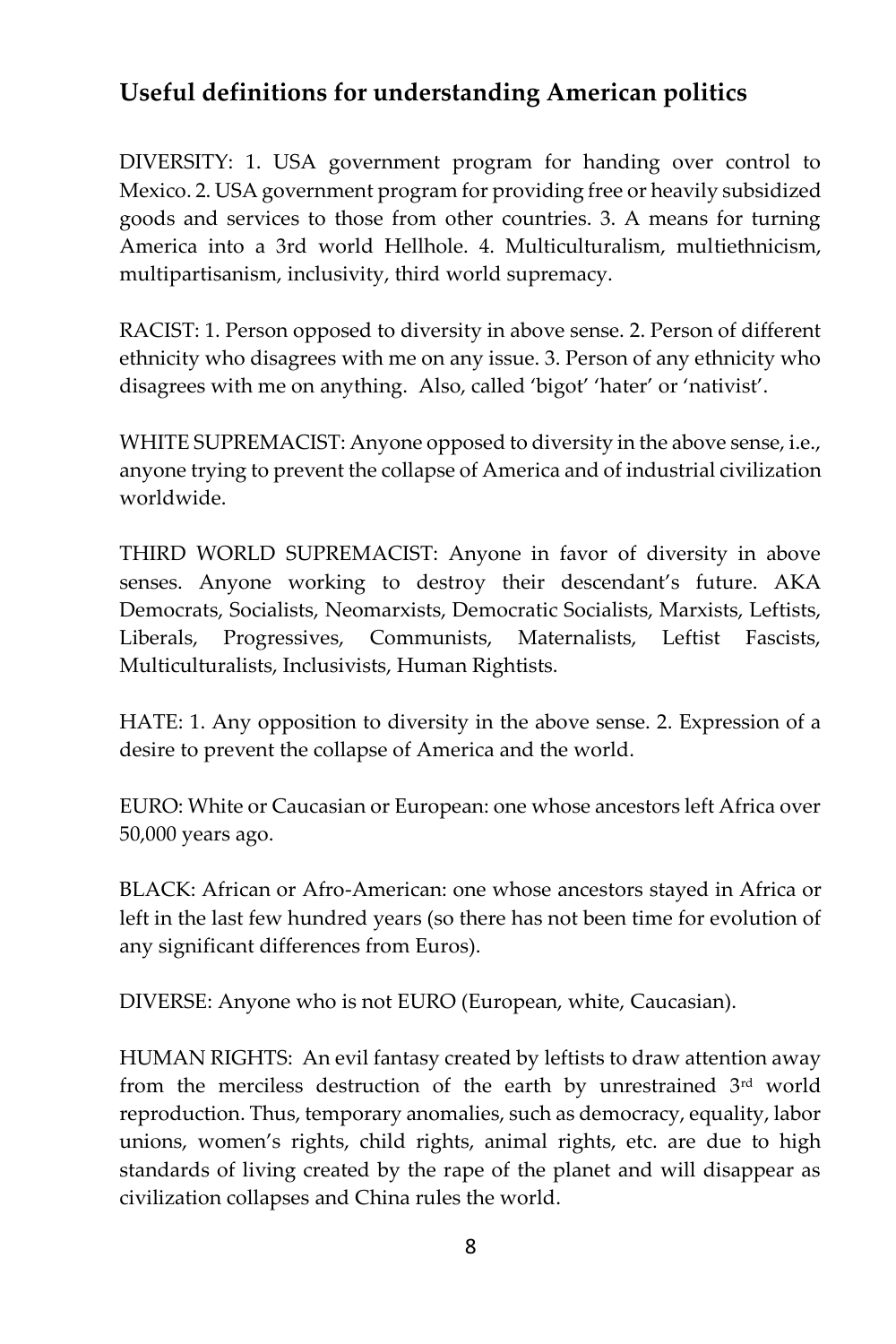I should first note that I have no investment in the outcome of any social or political movement. I am old, without kids or close relatives, and in the blink of an eye I will be gone (of course the most important thing to remember is that very soon we will all be gone and our descendants will face the horrific consequences of our stupidity and selfishness). I offer these comments in hope they will give perspective, since concise rational competent analyses of the perilous situation in America and the world are almost nonexistent. I have close friends of various ethnicities, several times given my only assets to an impoverished third world person (no I did not inherit anything significant, did not have rich relatives, a trust fund or a cushy job), have had third world friends, colleagues, girlfriends, wives and business partners, and helped anyone in any way I could regardless of race, age, creed, sexual preferences or national origin or position on the autism spectrum, and am still doing so. I have not voted in any kind of election, belonged to any religious, social or political group, listened to a political speech or read a book on politics in over 50 years, as I considered it pointless and demeaning to have my views carry the same weight as those of morons, lunatics, criminals and merely uneducated (i.e., about 95% of the population). I find nearly all political dialog to be superficial, mistaken and useless. This is my first and last social/political commentary.

The millions of daily articles, speeches, tweets and newsbites rarely mention it, but what is happening in America and worldwide are not some transient and unconnected events, but the infinitely sad story of the inexorable collapse of industrial civilization due to overpopulation and of freedom due to it and to the malignant dictatorships that are the CCP (Chinese Communist Party) and Islam. Though these are the only important issues, they seldom are stated clearly in the endless debates and daily social convulsions, and few things in this article are ever discussed in any clear and intelligent way, in large part because the Diverse (i.e., those not of European ancestry) have a strangle hold on American and most Western media which make it impossible. Politics in democratic countries is dedicated almost entirely to providing the opportunity for every special interest group to get an ever-bigger share of the rapidly diminishing resources. The problem is that nearly all people are short-sighted, selfish, poorly educated, lacking experience and stupid and this creates an insoluble problem when there are 10 billion (by century's end), or when they constitute a majority of any electorate in a democratic system. It's one thing to make mistakes when there are time and resources to correct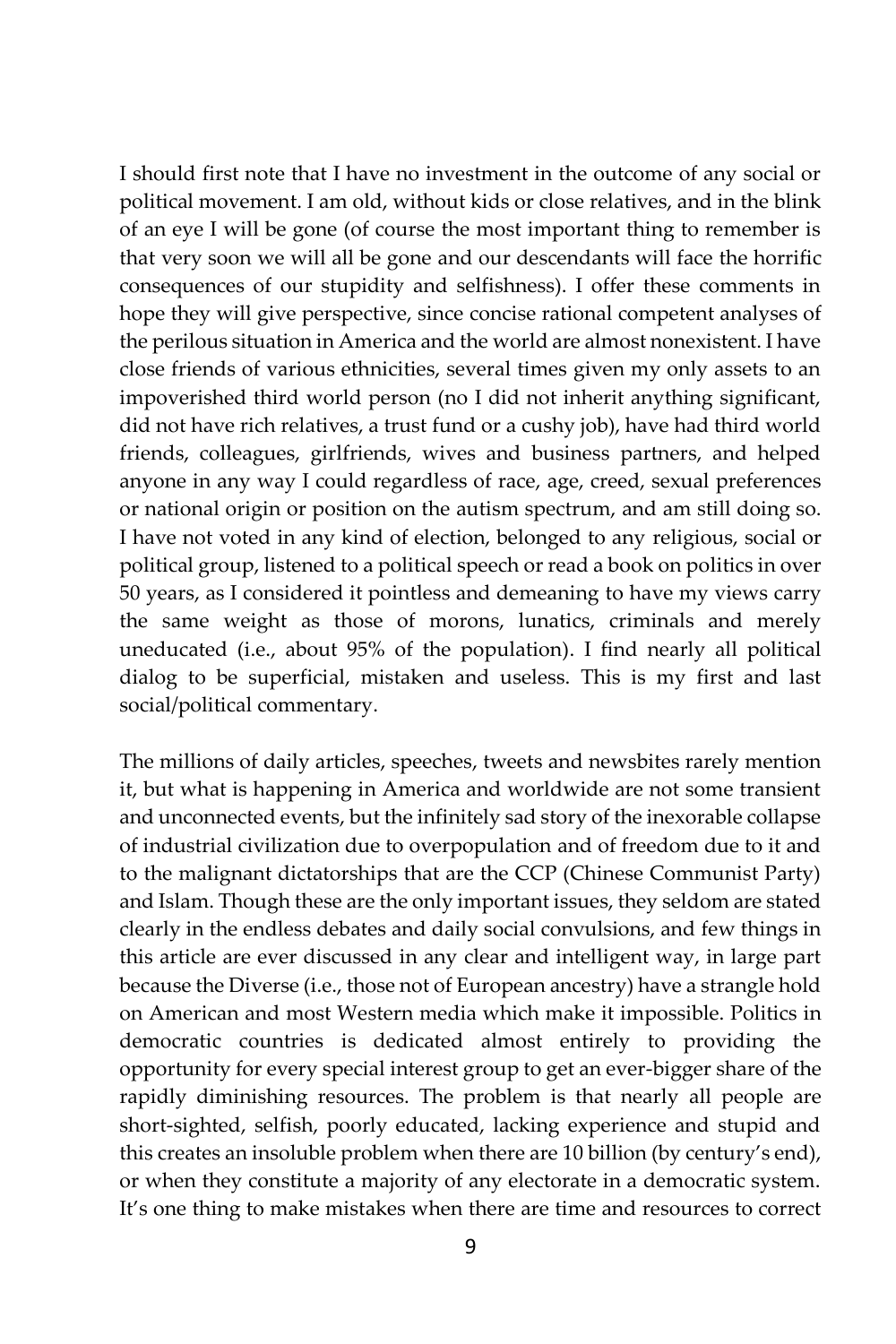them, but quite another when it's impossible. The USA is the worst case as it seems to have vast resources and a resilient economy, and what I and most people grew up regarding as the wonderful traditions of justice, democracy, and equality, but I now see that these are invitations to exploitation by every special interest group (especially Hispanics, the CCP and Islam) and that giving privileges to everyone born, without imposing duties, has fatal consequences. Also, a system that operates this way cannot compete with ones that do not- Asia and above all China is eating America's lunch (and that of all non-Asian countries), and nothing is likely to stop it, but of course overpopulation dooms everyone (the minority who will survive after the great 22<sup>nd</sup>/23<sup>rd</sup> century die-off) to a hellish life. A world where everyone is free to replicate their genes and consume resources as they wish will soon have a hard landing. The fact is that democracy has become a license to steal- from the government—i.e., from the shrinking minority who pay significant taxes, from the earth, from everyone everywhere, and from one's own descendants, and that diversity (multiculturalism, multipartisanism, etc.) in an overcrowded world leads to insoluble conflict and collapse.

The history in America is clear enough. In what can now be seen as the first major disaster stemming from the lunatic Christian idea of innate human rights, the politicians of the Northern states decided it was inappropriate for the South to have slaves. Slavery was certainly an outmoded and evil idea and was disappearing worldwide, and it would have been eliminated with economic and political pressures after emancipation via the 13<sup>th</sup> amendment. But then as now, the utopian delusions prevailed, and so they attacked the South, killing and crippling millions and creating poverty and dysgenic chaos (the death and debility of a large percentage of able bodied Euro males) whose effects are still with us. The Africans replicated their genes at a higher rate, resulting in their coming to comprise an ever-increasing percentage of the country. Nobody realized it at the time and most still do not, but this was the beginning of the collapse of America and the defects in psychology which led the North to persecute the South were a continuation of the Christian fanaticisms which produced the murder and torture of millions during the middle ages, the Inquisition, the genocide of the new world Indians by the Europeans, the Crusades and the Jihads of the muslims for the last 1200 years. ISIS, Al-Queda, the Crusaders and the Army of the North have a great deal in common.

Without asking the voters, a few thousand statesmen and congressmen and President Lincoln made ex-slaves citizens and gave them the right to vote via the 14th and 15th amendments. Gradually there came to be vast ghettos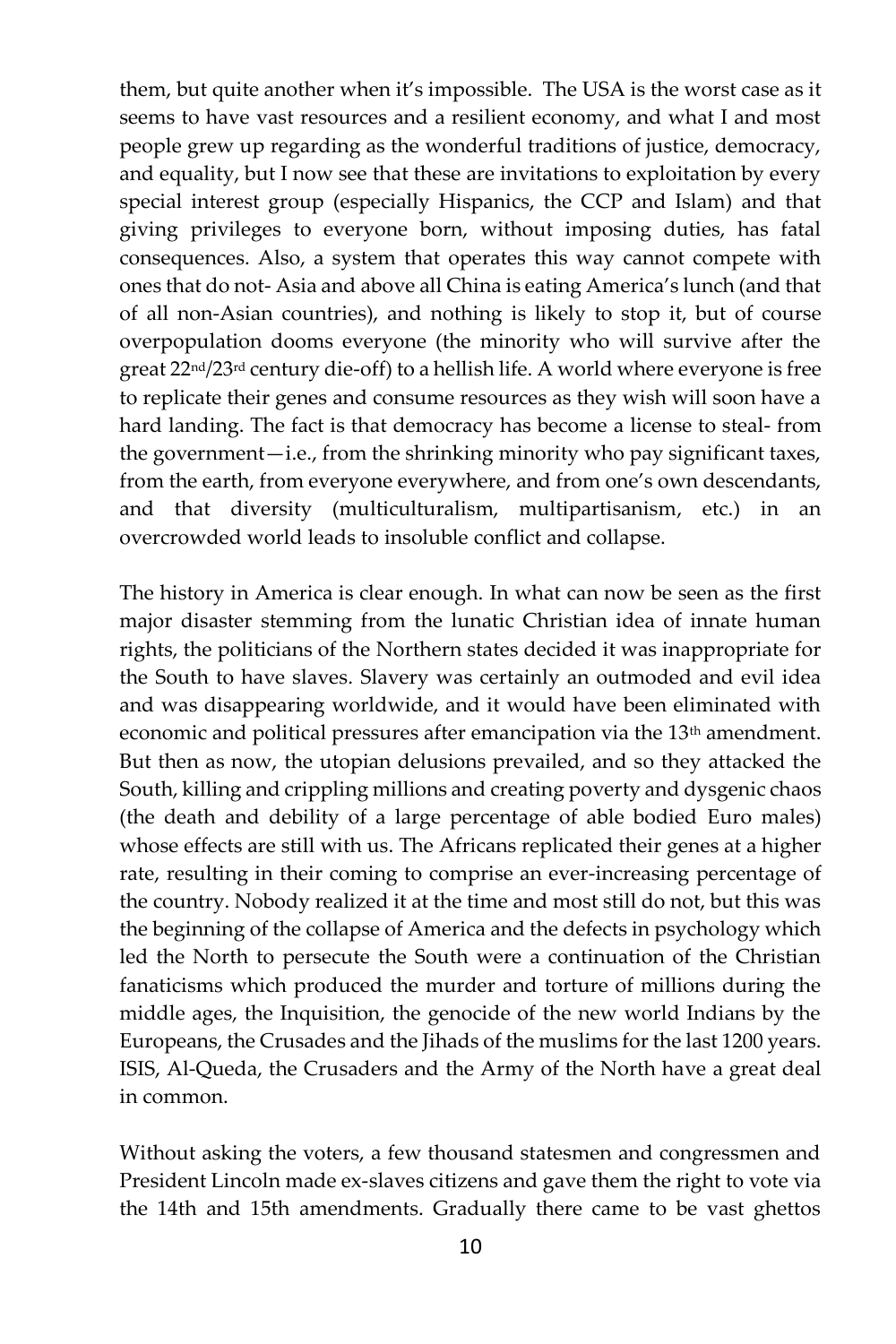composed of ex slaves, where crime and poverty flourished, and where drugs (imported mostly by Hispanics) generated a vast criminal empire, whose users committed hundreds of millions of crimes every year. Then came the Democrats led by the Kennedys, who, raised in privilege and disconnected from the real world, and having like nearly all politicians no clue about biology, psychology, human ecology or history, decided in 1965 that it was only democratic and just that the country should change the immigration laws to decrease influx of Europeans in favor of 3rd world people (the Diverse). They passed the law and in 1965 president Lyndon Johnson signed it (see cover photo). There were misgivings from some quarters that this would destroy America, but they were assured that there would be "no significant demographic impact"! The American public never (to this day in 2019) had a chance to express their views (i.e., to vote), unless you count the Trump election as that chance, and congress and various presidents changed our democracy into a "Socialist Democracy", i.e., into a Neomarxist, third world supremacist fascist state. The Chinese are delighted as they do not have to fight the USA and other democracies for dominance, but only to wait for them to collapse.

A few decades ago, William Brennen, Chief Justice of the Supreme Court, suggested that a law passed a century before, to guarantee citizenship to former slaves (the first fatal legislative mistake, the second giving them the vote), should apply to anyone who happened to be born in America. Subsequently, other rulings of the court (not the people, who have never been asked) decided all those born in the USA, regardless of parental status (e.g., even if they were aliens from another solar system) had a right to US citizenship (anchor babies) and were subsequently permitted to make citizens of all their relatives – (the third and fourth fatal mistakes). Again, it never crossed the minds of congress or the courts that the constitution did not give any such rights, nor that the American public should be permitted to vote on this. In addition to the millions of 3rd world people here ''legally" (i.e., with the permission of a few hundred in congress, but not the people) millions began entering illegally and all produced children at about 3 times the rate of existing Americans and generated ever increasing social problems. Most of the Diverse pay little or no taxes, and so they live partly or wholly on government handouts (i.e., taxes paid by the ever shrinking minority of Americans who pay any, as well as money borrowed from future generations to the tune of \$2.5 billion a day, added to the \$18 trillion in debt and the \$90 trillion or more of unfunded future obligations—medicare, social security etc.), while the agricultural system, housing, streets and highways, sewers, water and electrical systems, parks, schools, hospitals, courts, public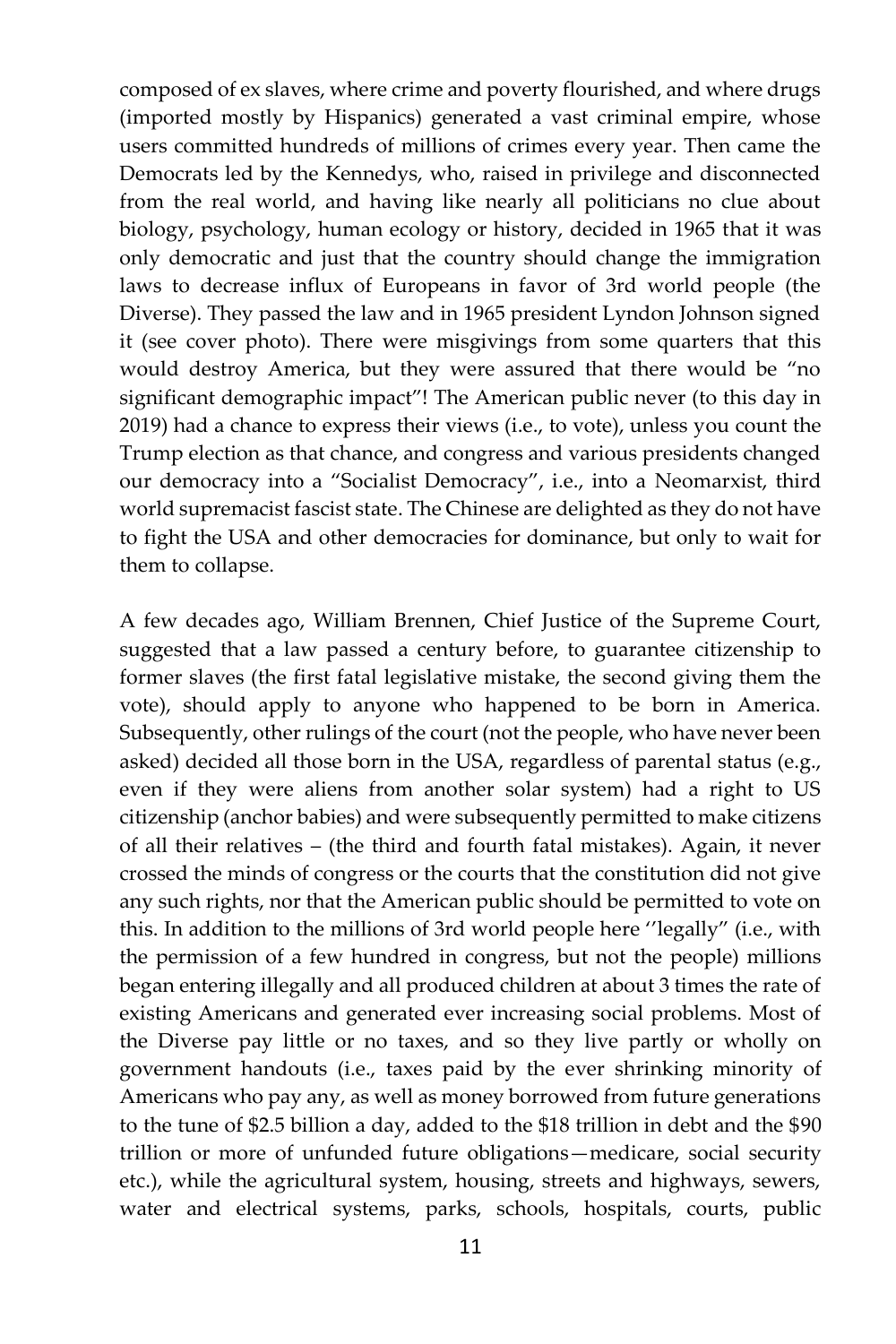transportation, government, police, fire, emergency services and the huge defense spending needed to ensure the continued existence of our country and most others, were created, administered and largely paid for by Euros (i.e., those of European ancestry). The fact that the Diverse owe their wellbeing (relative to the Diverse still in the 3rd world) and their very existence (medicine, technology, agriculture, suppression of war and slavery) to Euros is never mentioned by anyone (see below).

Naturally, the Euros (and a minority of tax paying Diverse) are outraged to have to spend ever more of their working lives to support the legions of newly arrived Diverse, to be unsafe in their own homes and streets and to see their towns, schools, hospitals, parks etc. being taken over and destroyed. They try to protest, but the media are now controlled by the Diverse (with the help of deluded Euros who are dedicated to destroying their own descendants), and it is now almost impossible to state any opposition to the collapse of America and the world without being attacked as "racist", "white supremacist" or "a hater", and often losing one's job for exercising free speech. Words referring to the Diverse are almost banned, unless it's to praise them and assist their genuine racism (i.e., living at the expense of and exploiting and abusing in every way possible the Euro's, and their Diverse tax paying neighbors), so one cannot mention blacks, immigrants, Hispanics, Muslims etc. in the same discussion with the words rapist, terrorist, thief, murderer, child molester, convict, criminal, welfare etc., without being accused of "hatred" or "racism" or "white supremacy". They are of course oblivious to their own racism and third world supremacy. Keep in mind there is not and almost certainly will never be any evidence of a significant genetic difference between Euros and Diverse in psychology, or IQ, and that their tendency to excessive reproduction and other shortcomings is wholly due to culture.

Gradually, every kind of special interest group has succeeded in eliminating any negative reference to them in any easily identifiable way, so there has almost vanished from public discourse not only words referring to the Diverse, but to the short, tall, fat, thin, mentally ill, handicapped, genetically defective, disadvantaged, abnormal, schizophrenic, depressed, stupid, dishonest, crazy, lazy , cowardly, selfish, dull etc. until nothing but pleasant platitudes are heard and one is left puzzled as to who fills the jails, hospitals and mental wards to overflowing, litters the streets with garbage, destroys the parks, beaches and public lands, robs, riots, assaults, rapes and murders, and uses up all the tax money, plus an extra 2.5 billion dollars a day, added to the 18 trillion national debt (or over 90 trillion if you extend the real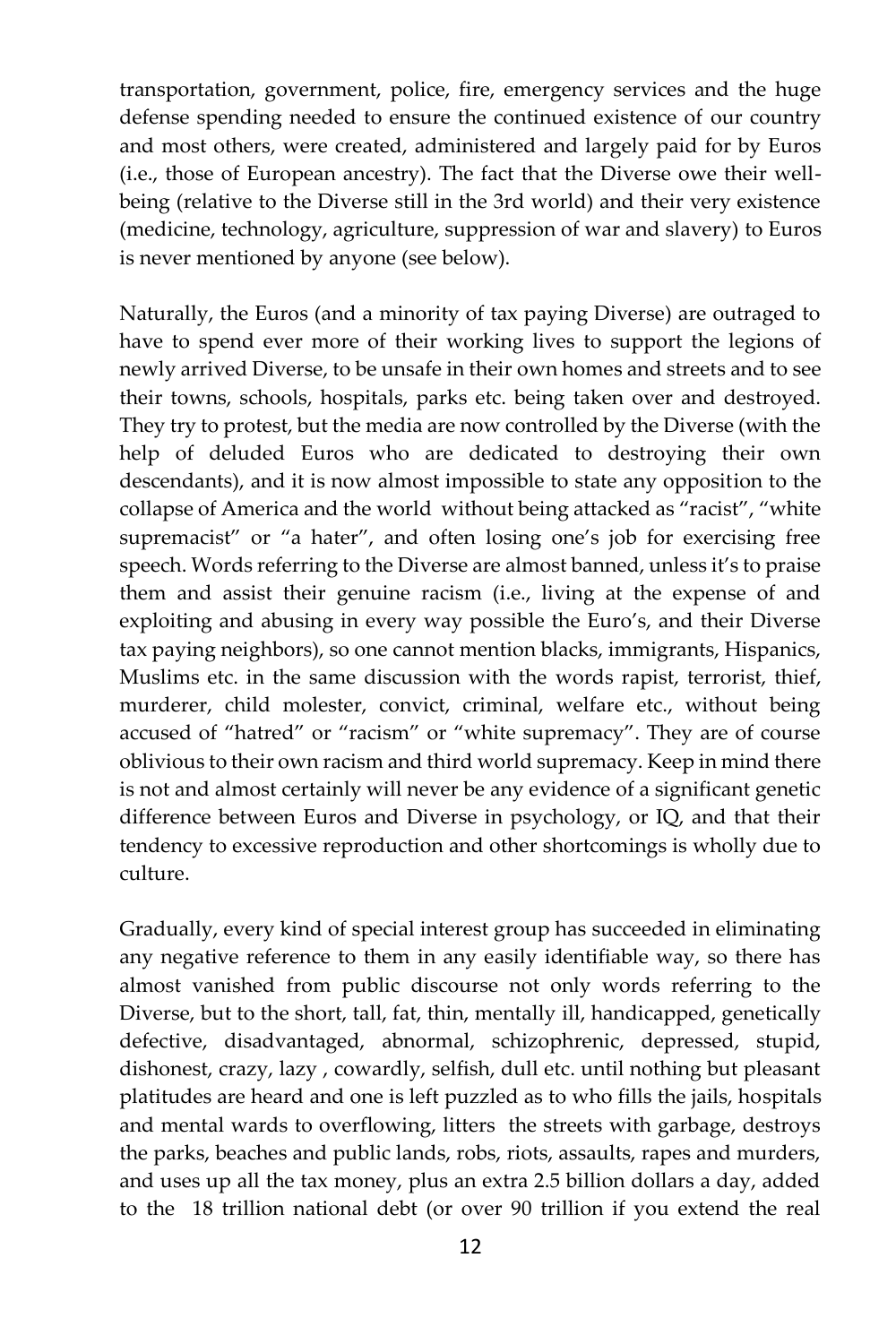liabilities into the near future). Of course, it's not due all to the Diverse, but every passing day a larger percentage is as their numbers swell and those of the Euros decline.

It is now over fifty years after passing the new immigration act and about 16% of the population is Hispanic (up from less than 1% earlier), who have been reproducing at about 3X the rate of Euros , so that about half of children under 6 are now Hispanic, while some 13% of the country are blacks, rapidly being displaced and marginalized by Hispanics (though few blacks realize it, so they continue to support the politicians favoring further immigration and handouts and promising short term gains). Virtually nobody grasps the eventual collapse of America and the whole world, in spite of the fact that you can see it in front of your eyes everywhere. In America and worldwide, the Euros (and all the "rich" generally) are producing less than two kids per couple, so their populations are shrinking, and in America in 2014, for the first time since Euros came here in the 16th century, more of them died than were born, so their marginalization is certain. And, showing the "success" of the Neomarxist, third world supremacist immigration and welfare policies, the population of Hispanics in California passed 50%, so within a decade, the 6th largest economy in the world will be part of Mexico.

The Diverse will, in, this century, eliminate all American "racism" (i.e., any opposition or legal hindrance to takeover of all political power, and the appropriation of as much of their neighbor's money and property as they can manage,) except their own racism (e.g., graduated income tax which forces the Euro's to support them). Soon they will largely eliminate legal differences between citizens of Mexico and California and then Texas, who then will have full 'rights' (privileges) anywhere in the USA, so that citizenship will became increasingly meaningless (and an ever-lower percentage of the Diverse will pay any significant taxes or serve in the military, and a far higher percentage will continue to receive welfare and to commit crimes, and to get free or heavily subsidized schooling, medical care etc.). One cannot mention in the media that the predominant racism in the USA is the extortion by the Diverse of anyone with money (mainly Euros but also any Diverse who have money), the elimination of free speech (except their own), the biasing of all laws to favor this extortion, and their rapid takeover of all political and financial power, i.e., total discrimination against Euros and anyone belonging to the "upper classes", i.e., anyone who pays any significant taxes.

Gradually the poverty, drugs, gangs, environmental destruction and the corruption of police, army and government endemic in Mexico and most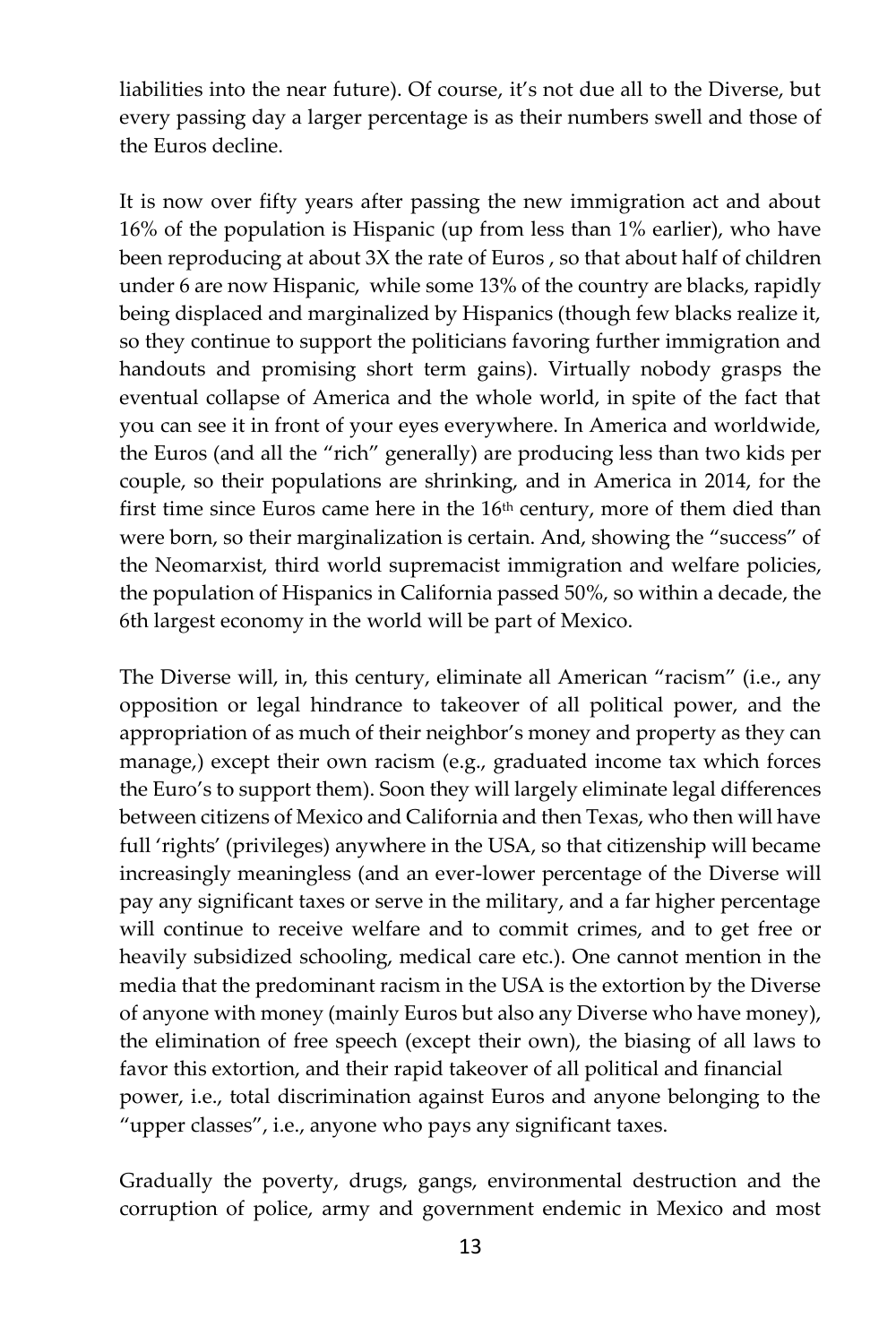other 3rd world countries is spreading across America, so we will be able to cross over the increasingly porous border with Mexico without noticing we are in a different country –probably within a few decades, but certainly by the end of the century. The population continues to increase, and here as everywhere in the world, the increase is now 100% Diverse and, as we enter the next century (much sooner in some countries), resources will diminish and starvation, disease, crime and war will rage out of control. The rich and the corporations will mostly still be rich (as always, as things get worse they will take their money and leave), the poor will be poorer and more numerous, and life everywhere, with the possible exception of a few countries or parts of countries where population growth is prevented, will be unbearable and unsurvivable.

The cooperation among the Diverse to wrest control of society from Euros will crumble as society disintegrates and they will split into blacks, Hispanics, Muslims, Chinese, Filipinos, gays, seniors, disabled, and further where possible into endless subgroups. The rich will increasingly hire bodyguards, carry guns, drive bulletproof cars and use private police to protect them in their gated communities and offices, as is already commonplace in 3rd world countries. With much reduced quality of life and high crime, some will think of returning to their countries of origin, but there also overpopulation will exhaust resources and produce collapse even more severe than in the USA and Europe, and the racism in the 3rd world, temporarily suppressed by a relative abundance of resources and police and military presence, will become ever worse, so life will be hellish nearly everywhere. The population in the 22nd century will shrink as billions die of starvation, disease, drugs, suicide, and civil and international war. As third world nuclear countries collapse (Pakistan, India and maybe Iran by then, thanks to Obama) and are taken over by radicals, nuclear conflicts will eventually occur. Still, perhaps nobody will dare to suggest publicly that the prime cause of chaos was unrestricted motherhood.

Of course, much of this story has already played out in America, the U.K. and elsewhere, and the rest is inevitable, even without climate change and the ravenous appetites of China, which just make it happen faster. It's only a matter of how bad it will get where and when. Anyone who doubts this is out of touch with reality, but you can't fool mother nature, and their descendants will no longer debate it as they will be forced to live it.

The poor, and apparently, Obama, Krugman, Zuckerberg and most Democrats (Neomarxists), don't understand the most basic operating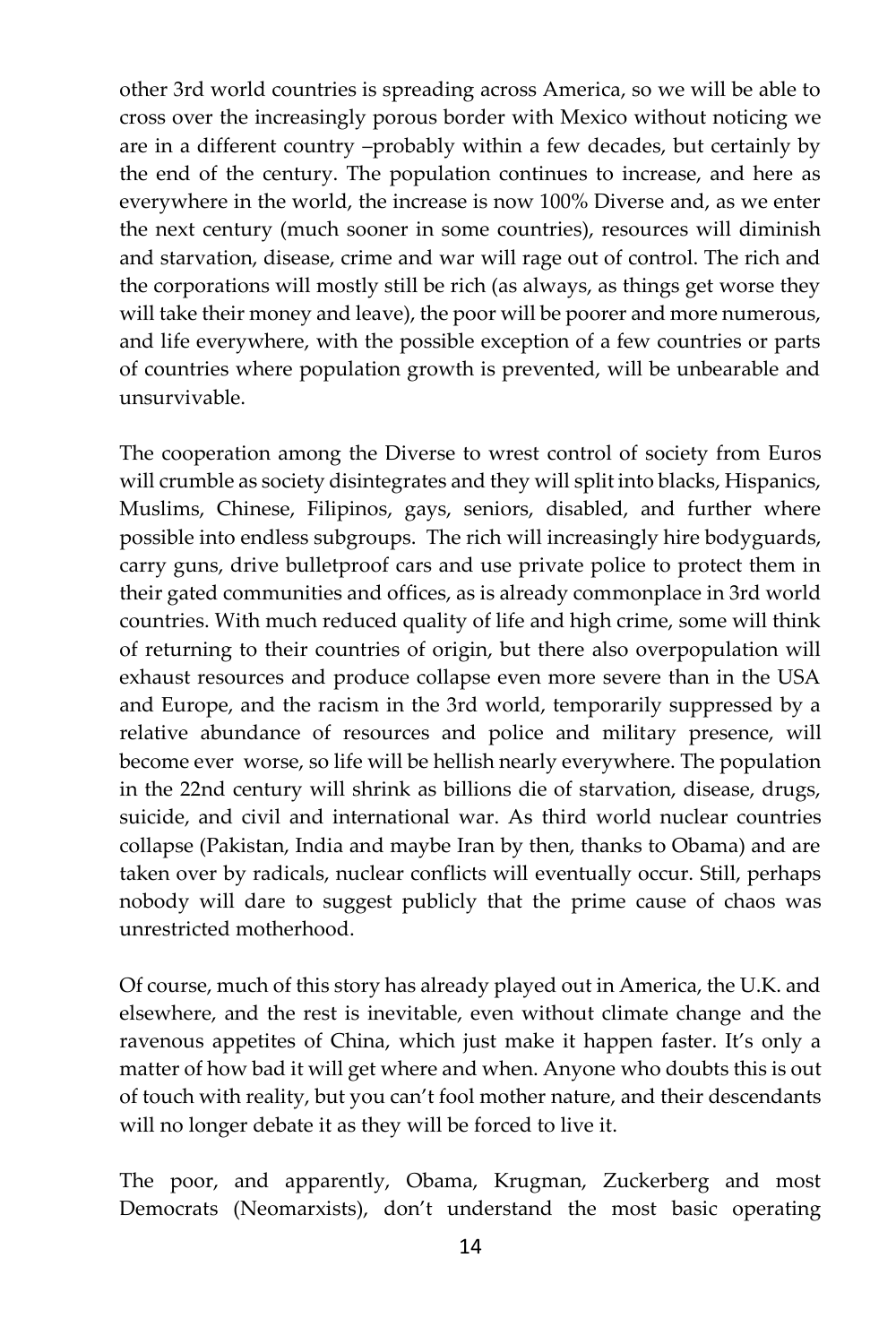principle of civilization—there is no Free Lunch. You can only give to one by taking from another, now or in the future. No such thing as helping without hurting. Every dollar and every item has value because somewhere, someone destroyed the earth. And leftists have the delusion that they can solve all problems by stealing from the rich. To get some idea of the absurdity of this, all US taxpayers earning over a million dollars have a total after tax profit of about 800 billion, while the annual deficit is about 1.5 trillion, and even taking it all does nothing to pay off the existing 18 trillion debt or the approx. 90 trillion in near term unfunded liabilities (e.g., medicare and social security). Of course, you cannot increase their tax or corporate tax very much more or it will greatly depress the economy and produce a recession, job losses and the flight of capital, and they already pay the highest taxes, relative to what they earn as a % of the nation's income, of any industrialized country. And once again, the top 1% of earners pay about 50% of total personal federal income tax while the bottom 47% (mostly Diverse) pay nothing. So the fact is we only have a sort of democracy, as we have almost nothing to say about what the govt. does, and a sort of fascism, as the ever expanding govt. spies on our every move, controls ever more minutely our every action, and forces us at gunpoint to do whatever they decide, and a sort of communism as they steal whatever they want from whomever they want and use it to support anyone they like, here and all over the world, most of whom have no interest in democracy, justice, or equality, except as means to take advantage of our fatally flawed system to get as much money and services as they can in order to support replicating their genes and destroying the earth.

Speaking of Obama, Trump says that he is the worst president ever, and of course Obama, totally arrogant, dishonest and lacking any real grasp of the situation (or unwilling to be honest) just laughs, and babbles platitudes, but as I reflect a bit it's clearly true. Like Roosevelt, who gave us the first giant step into fascism and govt. waste and oppression with an illegal and unconstitutional tax (social security), Obamacare let the govt. swallow 1/6 of the economy and created his own illegal tax (called 'penalties' of Obamacare, where FDR called them 'benefits' and 'contributions'). He tried to force the US to accept another 8 to 10 million illegals (nobody seems quite sure) which will 'birthright' into about 50 million by 2100. In the first 3 years of his office (2009 to 2012) the federal operating deficit increased about 44% from 10 to 15 trillion, the largest percent increase since WW2, while by mid 2015 it had increased to over 71% of fiscal operating budget -- over \$18 trillion or about \$57,000 for every person in the USA, including children. His deferral of the deportation of millions of illegals, all of whom now receive social security, tax credits, medicare etc., is estimated to have a lifetime cost to the govt. (i.e.,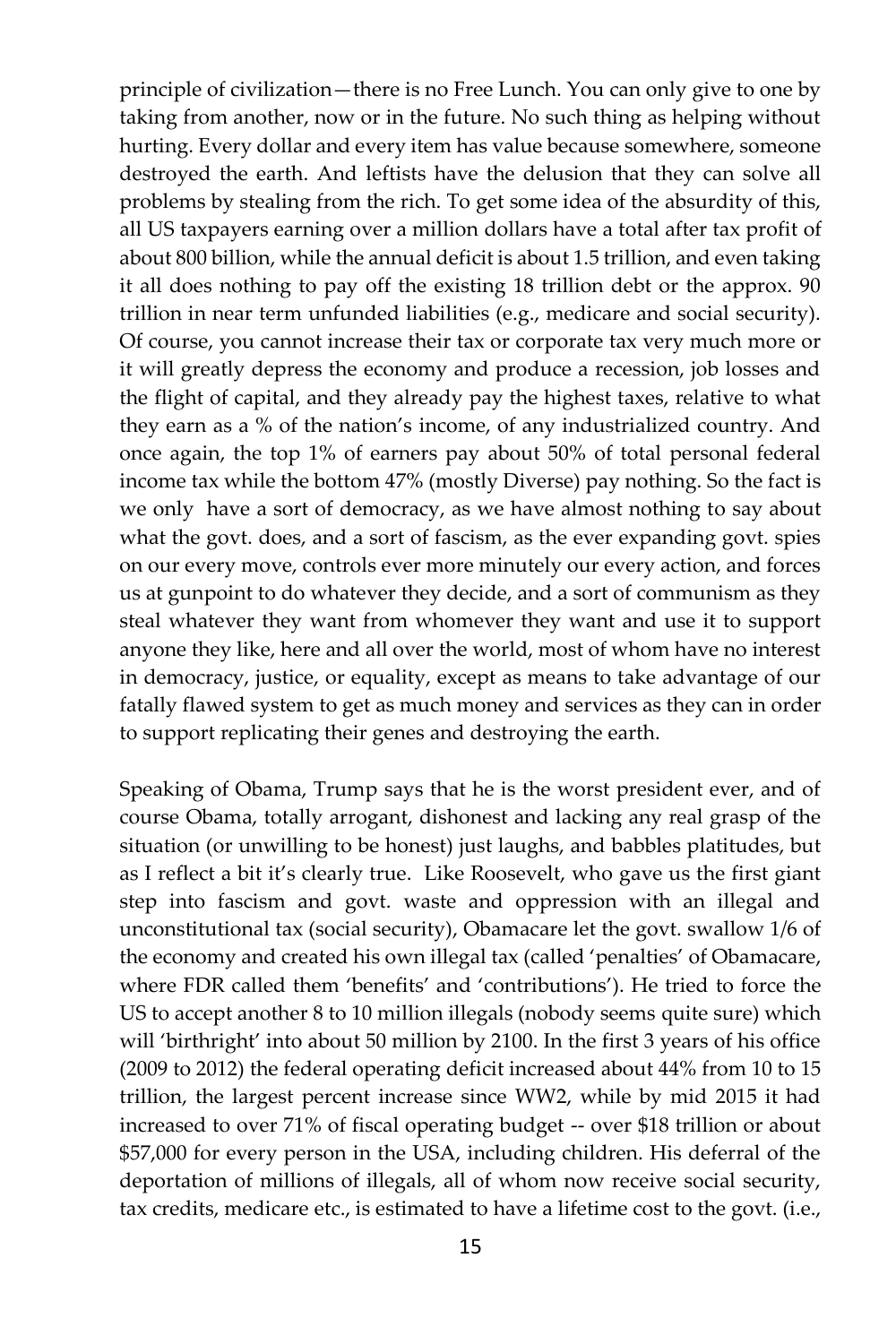to the minority of us who pay any significant taxes) of ca. \$1.3 trillion. Of course, this does not include free school, use of judicial system, jails and police, free 'emergency' care (i.e., just going to emergency for any problem whatsoever), degradation of all public facilities etc. so it's likely at least twice as much. And we have seen 8 years of incompetent handling of the Iraq, Afghan and Syrian wars and the cancerous growth of the CCP and Islam He probably gave the ability to make nuclear weapons to Iran, which is highly likely to lead to a nuclear war by 2100 or much sooner. He was clearly elected for classist, racist, third world supremacist reasons-- because he had visible African genes, while the Euros, having left Africa some 50,000 years earlier have invisible ones. He, and most of the people he appointed, had little competence or experience in running a country and they were picked, like himself, on the basis of Diverse genes and Neomarxist, third world supremacist sympathies. If he is not a traitor (giving aid and comfort to the enemy) then who is? It is clear as day that, like nearly everyone, he operates totally on automatic primitive psychology, with his coalitional sympathies (biases) favoring those who look and act more like him. He (like most Diverse) is in fact doing his best to destroy the country and system that made his exalted life possible. In an interview near the end of his term he said that the major reason for the backwardness of the third world was colonialism. As with all leftist third world supremacists, it has never crossed his mind that about 95% of all the third world people owe their existence and their relatively high standard of living to Euros and colonialism (i.e., medicine, agriculture, technology, science, trade, education, police and judicial system, communications, elimination of war and crime etc.), nor that the real enemies of the poor are other poor, who are just as repulsive as the rich, whom it is their greatest desire to emulate. I agree that, with the possible exception of Lincoln, he is the worst (i.e., most destructive to American quality of life and survival as a nation) for his lack of honesty, arrogance and assault on freedom and longterm survivability —a stunning achievement when his competition includes Nixon, Johnson, the Bushes and the Clintons, and which makes even Reagan look good.

When considering bad presidents, we should start with Abraham Lincoln, who is revered as a saint, but he (with the help of congress) destroyed much of the country and the lives of millions of people fighting the totally unnecessary Civil War, and in many ways, the country will never recover as it led to the civil rights movement, the 1965 immigration act and the 1982 supreme court anchor baby ruling. Slavery would have come to an end soon without the war, as it did everywhere and of course it was Euros who provided the main impetus to bring it to an end here and everywhere. After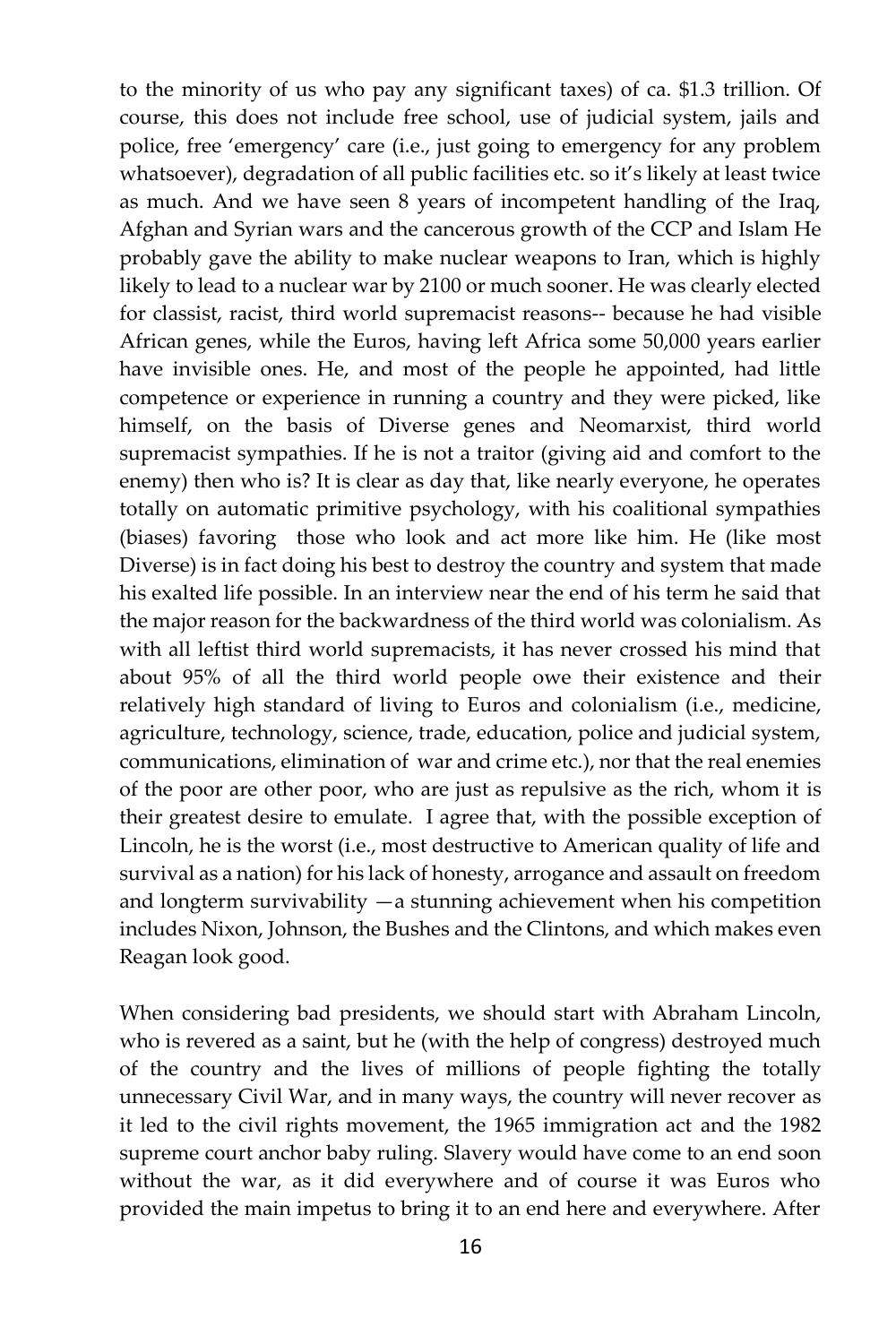the war the slaves could have been repatriated to Africa, or just given residence, instead of making them citizens (14<sup>th</sup> amendment) and then giving them the vote  $(15<sup>th</sup>$  amendment). He and his collaborators, like so many liberal upper class Euros then and now, was blinded by the utopian social delusions embodied in Christianity and democracy, which result from the inclusive fitness psychology of coalitional intuitions and reciprocal altruism, that was eugenic and adaptive in the EEA (Environment of Evolutionary Adaptation-i.e., from ca. 50,000 to several million years ago) but is fatally dysgenic and maladaptive in modern times.

Note the great irony of the quote from him that begins this book, which shows that even the brightest are victims of their own limits, and have no grasp of human biology, psychology or ecology. It never crossed his mind that the world would become horrifically overpopulated and that the Africans would grow to become a giant social problem, at home and for themselves and the world as Africa expands to over 4 billion. Likewise, in spite of the now clear disaster, it seems not to cross Obama's that the Diverse at home and abroad will destroy America and the world, though any bright ten year old can see it.

President Truman could have let McArthur use the atom bomb to end the Korean war, destroy communism and to avoid the continuing horror of China run by 25 sociopaths (the Politburo) or really just seven sociopaths (the Politburo Standing Committee) or perhaps actually just one sociopath (Xi Jinping). Johnson could have done likewise in Vietnam, Bush in Iraq and Obama in Afghanistan, Syria and Libya. China and probably many 3rd world countries would have used nuclear weapons if the situations were reversed. Once a radical Muslim country gets the bomb a preemptive strike by them or on them will likely ensue, and this is probable by 2100 and near certain by 2200. If Gaddafi had succeeded in his efforts to get the bomb it would very likely have happened. The US could have forced Japan, China and Korea, Iraq and Libya and all the countries of Europe (and the whole world for that matter) to pay for the costs of our military efforts in all the recent wars, and between wars, instead of taking on most of the cost and then helping them take over most of America's manufacturing. Of course, these decisions, critical to the country's survival, were made by a handful of politicians without consulting the voters. The Kennedy's were an important part of changing the immigration laws in the mid 60's, so they have to count as traitors and major enemies of America on a par with Obama, G.W Bush and the Clintons. We could have followed the universal pleas of US industry and refused to sign the GATT, which gave free access to all our patents years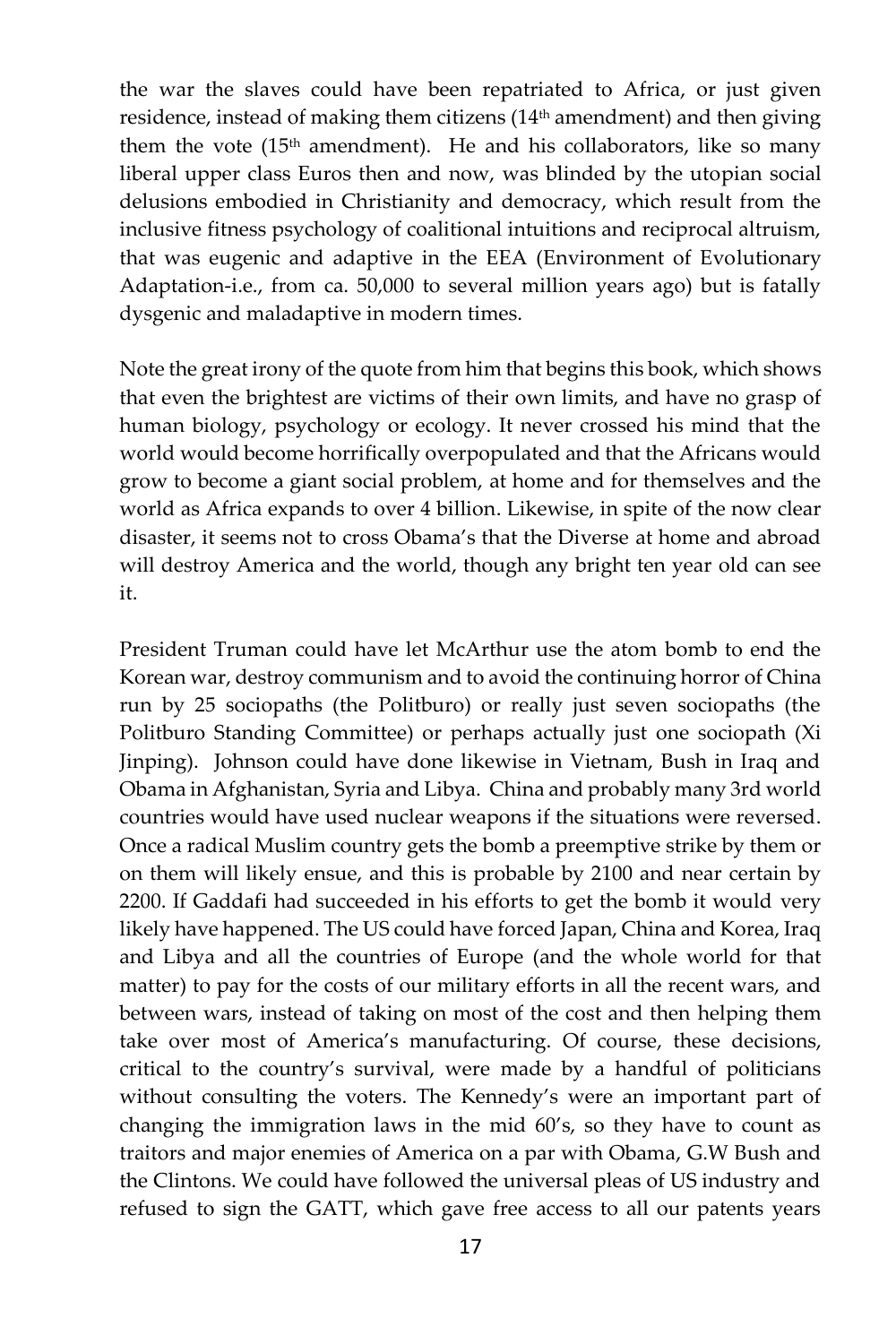before they are granted, though of course the Chinese now hack and steal everything with impunity anyway. Eisenhower could have let the UK keep possession of the Suez canal, instead of blackmailing them into leaving Egypt, and on and on.

Some may be interested in a few statistics to give an idea of where we currently are on the road to hell. See the tables at the beginning. In the USA, the population of Hispanics will swell from about 55 million in 2016 (or as much as 80 million if you accept some estimates of 25 million illegals—it's a mark of how far the govt. has let things go that we don't really know) to perhaps 140 million midcentury and 200 million as we enter the 22nd century, at which time the US population will be soaring past 500 million, and the world population will be about 11 billion, 3 billion of that added from now to then in Africa and 1 billion in Asia (the official UN estimates at the moment). The Hispanics are reproducing so fast that Euros, now a 63% majority, will be a minority by midcentury and about 40% by 2100. Most of the increase in the USA from now on will be Hispanics, with the rest blacks, Asians and Muslims, and all the increase here and in the world will be 100% Diverse. About 500,000 people are naturalized yearly and since they are mostly from the 3rd world and produce children at about twice the rate of Euros, that will add perhaps 2 million midcentury and 5 million by 2100 for every year it continues.

To show how fast things got out of control after the "no demographic impact" TKO (technical knock out or Ted Kennedy Outrage, though we could equally call it the LBJ outrage, the Neomarxist outrage, the Liberal outrage etc.) immigration act of 1965, there are now more Hispanics in California than there are people in 46 other states. In 1970 just after the TKO, there were about 4 million Hispanics and now there are over 55 million "legals" (i.e., not made legal by the voters but by a handful of politicians and the Supremely Stupid court) and perhaps 80 million counting illegals. It never crosses the minds of the Democratic block-voting poor Diverse that the ones who will suffer by far the most from the "Diversification" of America are themselves. The U.S. has gone from 84 percent white, 11 percent black, 4 percent Hispanic and 1 percent Asian in 1965, to 62 percent white, 11 percent black, 18 percent Hispanic and 6 percent Asian now, according to a recent Pew report. By 2055, no one group is expected to have a majority--a perfect scenario for chaos, but you can see countless idiots from academia (now a paradise for state funded Neomarxist third world supremacism) praising multipartisanism. The Asians are predicted to increase faster than any group, doubling their percentage in the next few decades, but at least they will have gone thru a minimal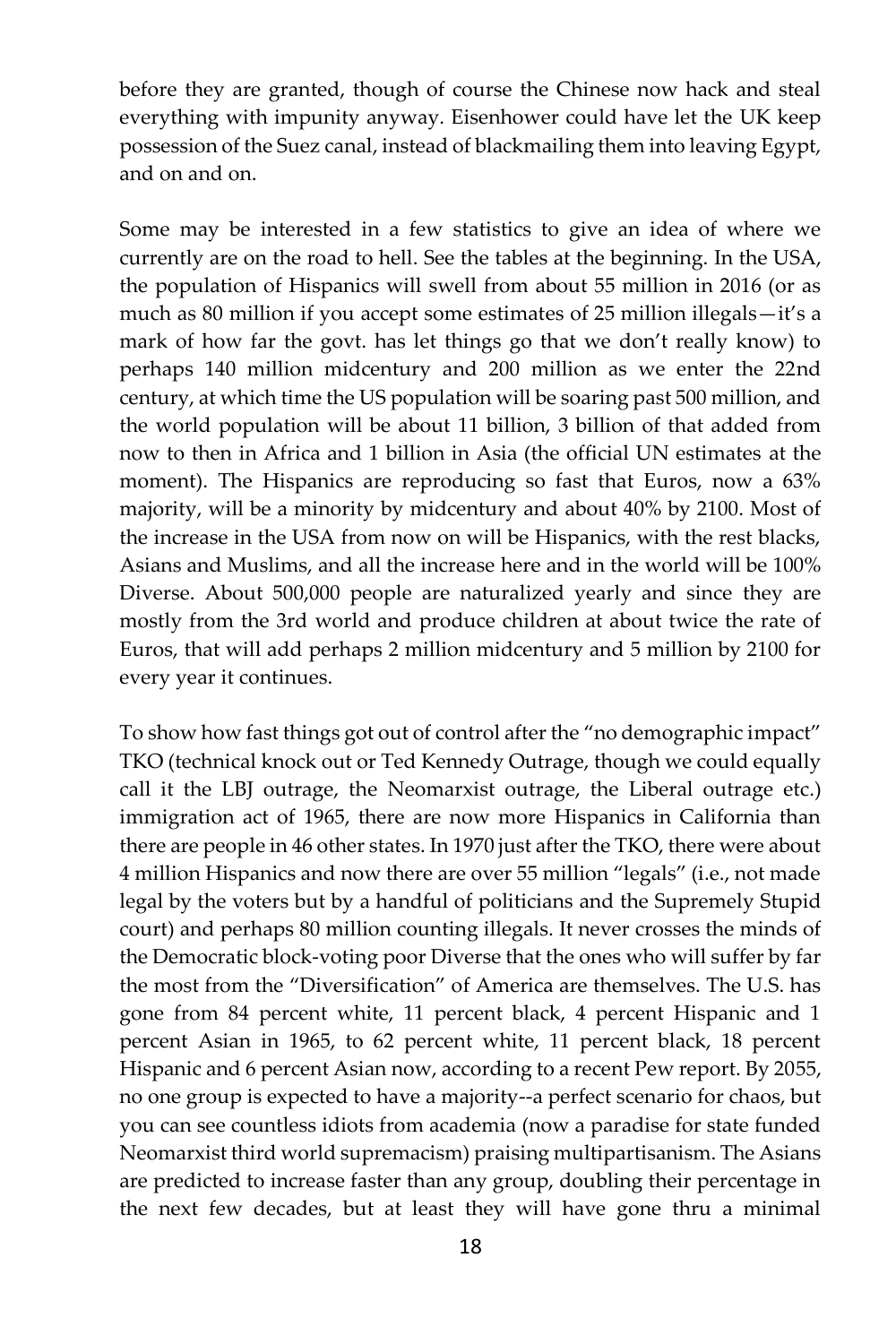immigration procedure, except of course for anchor baby families (producing which is now a major industry as Asians fly here to give birth, though they are greatly surpassed by Hispanics who only have to walk across the border at night). Of course, the Asians are by and large a blessing for America as they are more productive and less trouble than any group, including Euros.

The US government (alone of major countries) pushes "diversity" but in countries all over the world and throughout history attempts to weld different races and cultures into one have been an utter disaster. Many groups have lived among or alongside others for thousands of years without notably assimilating. Chinese and Koreans and Japanese in Asia, Jews and gentiles in thousands of places, Turks, Kurds and Armenians etc., have lived together for millennia without assimilating and go for each other's throats at the slightest provocation. After over 300 years of racial mixing, the USA is still about 97% monoracial (i.e., white, Hispanic, black etc.) with only about 3% describing themselves as mixed race (and most of them were mixed when they came here). The Native Americans (to whom the whole New World really belongs if one is going to rectify past injustices against the Diverse, a fact which is never mentioned by the third world supremacists) are mostly still living isolated and (before the casinos) impoverished, as are the blacks who, 150 years after emancipation, largely still live in crime ridden, impoverished ghettos. And these have been the best of times, with lots of cheap land and natural resources, major welfare and affirmative action programs (largely unique to 'racist' America), a mostly healthy economy and a government which extorts over 30% of their money (i.e., 30% of their working lives, counting income tax, sales tax, real estate tax etc.), earned by the tax paying part of the middle and upper class, to give the poor massive handouts -- not only food stamps and other welfare, but police and emergency services, streets and parks, the government, the justice system, hospitals, national defense, schools, roads, bridges, power grid, etc., and the costs of environmental degradation, and the financial and emotional costs of crime and it's threat, etc., most of these never counted by anyone (and never mentioned by the Neomarxist third world supremacists) when considering the 'costs of welfare' or the huge downside to diversity.

In any case, the liberal, democratic delusion is that such largesse and social policies will weld our 'diverse' (i.e., fatally fragmented) society into one happy family. But government handouts need to continually increase (for social security, wars, health care, schools, welfare, infrastructure, etc.) while the relative tax base shrinks, and our debt and unfunded entitlements grow by trillions a year, so the economy is in the process of collapse. The average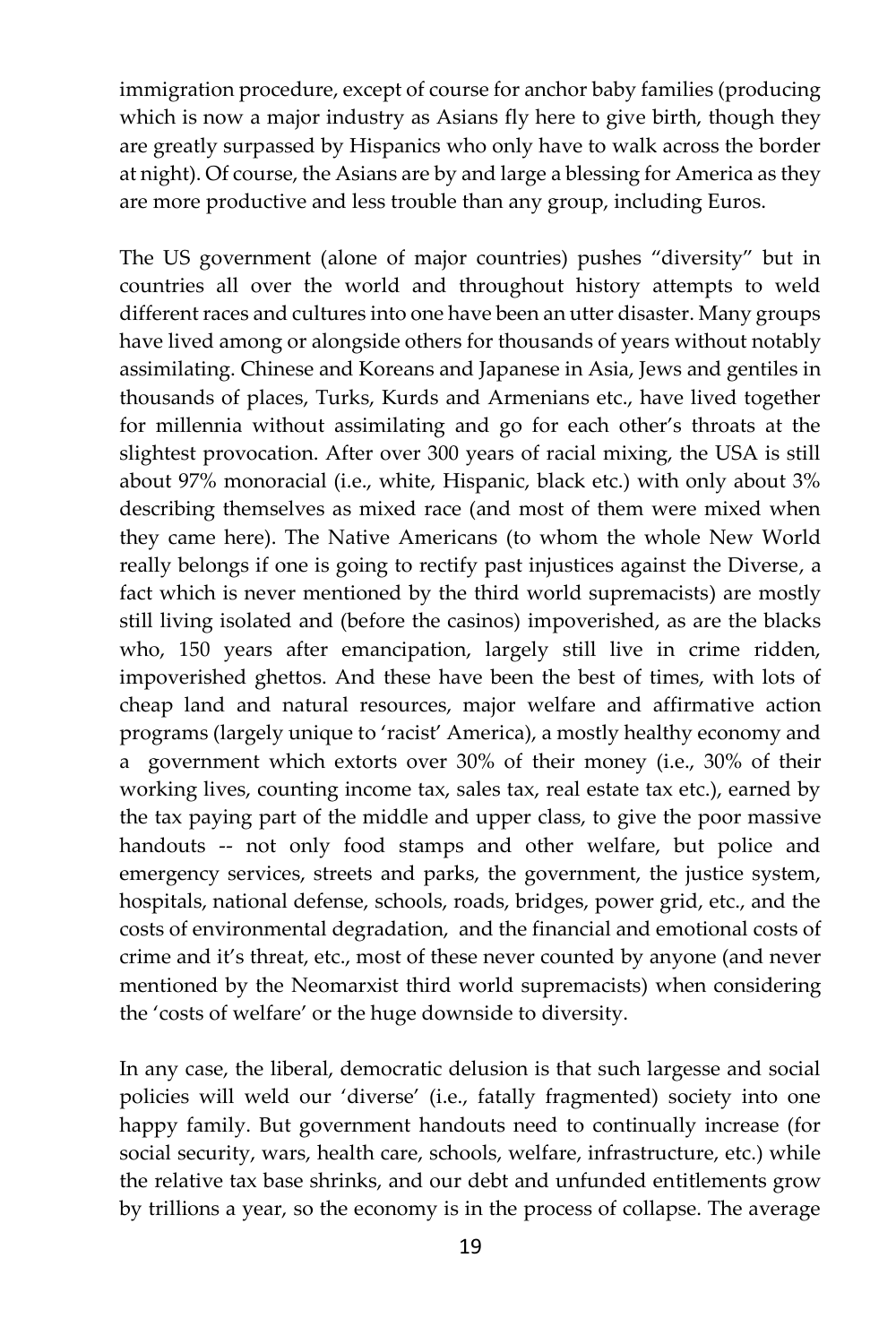family has less real net earnings and savings now than two decades ago and could survive about 3 months without income, about 40% of retired Americans have less than \$25,000 savings etc. And again, these are the best of times with lots of 'free' resources (i.e., stolen from others and from our descendants) worldwide and about 4 billion less people than there will be by the next century. As economies fail and starvation, disease, crime and war spread, people will split down racial and religious lines as always, and in the USA Hispanics and Blacks will still dominate the bottom. It rarely occurs to those who want to continue (and increase) the numbers of and the subsidization of the Diverse that the money for this is ultimately stolen from their own descendants, on whom falls the burden of over \$90 trillion debt if one counts the current entitlements (or up to \$220 trillion if liabilities continued without reduction of handouts and no tax increase), and a society and a world collapsing into anarchy.

As noted, one of the many evil side effects of diversity (e.g., massive increases in crime, environmental degradation, traffic gridlock, decreasing quality of schools, coming bankruptcy of local, state and federal governments, corruption of police and border officials, rising prices of everything, overloading of the medical system, etc.) is that our right to free speech has disappeared on any issue of possible political relevance and of course that means just about any issue. Even in private, if any negative comment on 'diversity' is recorded or witnessed by anyone credible, the racist, third world supremacist Diverse and their Euro servants will try to take away your job and damage your business or your person. This is certain when it involves public figures and racial or immigration issues, but nothing is off limits. Dozens of books in the last two decades address the issue including 'The New Thought Police: Inside the Left's Assault on Free Speech and Free Minds', 'End of Discussion: How the Left's Outrage Industry Shuts Down Debate, Manipulates Voters, and Makes America Less Free (and Fun)' and 'The Silencing: how the left is killing free speech', but nothing will dissuade the Democratic Socialists (i.e., closet communists) and the lunatic fringe liberals. As noted, I am writing this book because nobody in Academia, nor any public figure, dares to do it.

Another 'side effect' is the loss of much of our freedom and privacy as the government continues to expand its war on terror. There was never a compelling reason for admitting any serious number of Muslims (or any more Diverse for that matter). In any case, it seems a no-brainer to not admit and to expel single unmarried male Muslims aged 15 to 50, but even such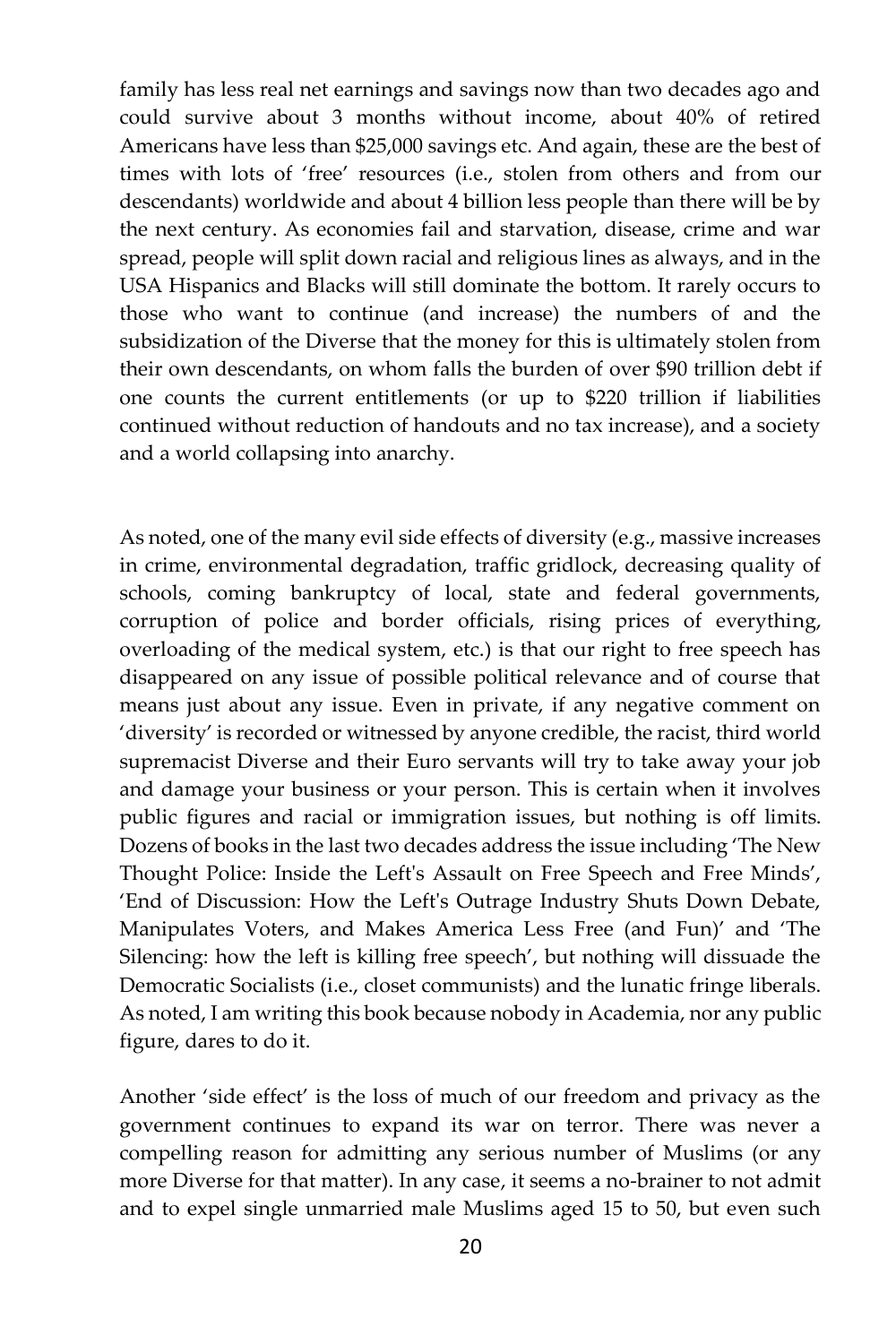obvious simple moves are beyond the capabilities of the retards who control congress and of course our beloved presidents, all of whom, with the members of congress, who voted for the immigration law changes starting in 1965, could be held personally responsible for 9/11, the Boston Marathon Bombing etc. Of course, Trump is trying to change this but it's too little, too late and barring his declaring martial law, running the country with the army, and deporting or quarantining 100 million of the least useful residents, America's date with destiny is certain.

A lovely example of how suppression of free speech leads to ever more insanity is the case of Major Hasan (courtesy Mark Steyn's "After America"). An army psychiatrist at Fort Hood who had SoA (Soldier of Allah) on his business card, he was frequently reprimanded when a student army intern for trying to convert patients to Islam, and many complaints were filed for his constant anti-American comments--one day he gave a Power Point lecture to a room full of army doctors justifying his radicalism. Free speech and common sense being no more available in the military than civilian life, he was then promoted to Major and sent to Fort Hood, where he commented to his superior officer on a recent murder of two soldiers in Little Rock: "this is what Muslims should do—stand up to the aggressors" and "people should strap bombs on themselves and go into Times Square", but the army did nothing for fear of being accused of bias. One day he walked out of his office with an assault rifle and murdered 13 soldiers. It turned out two different anti-terrorism task forces were aware that he had been in frequent email contact with top radical Islamist terrorists. The Army Chief of Staff General George Casey remarked: "What happened at Fort Hood was a tragedy, but I believe it would be an even greater tragedy if our diversity becomes a casualty here"!! Is it losing the 70 million on welfare or the 1.7 million in prison or the 3 million drug addicts that is more tragic?

The invasion of the Southwest by Hispanics gives the flavor of what is coming and Coulter in her book "Adios America" tells of trashed parks, schools that dropped from A to D grade, billions for 'free' (i.e., paid for by the upper middle and upper class and businesses) medical care and other services in Los Angeles alone etc. Anyone living there who remembers what Texas or California were like 30 years ago has no doubts about the catastrophic consequences of diversity as they see it every day. In California, which I know personally, the urban areas (and even most parks and beaches) that I used to enjoy are now crowded with Hispanics and often full of trash and spray painted with gang signs, while the highways are horrifically crowded and the cities and towns overrun with drugs and crime, so most of it is now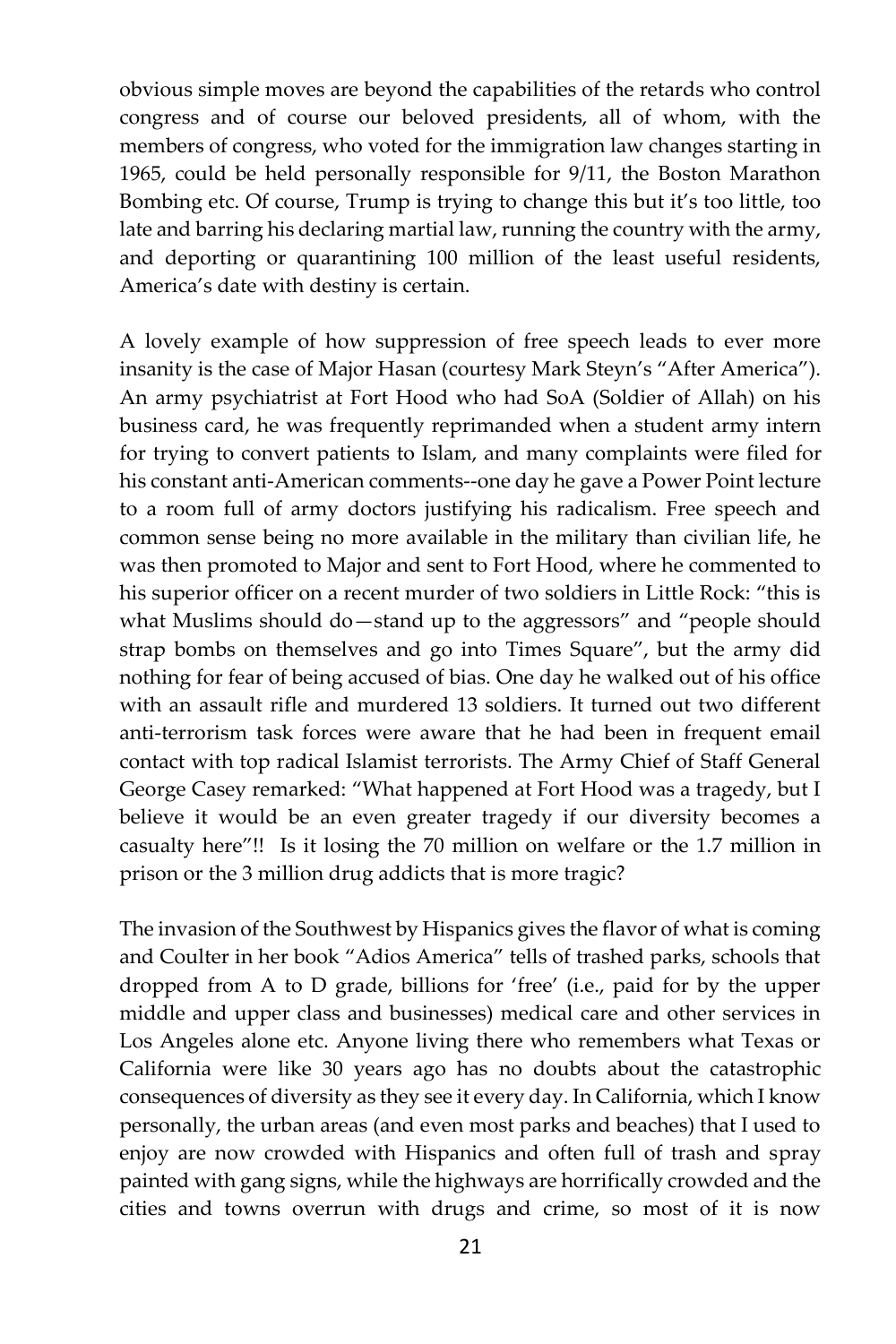uninhabitable and the world's 6th largest economy is headed for bankruptcy as it tries to move 20 million mostly lower class Hispanics into the upper middle class by using tax money from the Euros. One of the latest lunacies was to try to put all illegals on Obamacare. Some persons I know have had their annual medical coverage increase from under \$1000 before Obamacare to about \$4000 (2017 estimate) and the extra \$3000 is what the Democrats are stealing from anyone they can to cover the costs of free or very low cost care for those who pay little or no taxes, and who already are bankrupting hospitals forced to give them free "emergency" care. Of course, the Republicans are trying to kill it, but like the whole government, it is already in a death spiral that only a huge increase in fees can fix.

One of the most flagrant violations of US law by the left-wing lunatics who support immigration is the creation of 'sanctuary cities'. The cities do not allow municipal funds or resources to be used to enforce federal immigration laws, usually by not allowing police or municipal employees to inquire about an individual's immigration status. This began with Los Angeles in 1979 (thus becoming the first large city donated to Mexico) and now includes at least 31 major American cities. Presumably, the President could order the army or the FBI to arrest the city officials who passed these regulations for obstruction of justice etc., but it's a murky legal area as (in another indication of the total ineptness of congress and the courts and the hopelessness of the democratic system as currently practiced) immigration violations are civil offenses and not federal or state felonies which they clearly should be. After I wrote this the courts (predictably) blocked Trump's attempt to cut off funds to sanctuary cities, forgetting that their purpose is to protect the citizens of America, and not those of other countries here illegally. And recently California declared itself a sanctuary state, i.e., it's now part of Mexico.

A competent government (maybe we could import one from Sweden, China or even Cuba?) could pass such legislation in a few weeks. Also, it could force compliance by cutting off most or all federal funds to any city or state that failed to comply with federal immigration laws, and at least one such bill has been introduced into congress recently, but the Democrats prevented its passage, and of course Obama or Clinton would have vetoed any attempt at giving American back to Americans. Trump of course has a different view, though he cannot save America via democratic means.

As long as the Democrats (soon to return to power and, rumor has it, to change their name to Socialist Democratic Neomarxist Third World Supremacist Party of Latin America, Asia, Africa and the Middle East) are in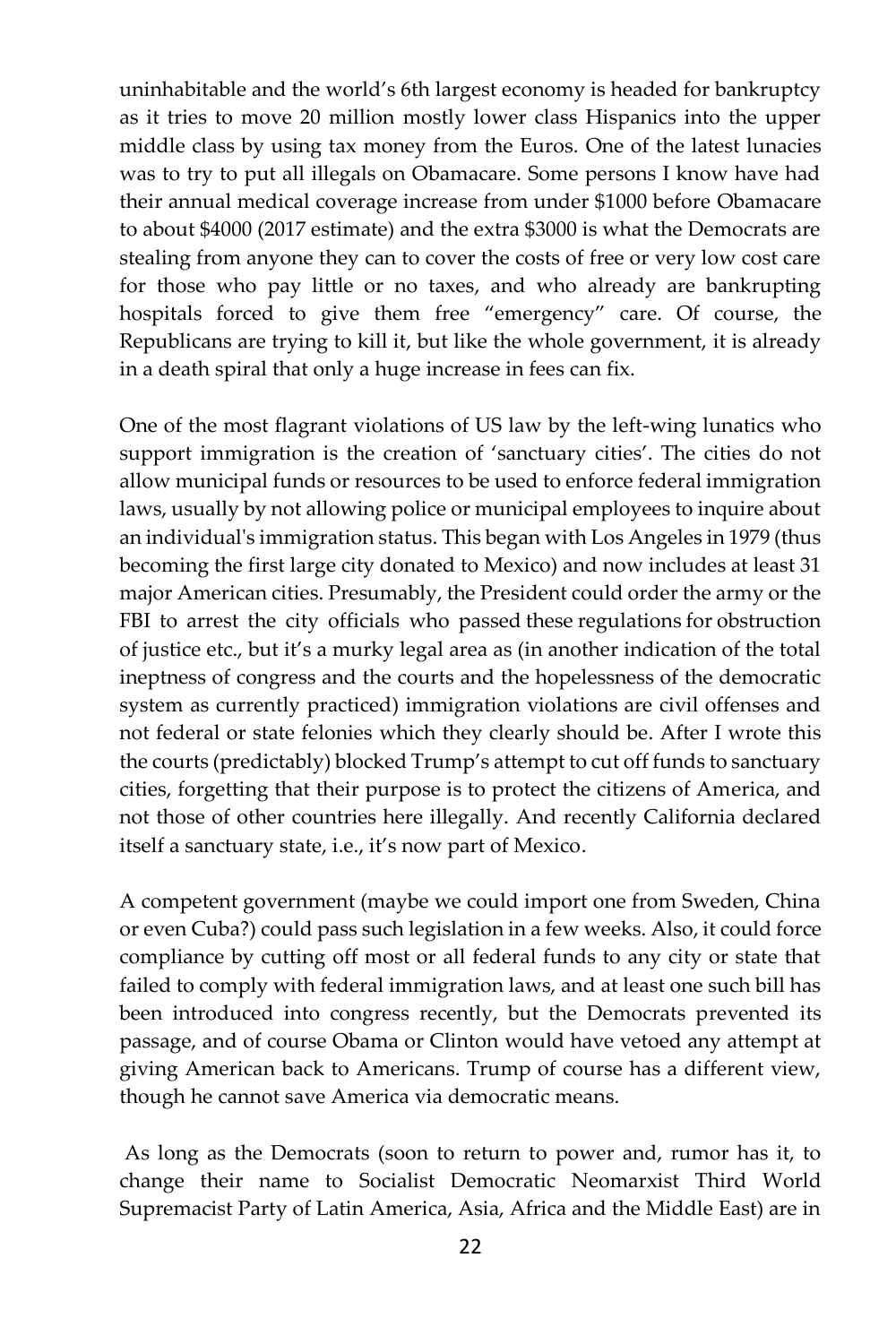power, nothing will be done, and more cities and states will cease to be a part of America until Hispanics take over completely sometime in the second half of the century. Only a military coup can save America now and it's very unlikely the generals have the courage.

For this review, I read a few politically oriented books and articles in print and on the web of the kind that I have avoided for over 50 years, and in them and the comments on them saw repeated accusations of 'racist' against people who were only stating their desire to have the USA remain a prosperous and safe country. This claim is now almost always false in the normal meaning, but of course true in the new meaning—i.e., one opposed to letting Mexico and Africa annex America. So, I wrote a reply to this slander, since I have never seen a good one.

Actually, it's not 'racism' but self-defense –the Diverse in America are the racists, as on the average, your life here is largely an exploitation of other races, notably Europeans and Asians who actually pay taxes. For genuine racism look at how different groups native to your own country (or immigrants) are treated there. The vast majority of immigrants in the USA would not even be permitted to enter your countries, much less permitted citizenship, the privilege of voting, free or low cost housing, food, free or subsidized medical care, free school, affirmative action programs, the same privileges as natives etc. And in the USA, it is the Diverse who have taken away the tranquility, beauty, safety and free speech that existed here before a handful of stupid politicians and supreme court justices let you in. We never voted to let you enter or become citizens--it was forced on us by halfwits in our government, beginning with Lincoln and his partners in crime. If we had a chance to vote on it, few foreigners except medical, scientific and tech experts and some teachers would have been admitted and perhaps 75% of the Diverse would be deported. In many cases, you have an alien religion (some of which demand the murder of anyone you take a dislike to) and culture (honor killings of your daughters etc.), do not pay a fair share of taxes (typically none) and commit far more crimes per capita (e.g., 2.5x for Hispanics, 4.5x for blacks).

Furthermore, the middle class American pays about 30% of their income to the govt. This is about 66 days/year of their working life and maybe 20 days of that goes to support the poor, now mostly Diverse. And all the 'free' things such as welfare, food stamps, medical care and hospitals, schools, parks, streets, sanitation, police, firemen, power grid, postal system, roads and airports, national defense etc. exist largely because the 'racist' upper middle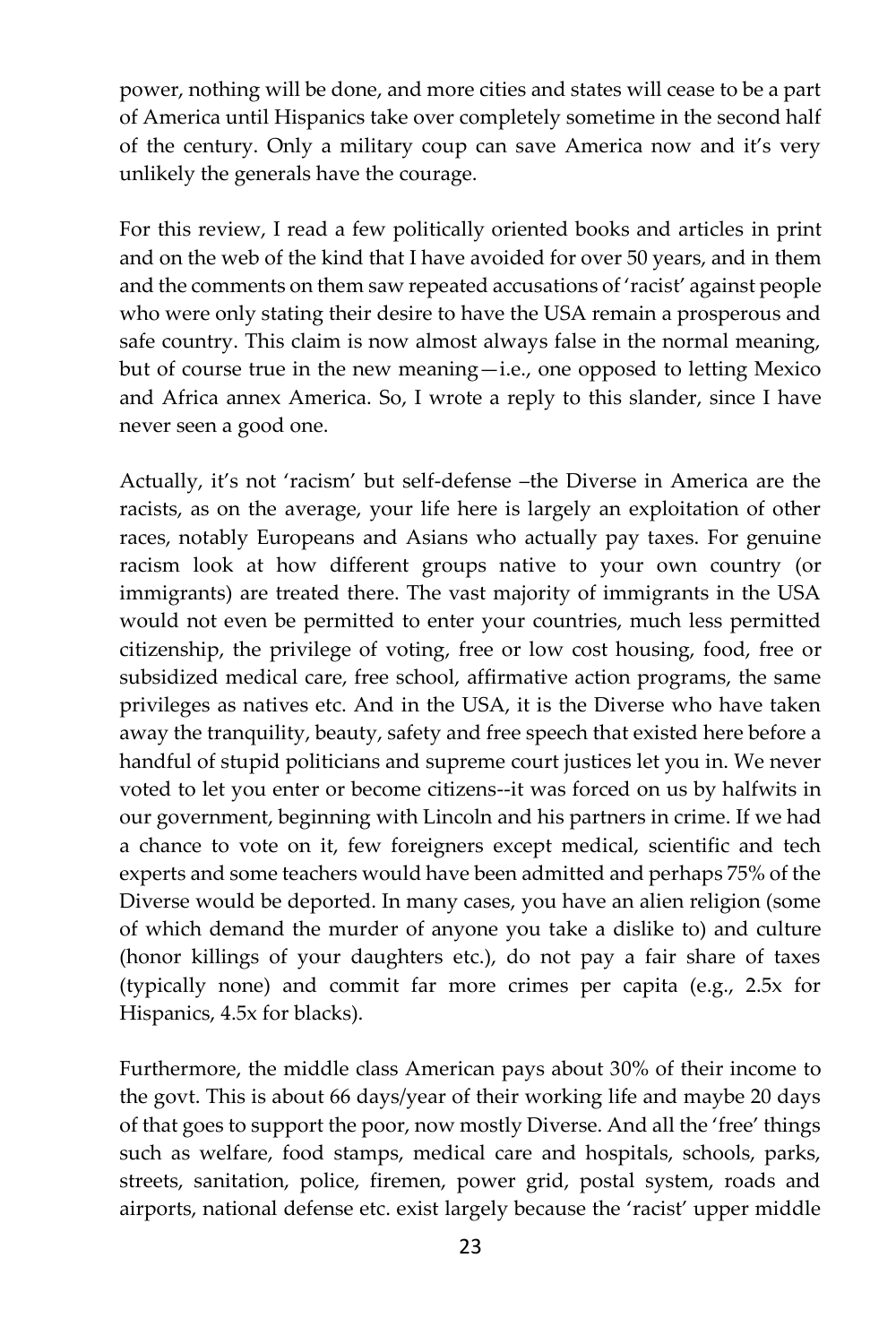and upper class created, maintain and pay for them. Maybe another 4 working days goes to support the police, FBI, justice system, DHS, Border Patrol and other govt. agencies that have to deal with aliens. Add another 10 or so days to support the military, which is mostly needed to deal with the results of 3rd world overpopulation (the real major cause of the Korean War, the Vietnam War, Iraq, Afghanistan, Syria, Libya, Yemen and the major cause of most of the wars, social unrest and conflicts past, present and future), and this cost, added to welfare, medicare, social security and environmental degradation (an ever increasing percentage for immigrants and their descendants) is bankrupting the country, with the only possible solution being to decrease the benefits and increase the taxes, the burden of which will fall on everyone's descendants. You take advantage of the freedom of speech we created to tell malicious lies about us and prevent rational discussion! Most of you, if doing this in your country of origin, would wind up in prison or dead! Shameless liars! What is your problem? --poor education, no gratitude, malicious, stupid, no experience with civilized society? (pick 5). And anyone who doubts any of this just does not know how to use their brain or the net as it's all there. These comments are just the facts that anyone can see, along with simple extrapolations into the future.

Also, please let me ask the Diverse--do people in your country of origin work 30 days a year to support tens of millions of aliens who commit crimes at several times the rate of natives, overcrowd your schools, highways, cities and jails, trash your parks and beaches, spray paint graffiti on buildings and import and sell drugs to addicts who commit over a hundred million crimes a year (added to the 100 million or so they commit themselves)? And have you had a 9/11 and many bombings and murders at home? Do immigrants control the media so that you cannot even discuss these issues that are destroying your country and the world? Will your country be totally in their control in a few generations and be another impoverished, crime ridden, starving, corrupt 3rd world hellhole? Of course, for most of you it already is, and you came to America to escape it. But your descendants won't have to be homesick for the hellhole, as they will have re-created it here. The Diverse here (and their Euro servants) never tire of complaining in all the media every day about how they are not treated fairly and not given enough (i.e., the Euros and the relatively rich Diverse don't work hard enough to support them), and it never crosses their minds that if it were not for taxes paid mostly by Euros now and for over a century previous, there would be little or no police or fire or medical or school services or parks or public transport or streets or sewers in their communities, and of course there would not even be a country here, as it is mainly Euros who created, and support it and who serve in the military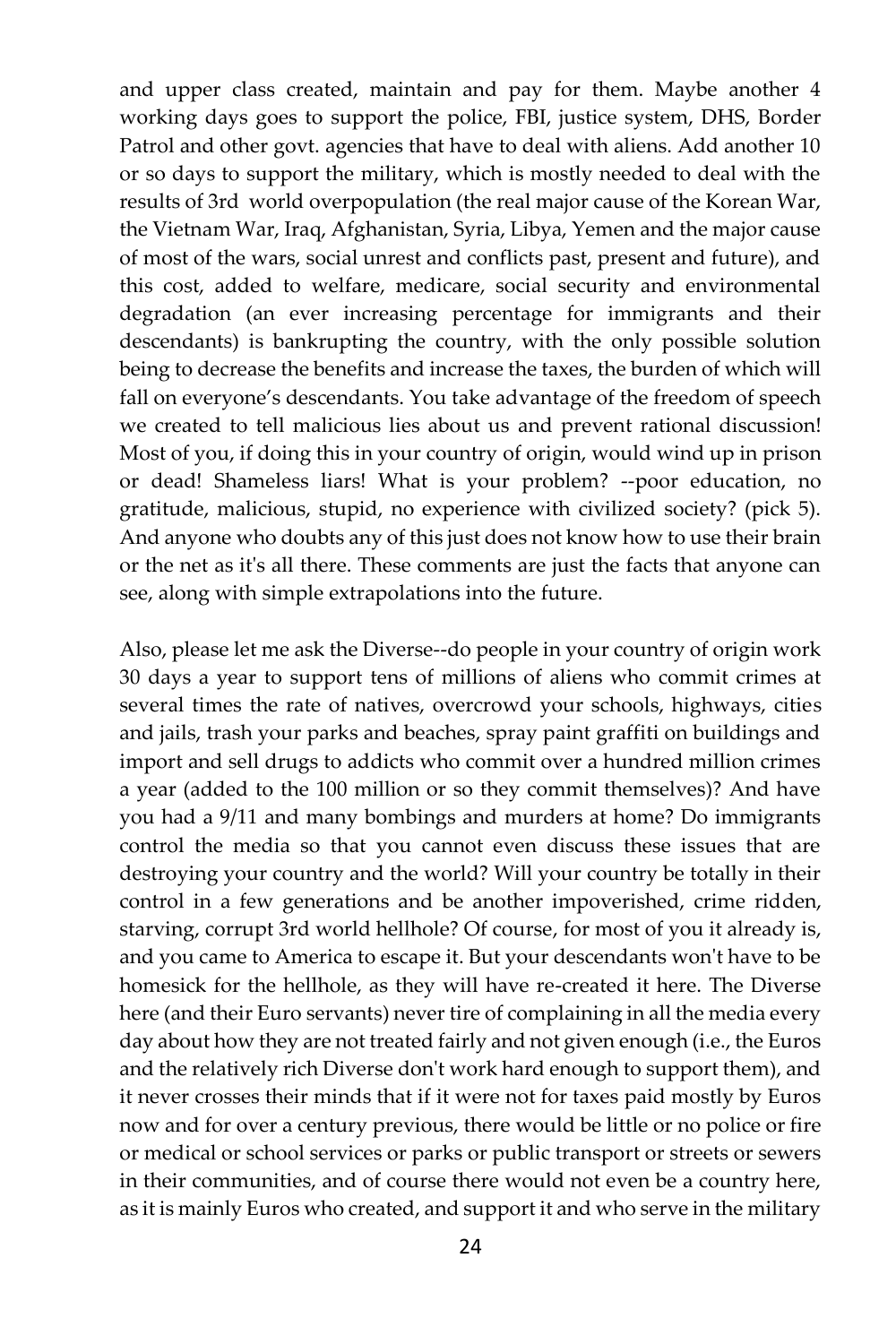in all the wars. And it was primarily Euros and their descendants who created the net and the pc's that was used to create this and the electronic or print media you are reading this on, the tech that produces the food you eat and the medicine that keeps you alive. If not for the Euros technology and security, at least 90% of all the Diverse in the world would not exist. Everyone condemns colonialism, but it was the way that the Diverse were brought out of the dark ages into modern times via communications, medicine, agriculture, and enforcement of democratic government. Otherwise all their populations would have stayed very small, backwards, starving, disease ridden, impoverished, isolated and living in the dark ages (including slavery and its equivalents) to this day. To sum it up, the Euro's antipathy to Diversity ('racism') is due to a desire that their children have a country and a world worth living in. Again, this is for everyone's benefit, not just Euros or the rich.

Likewise, all my life I have been hearing third world people saying that their disproportionate problems with drugs, crime and welfare are due to racism, and certainly there is some truth to that, but I wonder why Asians, who must be subject to racism as well ( insofar as it exists—and relative to most Diverse counties, it's quite minimal here), and most of whom came here much more recently, spoke little or no English, had no relatives here and few skills, have a fraction of the crime, drugs and welfare (all less than Euros and so way less than blacks or Hispanics) and average about \$10,000 more income per family than Euros. Also, blacks never consider that they would not exist if their ancestors were not brought to the new world and they would never have been born or survived in Africa, that those who captured and sold them were usually African, that to this day Africans in Africa almost universally treat those of different tribes as subhuman (Idi Amin, Rwanda, Gaddafi etc. and far worse is soon to come as the population of Africa swells by 3 billion by 2100), and that if they want to see real racism and economic exploitation and police maltreatment, they should go live almost anywhere in Africa or the 3rd world. Returning to Africa or Mexico etc. has always been an option, but except for criminals escaping justice, nobody goes back. And it was the Euros who put an end to slavery worldwide and, insofar as possible, to serfdom, disease, starvation, crime and war all over the 3rd world. If it were not for colonialism and the inventions of Euros there would be maybe 1/10 as many Diverse alive and they would mostly still be living as they did 400 years ago. Likewise, it's never mentioned that if not for the Euro's, who were about 95% responsible for paying for and fighting and dying in WW2, the Germans and Japanese and/or the Communists would now control the world and only the Euros can prevent the CCP and/or the Muslims from doing so in the future. Also, it was mostly Euros who fought, are fighting and will be fighting the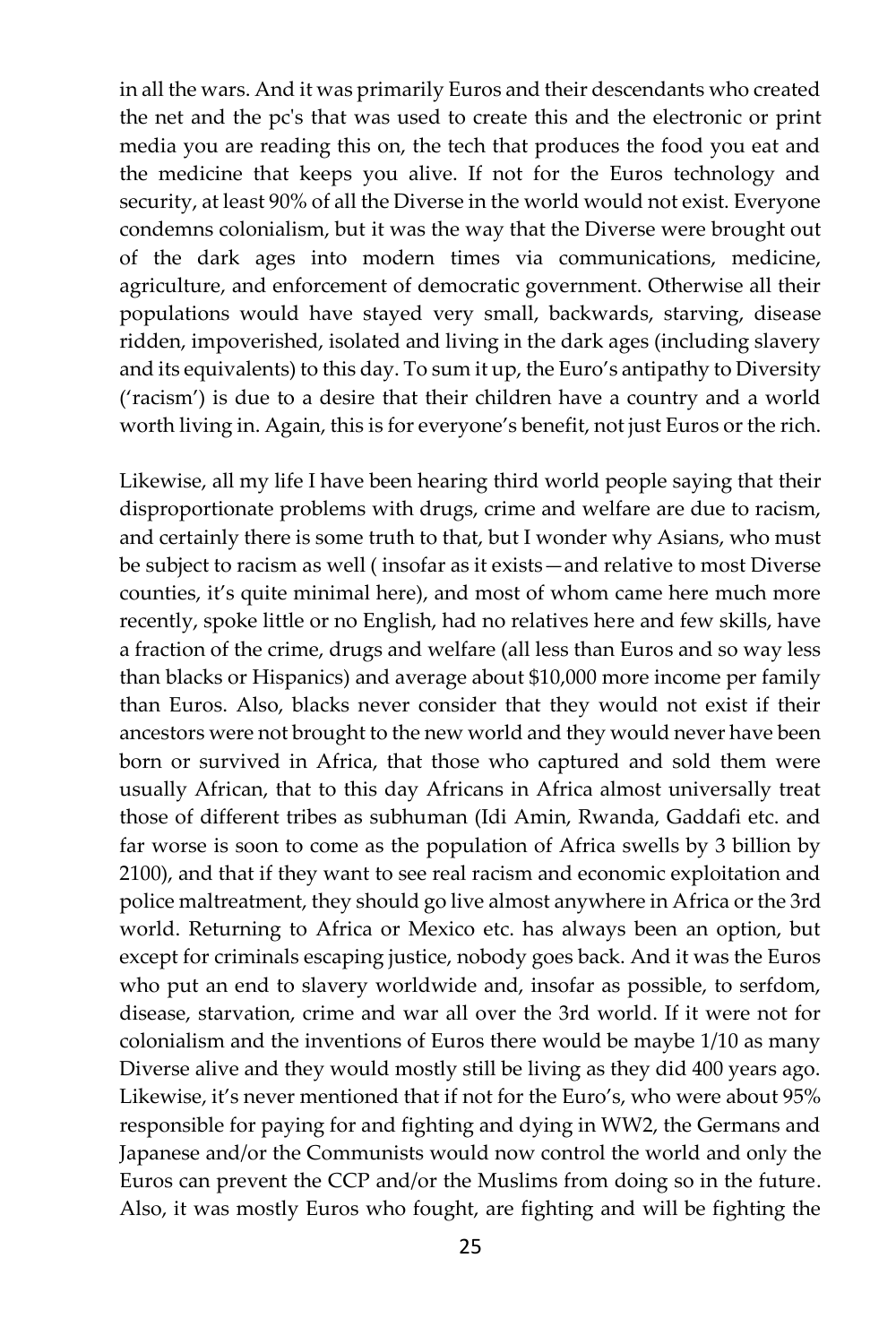communists in Korea and Vietnam, and the Muslim fanatics in Iraq, Syria, Libya and Afghanistan and the many others soon to come.

Insofar as any revenge on the Euros is needed for their slavery (but slavery by other blacks in various forms has always existed), blacks have already had it abundantly. First, they have been largely supported and protected by the Euros for centuries. Second, the parasites they brought with them have infected and destroyed the lives of tens of millions of Euros. Malaria, schistosomes, filariasis, ascaris, yellow fever, smallpox etc., but above all hookworm, which was so common and so debilitating up to the early decades of this century that it was responsible for the widespread view of Southerners as stupid and lazy.

All this is crushingly obvious, but I bet there is not one grade school or college text in the world that mentions any of it, as it's clearly 'racist' to suggest that the Diverse owe anything to Euros or to point out that other Diverse in their countries of origin always have and always will treat them far worse than Euro do. And they are incapable of grasping the true horror that is coming or they would all be one in opposing any increase in the population by any group anywhere and any immigration into America. Well before 2100 the Hispanics will control America, and the rest of the world will be dominated by Chinese and the rest by Muslims, who will increase from about 1/5th of the world now to about 1/3rd by 2100 and outnumber Christians, and neither group is noted for embracing multiculturalism, women's rights, child rights, animal rights, gay rights, or any rights at all. So, the obvious fact is that overall the Euros have treated the Diverse much better than they have treated each other. And we now have the best of times, while by 2100 (give or take a generation or two) economic collapse and chaos will reign permanently except perhaps a few places that forcibly exclude Diverse. Again, keep in mind that in my view there is not, and almost certainly will never be, any evidence of a significant genetic difference between Euros and Diverse in psychology, or IQ, and that their tendency to excessive reproduction and other cultural limitations are accidents of history.

Likewise, it never crosses Diverse, leftist, third world supremacist, Neomarxist minds that every year maybe 500 billion dollars are spent in the USA by federal, state and city govts. on education, medicine, transportation (highways, streets, rail, bus and airline systems), police, fire and emergency care, numerous welfare programs, the government and judicial systems--the vast majority of it created, maintained and paid for by the Euros, assisted by the taxes of the small minority of well-off Diverse. Also, there is the FBI, NSA,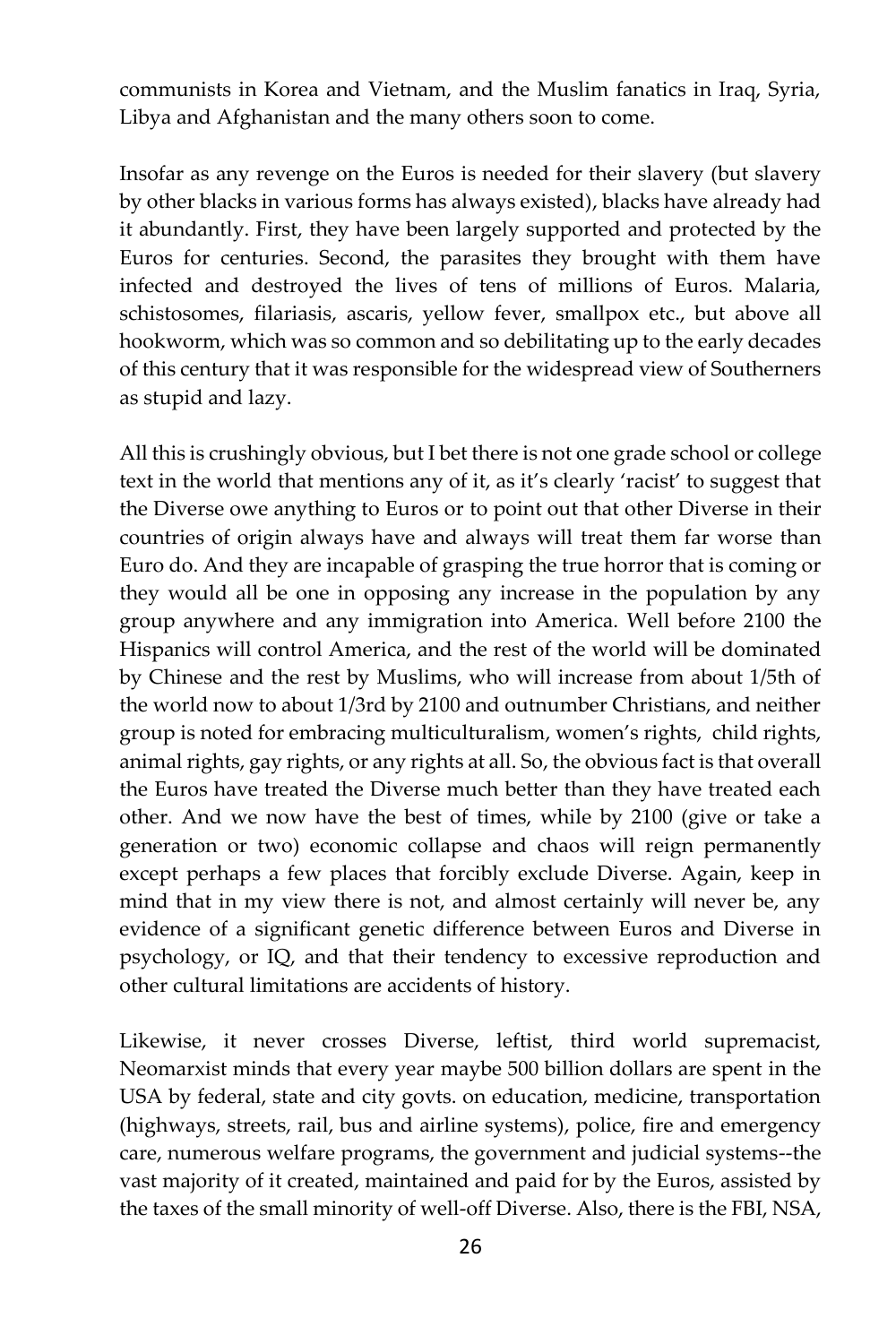CIA, and the armed forces of the USA (another 500 billion a year) and other Euro countries, without which there would be no USA and little or no peace, security or prosperity anywhere in the world, and they have also been created, run and staffed largely by the Euros, who constitute most of the dead and wounded in every war (less an issue for Hispanics who serve in the military at about half the rate of Euros) and in every police force from 1776 to now. Without medicine and public health measures, most of their ancestors (and the whole third world) would have suffered and often died of leprosy, malaria, worms, bacteria, flu, tuberculosis, smallpox, syphilis, HIV, hepatitis, yellow fever, encephalitis, and the tech for high cholesterol and blood pressure, heart, cancer, and liver surgery, transplants, MRI, XRAY, Ultrasound etc., etc., has almost all been invented, administered and overwhelmingly paid for by the Euro 'racists' and 'white supremacists'.

You think colonialism was bad? Just think what the 3rd world would be like without it, or what it would be like living under the Nazis, communists or Japanese (and will be like living under the Chinese or Muslims once the Diverse destroy America). This excuses nothing but just points out the facts of history. But fine, let's undo the 'injustice' and pass a Back to Africa (and Latin America and Asia etc.) law providing funds to repatriate everyone. They could sell their assets here and most could live like kings there, but of course there would be very few takers. And by the next century there will be 3 billion more Africans (the official estimate) and the whole continent will be a sewer, and 1 billion more Asians, and even India and China (who will add a hundred million or so each) will look like paradise in comparison to Africa, at least until the resources run out (oil, gas, coal, topsoil, fresh water, fish, minerals, forests).

If you look on the net you find the Diverse incessantly whining about their oppression, even when it occurred decades or centuries ago, but I don't see how anything that's done by others, even today, is my responsibility, and much less so in the past. If you want to hold every Euro responsible for what the vast majority now alive are completely innocent of, then we want to hold all Diverse responsible for all the crimes committed by any of them here or their relatives in their countries of origin over the last 400 years, and for their share of all the tens of trillions spent to build and defend the USA and to keep them safe, healthy and well fed. Yes, most blacks and Hispanics are poor due to historical factors beyond their control, just as Euros are often richer due to historical factors beyond theirs, but the important points are that we now alive did not cause this, and that here, as almost everywhere that the Diverse are a significant percentage, they commit most of the crime, collect most of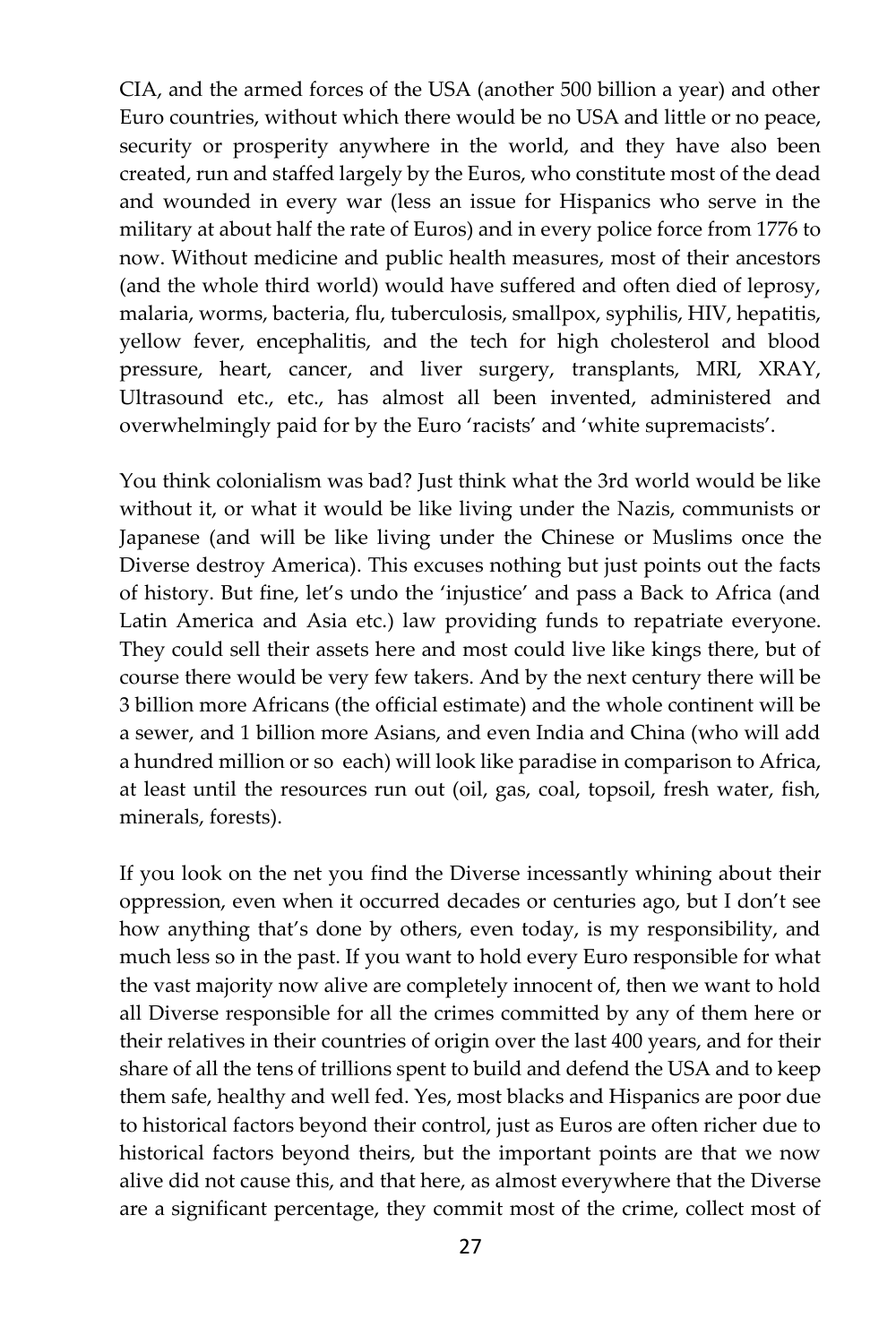the welfare, pay the least taxes and continue breeding excessively and dragging their countries and the world into the abyss.

Consider as well that the evils of colonialism are only prominent because they were recent. If we look carefully, we find that nearly every group in every country has an endless history of murder, rape, plunder and exploitation of their neighbors that continues today. It's not far off the mark to suggest that the best thing that could happen was to be conquered by the Euros.

Once again, keep in mind that there is not and almost certainly will never be any evidence of a significant genetic difference between Euros and Diverse and that their limitations are almost certainly due to culture. The problem is not the Diverse nor Euros, but that people are selfish, stupid, dishonest, lazy, crazy, and cowardly and will only behave decently, honestly, and fairly if forced to do so. Giving people rights instead of having privileges they must earn is a fatal mistake that will destroy any society and any world. In the tiny groups in which we evolved, where everyone was our relative, reciprocal altruism worked, but in a world soon swelling to 11 billion, this impulse to help others is suicidal. The world is totally preoccupied with terrorists, but their effects are actually trivial compared e.g., to traffic accidents, murders, drug addiction, disease, soil erosion etc., and every day the 7.7 billion do vastly more damage to the world just by living. The mothers of the third world increase the population by about 200,000 every day, and so do hugely more damage every hour than all the terrorists worldwide will do in the whole 21st century (until they get their hands on the bomb). Just the Diverse in the USA in one year will do far more damage to the USA and the world by destroying resources, eroding topsoil and creating CO2 and other pollution than all terrorism worldwide in all of history. Is there even one politician or entertainer or business person who has a clue? And if they did would they say or do anything— certainly not—who wants to be attacked for 'racism'.

People everywhere are lazy, stupid and dishonest and democracy, justice and equality in a large Diverse welfare state are an open invitation to limitless exploitation of their neighbors and few will resist. In 1979 7% of Americans got means-tested govt. benefits while in 2009 it was over 30% and of course the increase is mostly the diverse. Food stamps rose from 17 million persons in 2000 to about 43 million now. In the first few years of Obama over 3 million enrolled to get 'disability' checks and over 20% of the adult population is now on 'disability' which according to the Census Bureau includes categories such as "had difficulty finding a job or remaining employed "and "had difficulty with schoolwork". There are now almost 60 million working age (16 to 65)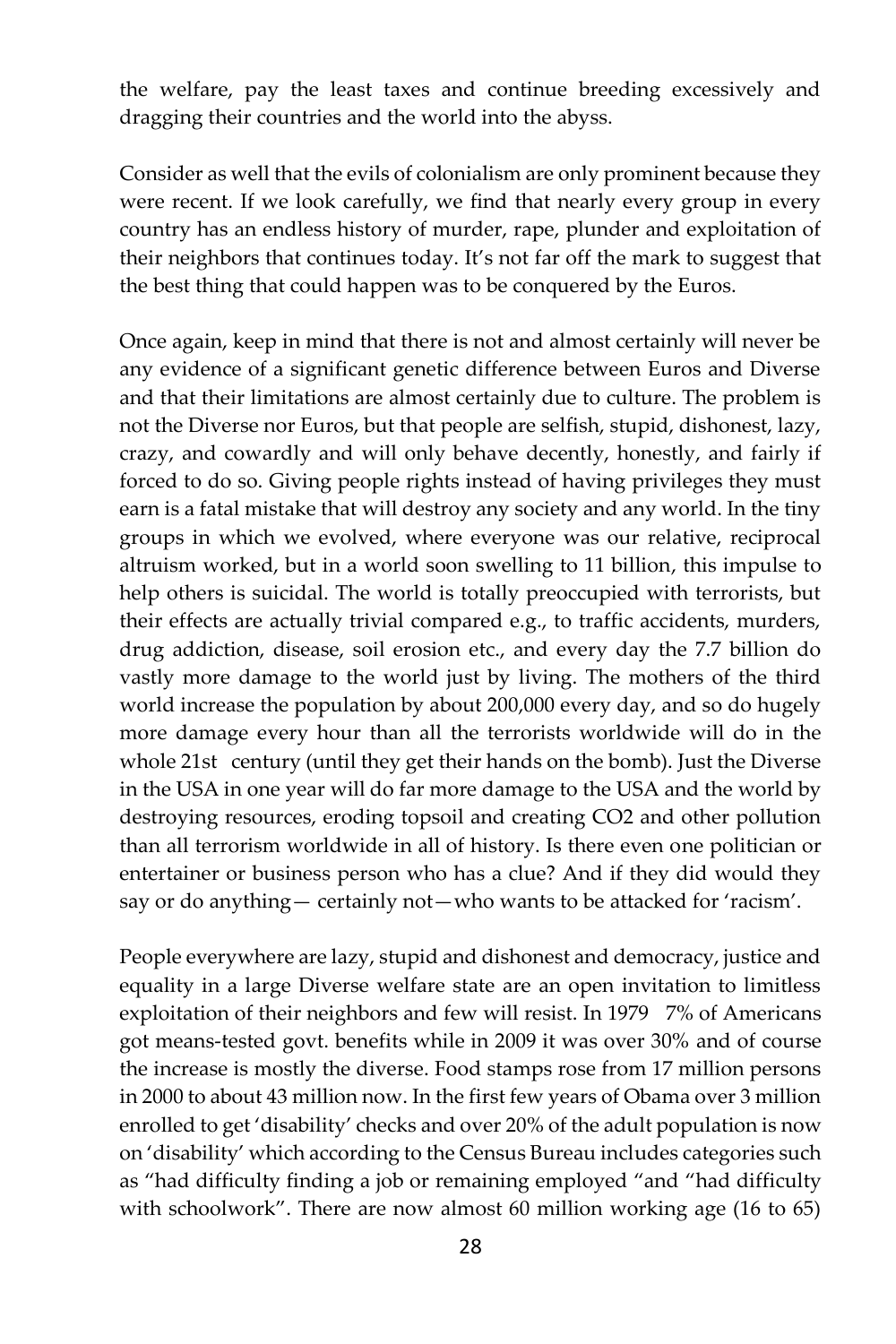adults who are not employed or about 40% of the labor force. Illegal families get about \$2.50 in direct benefits for every dollar they pay in taxes and about another \$2.50 indirect benefits (and not counting their damage to the biosphere) so they are a huge and ever increasing drain in spite of frequent fake 'news stories' on the net about their great value.

Interest payments on our national debt are projected to rise to 85% of our total federal income by 2050. About half of our debt is owned by foreign govts., about a quarter by China, and if China continues to buy our debt at current rates, very soon our interest payments to them will cover their total annual military budget (ca. 80 billion vs U.S. of ca \$600 billion) and (depending on interest rates) in a few years they would be able to triple or quadruple their military expenditures and it would all be paid for by US taxpayers. Actually, I have not seen it noted, but their lower costs mean that they are actually spending maybe 300 billion. And it is rarely mentioned why the US military budget is so enormous, and how it ties into the high life style and huge govt. subsidies in Europe and worldwide for that matter. The USA is the world's free policeman, providing technology, money and troops for keeping the peace and fighting wars worldwide and is too stupid to ask the other countries to pay their share--until the recent comments by Trump. To a significant extent, the ability of the Europeans and countries worldwide to have a high standard of living is due to the American taxpayers (without of course being asked) paying for their defense for the last 75 years.

The CIS reports total immigration will reach about 51 million by 2023, about 85% of the total population increase (all the rest due to the Diverse already here) and will soon comprise about 15% of the total population—by far the largest percentage in any big country in recent history. It was reported that the Dept. of Homeland Security New Americans Taskforce was directed to process the citizenship applications of the 9 million green card holders ASAP to try to influence the 2016 election.

The federal govt. is a cancer which now takes about 40% of all income from the minority who pay significant taxes and federal govt. civilian employees are hugely overpaid, averaging ca. \$81,000 salary and \$42,000 benefits while private employees get about \$51,000 salary and \$11,000 benefits. About 25% of all the goods and services produced in the USA are consumed by the govt. and about 75% of total govt. income is given out as business and farm subsidies and welfare. If all federal taxes were increased by 30% and spending was not increased, the budget might balance in 25 years. Of course, the spending would increase immediately if more money was available, and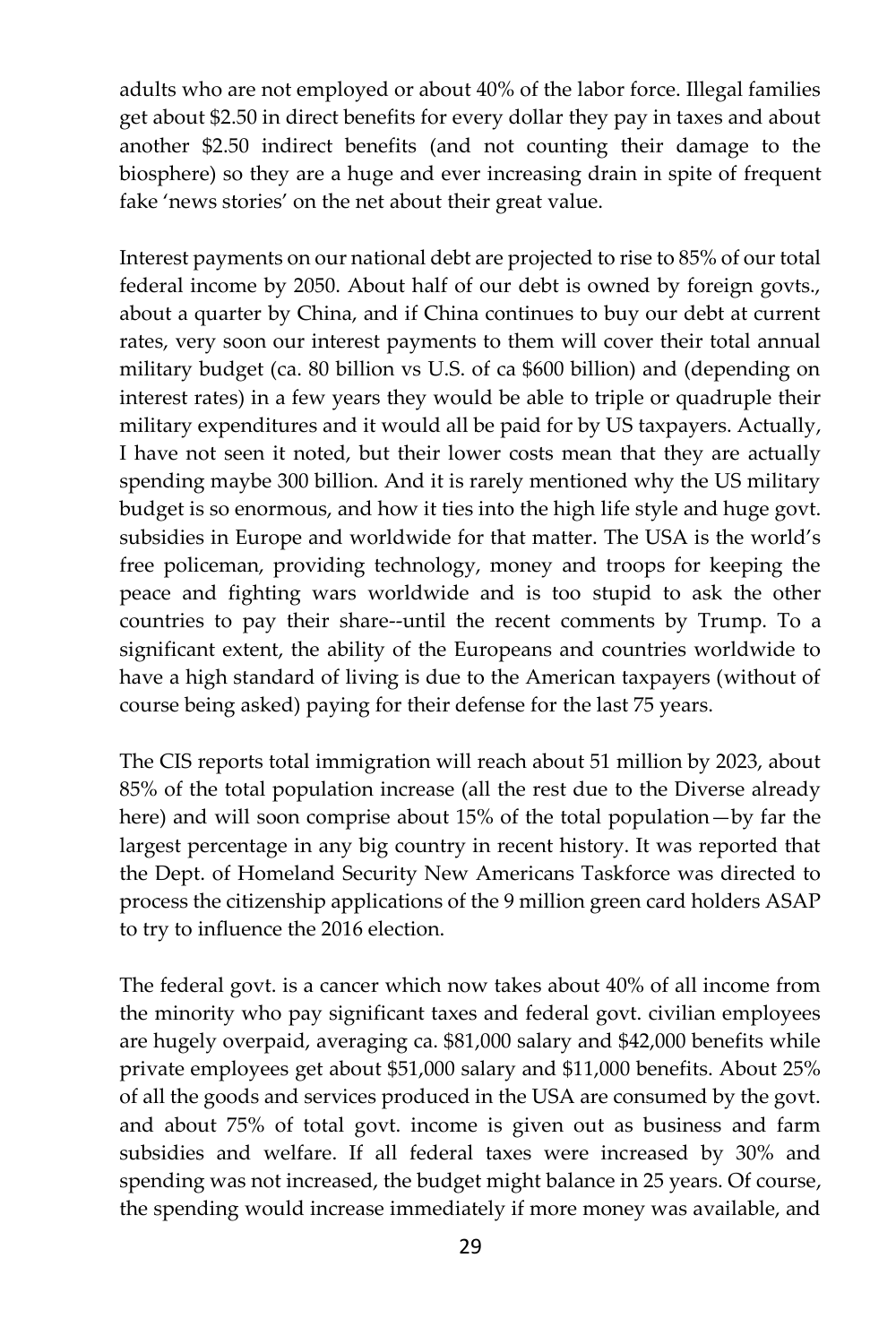also the economy would take a huge hit as there would be less incentive to earn or to stay in the USA and business investment and earnings would drop. It is estimated that private sector compliance with govt. regulations costs about 1.8 trillion a year or about 12% of our total GDP, and of course it is growing constantly, so we waste more on govt. paperwork every year than the GDP of most countries. The main push for evermore confiscation of our money (years of our working lives) by the govt. is the communism/socialism/fascism forced on us by the rapid increase of Diverse, but being the world's police force for free has cost us trillions, which also translates into years of our working lives as detailed elsewhere here.

The poor are almost always spoken of as though they were somehow superior to the rich and it is implicit that we ought to make sacrifices for them, but they are only the rich in waiting and when they get rich they are inevitably exactly as loathsome and exploitative. This is due to our innate psychology, which in the small groups in which we evolved made sense, as everyone was our relative, but in a world that is fast collapsing due to the expansion of the Diverse it makes no sense. The poor care no more about others than the rich.

Marvelous that even Obama and the Pope speak about the coming horrors of climate change, but of course not a word about the irresponsible parenthood that is its cause. The most you get from any govt. official, academic or TV documentary is a meek suggestion that climate change needs to be dealt with, but rarely a hint that overpopulation is the source of it and that most of it for the last century and all of it from now on is from the 3rd world. China now creates twice the C02 of the USA and this will rise as it is expected to about double the size of our GDP by 2030 or so, and USA Diverse create about 20% of USA pollution, which will rise to about 50% by the next century.

Ann Coulter in "Adios America" describes the outrageous story of what seems to be the only occasion on which Americans actually got to vote on the immigration issue—what some call "the great Prop 187 democracy ripoff".

In 1994 Californians, outraged to see ever more Hispanics crowding into the state and using up tax money, put on the ballot Proposition 187 which barred illegals from receiving state money. In spite of the expected opposition and outrageous lies from all the self-serving, boot licking Neomarxist third world supremacists, it passed overwhelmingly winning 2/3 of white, 56% of black, 57% of Asian and even 1/3 of Hispanic votes (yes, many middle and upper class Hispanics realize being taken over by Mexico will be a disaster). Note that all these people are 'racists' or 'white supremacists' (or in slightly more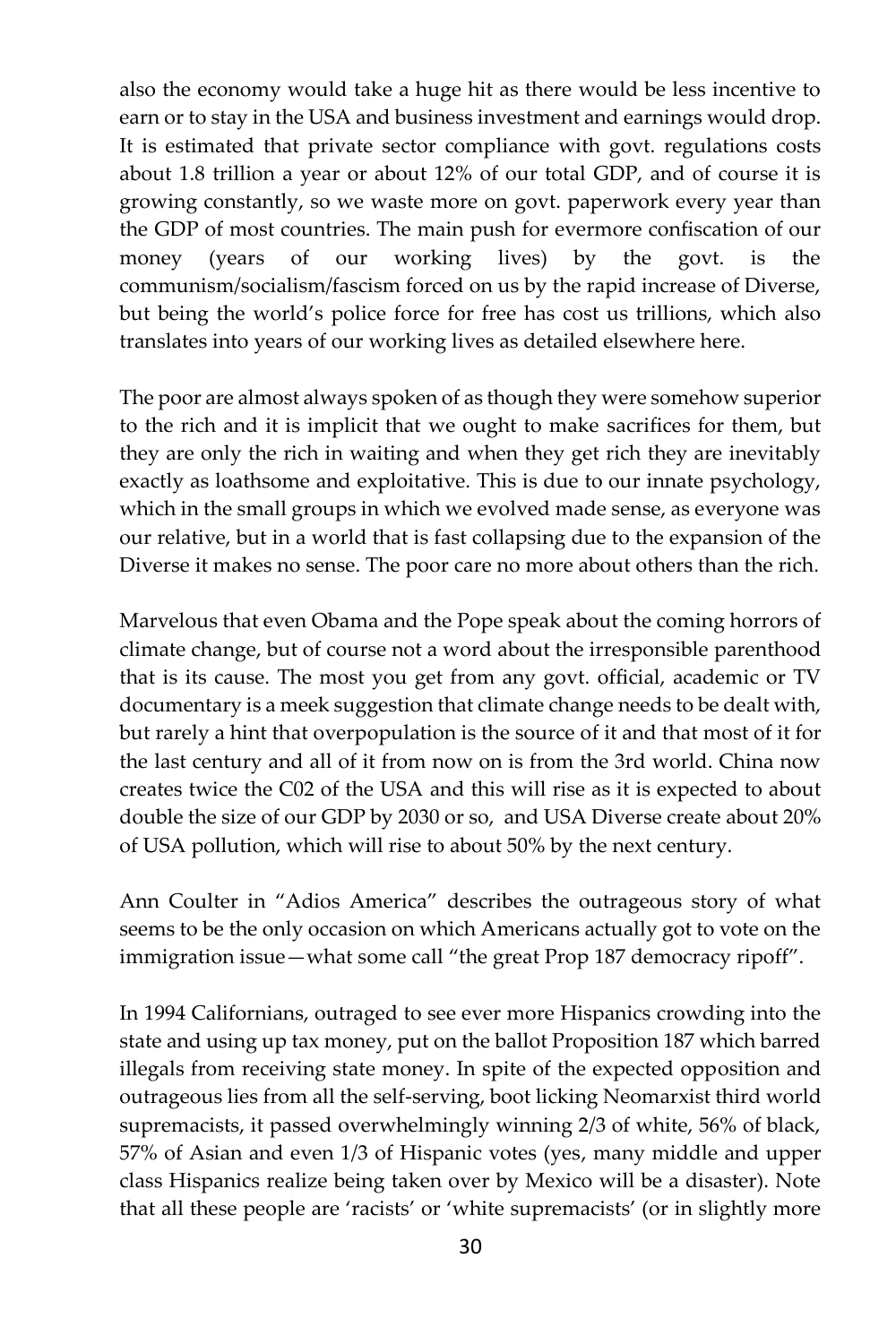polite columns of the Carlos Slim Helu controlled NY Times etc. 'bigots' or 'nativists') according to the current use of this word by a large percentage of liberals, many Hispanics, the Sierra Club, the ACLU and even Nobel Prize winning economist Paul Krugman (who recently called Trump a 'racist' for daring to tell the truth while defending the USA from annexation by Mexico).

It even carried the hopeless Republican candidate for Governor, Pete Wilson to a landslide victory, with 1/3 of his voters stating his support for Prop 187 was their reason for voting for him. However, the "ACLU and other anti-American groups" (Coulter) brought suit and it was soon struck down by a Democratic appointed (i.e., 'honorary Mexican') District Court Judge for being unconstitutional (i.e., protecting Americans rather than aliens). As with the 1898 and 1982 Supreme Court decisions giving citizenship to anyone who is born here, it was another hallucinatory interpretation of our laws and a clear demonstration of the hopelessness of the court system, or any branch of the government (at least a Democrat dominated one) in protecting Americans from a third world takeover. It has been suggested that the ACLU change its name to the Alien Civil Liberties Union and that it, along with the many other organizations and individuals working to destroy the USA, be forced to register as agents of a foreign government or preferably, be classified as terrorists and all their employees and donors deported or quarantined.

In spite of this, neither the state nor federal govt. has done anything whatsoever to prevent the takeover, and Coulter notes that when G.W. Bush ran for president, he campaigned in America with the corrupt Mexican president Gortari (see comments on Carlos Slim below), had brother Jeb 'Illegal Immigration is an act of love' Bush speak in Spanish at the Republican National Convention, and after winning, gave weekly radio addresses in Spanish, added a Spanish page to the White House website, held a huge Cinco de Mayo party at the White House, and gave a speech to the blatantly racist National Council of La Raza, in which, among other outrages, he promised \$100 million in federal money (i.e., our money) to speed immigration applications! Clearly with both the Republican and Democratic parties seeking annexation by Mexico, there is no hope for the democratic process in America unless it is drastically changed and clearly this will never happen by using the democratic process.

California is the 6th largest in economy in the world, ahead of France, Brazil, Italy, South Korea, Australia, Spain, India, Russia, and Canada, and more than double that of Mexico, and in about 10 years, when their 10 million kids grow up and the total Hispanic population of Calif is about 22 million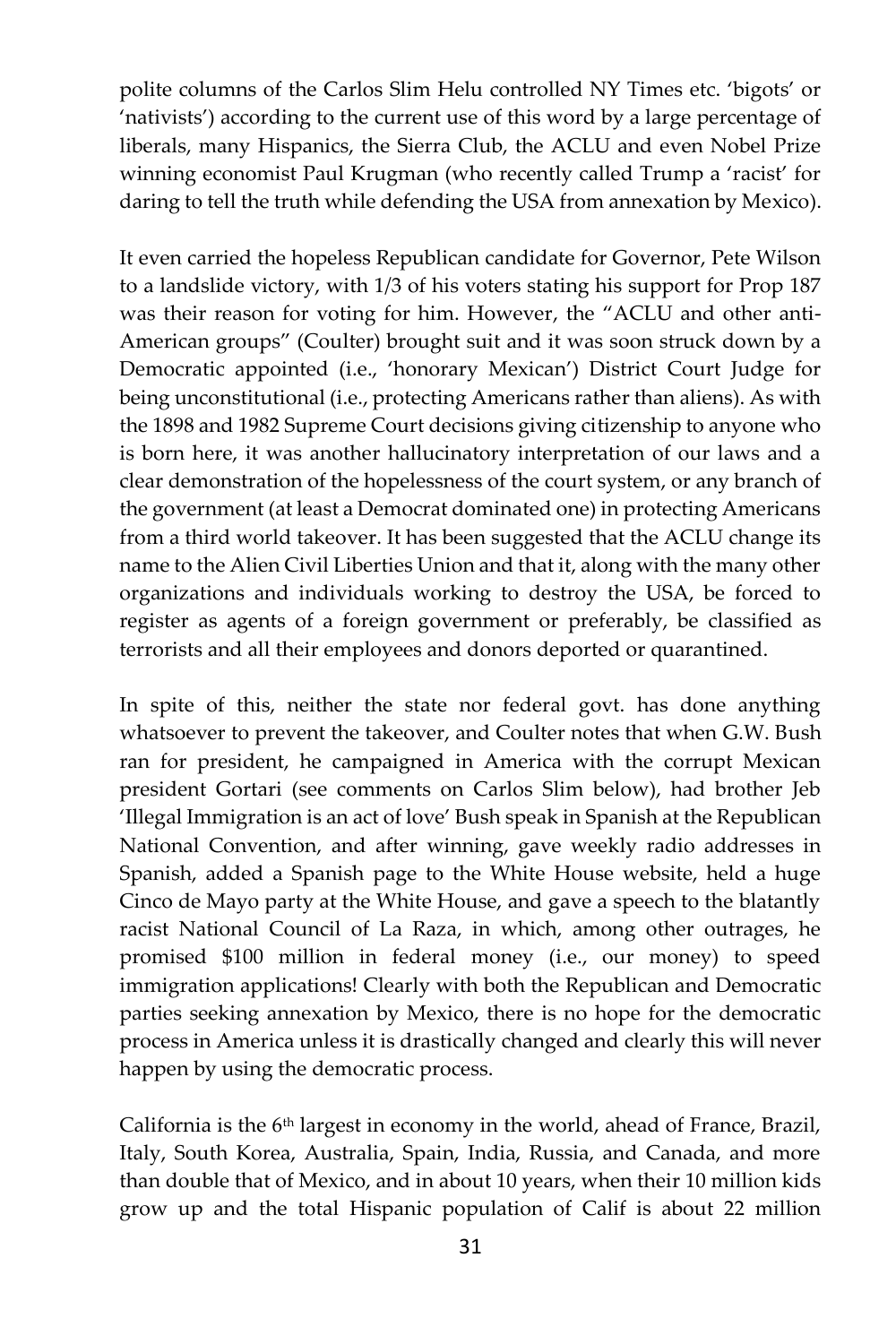(counting only legals), they will own the state and it will have been annexed by Mexico.

In recent years, Calif. Governor Brown signed legislation granting drivers licenses to illegals, and paying for free medical care for their children (i.e., of course we the taxpayers pay). He agreed to let noncitizens monitor polls for elections, and they have been appointed to other government positions such as city councils without state govt. approval. He also forced all state officials to commit obstruction of justice by signing a law known as the Trust Act (i.e., trust they won't rob, rape, murder, sell drugs etc.), which specifies that unless immigrants have committed certain serious crimes, they cannot be detained (for delivery to the feds for deportation) past when they would otherwise become eligible for release. The batch of new "lets become part of Mexico" laws also included one that would allow immigrants without legal status to be admitted to the state bar and practice law in California. But he vetoed the bill allowing illegal aliens to serve on juries. So, the only thing that prevented the final step in turning over the Calif. Courts to Mexico was the arbitrary decision of one man! However, it won't be more than a few years before an Hispanic is Governor and then this and endless other atrocities will ensue, including presumably giving illegals the right to vote perhaps by passing another state law that violates or obstructs the federal one. In any case, there will soon by little distinction in California between being a citizen of the USA and a citizen of any other country who can sneak across the border. Note that as usual the Citizens of California were never permitted to vote on any of these issues, which were passed by the Democratic controlled state legislature. Why don't they just be honest and change the name to Neomarxist Party of Mexico? At least they should be forced to register as the agent of a foreign govt.

It is certain that California (and by the end of the century the USA) is lost to civilization (i.e., it will be like Mexico, which of course will be far worse by then since most of the world's resources will be gone and another 3 billion people will by demanding them) unless the govt. sends federal troops into California (and other states with sanctuary cities) to deport illegals and arrest all those (including numerous elected officials) who are violating federal law. Even this will only slow up the catastrophe unless a law is passed terminating anchor babies (i.e., those getting citizenship because they are born here), preferably retroactively to 1982 or better to 1898, and rescinding citizenship for them and all those who gained it from them—i.e. all their descendants and relatives. Also of course the 1965 immigration law must be declared unconstitutional and all those (and relatives and descendants) who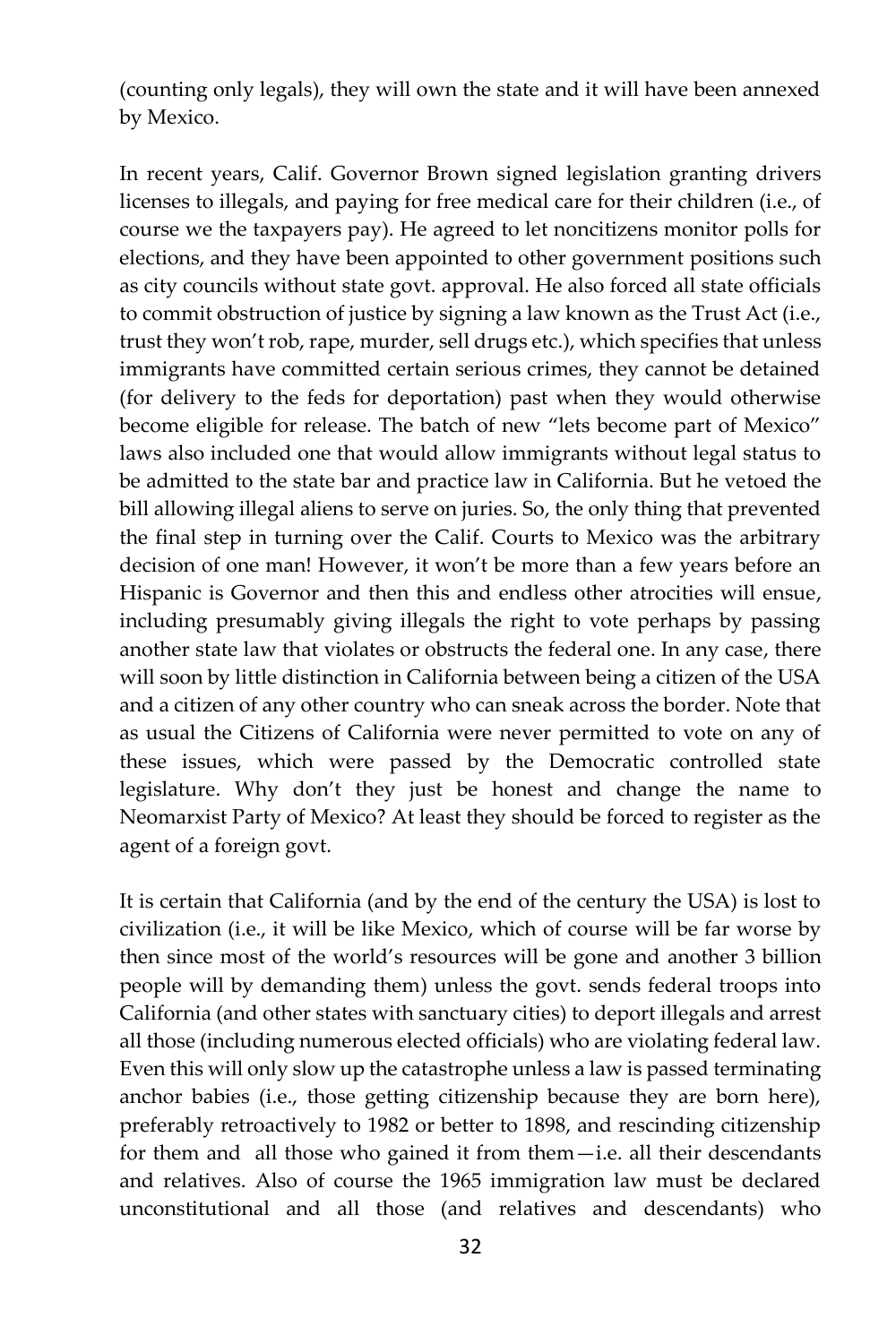immigrated since then have their status reviewed with the significant taxpayers remaining and the non or low payers repatriated. Hard to get precise statistics, as its 'racist' to even think about it, but in Stockton, California and Dallas, Texas about 70% of all births are to illegals and maybe 90% of the total counting all Hispanics, and of course the bills are almost all paid by Euros and 'rich' Diverse via forced taxation, which of course they never get to vote on.

To end birthright, a new law has to be passed and not an old one repealed, as there is no such law— this was an utterly arbitrary opinion of Justice Willie, "anchor baby" Brennan and only a handful of justices ever voted for this hallucinatory interpretation of the law. Those who want to see how the Supreme Court destroyed our country by eroding the boundary between being an American citizen and a person who was passing through (and the lack of basic common sense in the law and the hopelessness of the American legal system- and the contrary opinions of legal experts) can consult Levin's 'Men in Black' or see United States v. Wong Kim Ark, [169 U.S. 649](https://en.wikipedia.org/wiki/United_States_Reports) (1898) (yes it was a Chinese who began the assault on America over a century ago) where 6 lawyers (i.e., justices of the court) granted citizenship to the children of resident aliens and Plyler v. Doe, 457 [U.S. 202 \(](https://en.wikipedia.org/wiki/United_States_Reports)1982) where 5 lawyers (with 4 disagreeing) granted citizenship to the children of illegal aliens and anyone giving birth while visiting. If just one of the 5 morons who voted for this had changed their mind we would have maybe 10 million fewer on the welfare rolls now and perhaps 50 million fewer by 2100. Of course, none of the other 450 million or so adults alive between then and now have ever been permitted to vote on this or any of the basic issues leading inexorably to collapse. As we now see in the media every day, in a 'representative' democracy what is represented is not America's interests, but egomania, greed, stupidity and third world supremacism.

How many people did it take to hand America to Mexico? For the TKO Immigration disaster in 1965 there were 320 representatives and 76 senators, and for anchor babies the two Supreme Court decisions totaling 11 lawyers, most of these 'outstanding citizens' now dead, so out of the approx. 245 million adult Americans citizens alive now, about 120 very senior citizens actually voted for the handover. As clear a demonstration of the hopelessness of representative democracy (as practiced here) as one could want.

Clearly, if America is to remain a decent place to live for anyone, the 1965 act, and all subsequent ones, need to be repealed by a law that puts a moratorium on all immigration and naturalization, and preferably rescinds or at least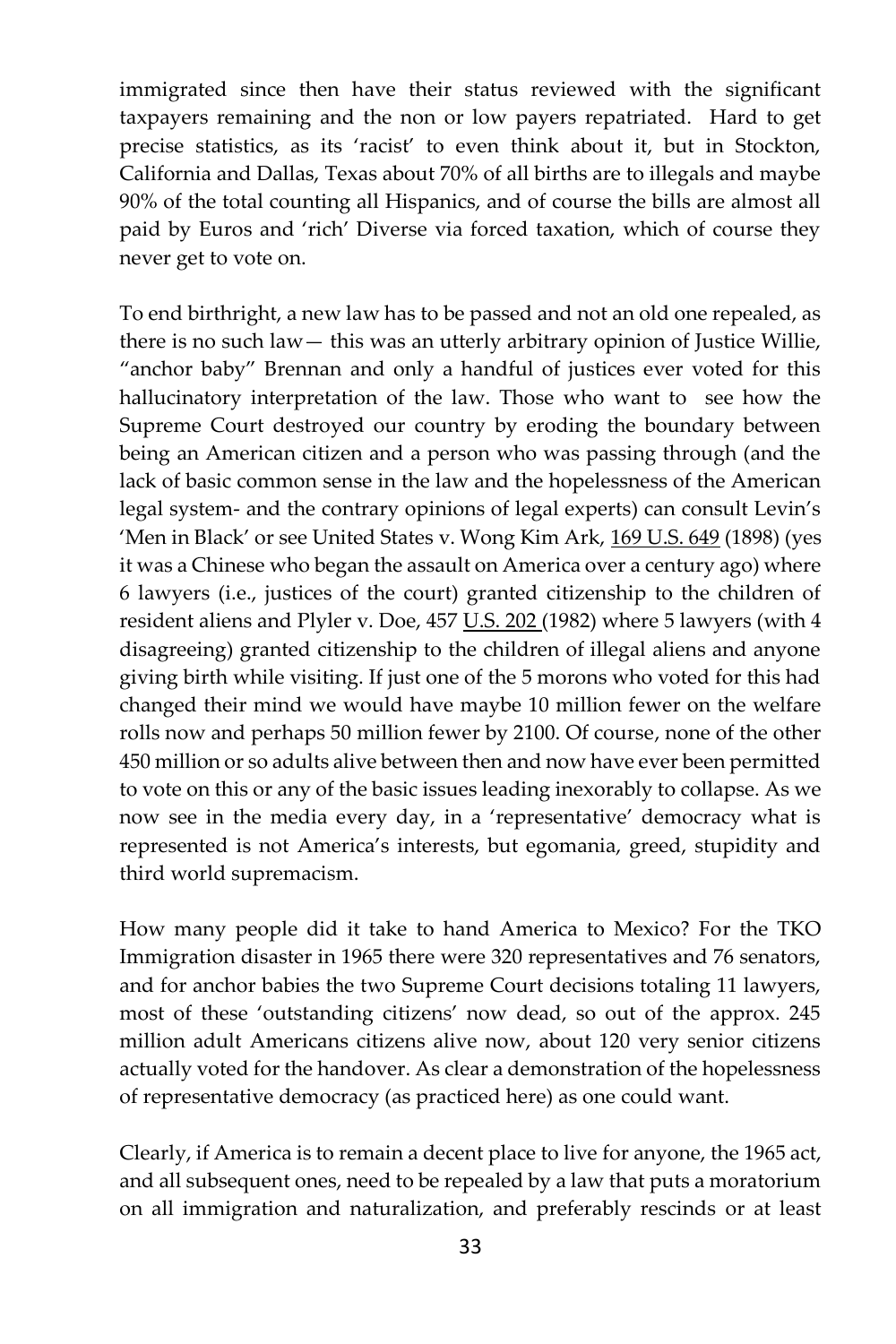reviews citizenship for everyone naturalized since 1965 (or preferably since the first absurd birthright ruling in 1898), along with all their relatives and descendants. All their cases could be reviewed and citizenship conferred on select individuals who scored high enough on a point scale, with welfare recipients, the chronically unemployed, felons, and their descendants ineligible, those with college or medical degrees, teachers, engineers, business owners etc., getting points towards eligibility, i.e., just basic common sense if America is to survive.

Following Ann Coulter ('Adios America'), we note that corporate tax in the USA is one the highest in the world of major countries at 39% and as the govt. continues to raise taxes to support the half of the country that is on some kind of welfare (if one includes social security, unemployment, food stamps, housing subsidies, welfare and veterans benefits), inevitably capital and jobs will leave, and entering the next century with vanishing resources, and since the entire annual population increase of 2.4 million is now Diverse, that means about 200 million more of them ( for a total of around 350 million out of about 500 million) by 2100, a fragmented populace fighting for resources, and a drastically reduced standard of living with eventual collapse is inevitable, even without the predatory evils of the Seven Senile Sociopaths  $(i.e., the CCP).$ 

Regarding the tax situation, in 2013, those with gross incomes above \$250,000 (nearly all of them Euros) paid nearly half (48.9%) of all individual income taxes, though they accounted for only 2.4% of all returns filed and their average tax rate was 25.6%. The bottom 50% of filers (those making under \$34,000-maybe half Diverse and half Euros) paid an average of 1.2% federal income tax for total share of 2.4% while the next 35% of filers (those making \$34k to \$69k) averaged 21% tax rate for a total share of 10.5% of total federal income tax collected. So, it is obvious that contrary to the common view of the Democrats/third world supremacists/Neomarxists, the upper and upper middle class are giving the poor a largely free ride, and that we already have one foot in communism. However, we must not forget the \$2.5 billion a day the US is going into debt and the total \$80 trillion or more unfunded liabilities (e.g., social security and medicare), which will have to eventually be paid by some combo of increased taxes and decreased benefits to their descendants. Consider this: "When we combine the populations of non-payers and nonfilers and look to see what overall percentage of each group is not paying taxes, we find that: 50.7 percent of African American households pay no income taxes, 35.5 percent of Asian American households do not, 37.6 percent of White American households do not, and 52 percent of (legal) Hispanics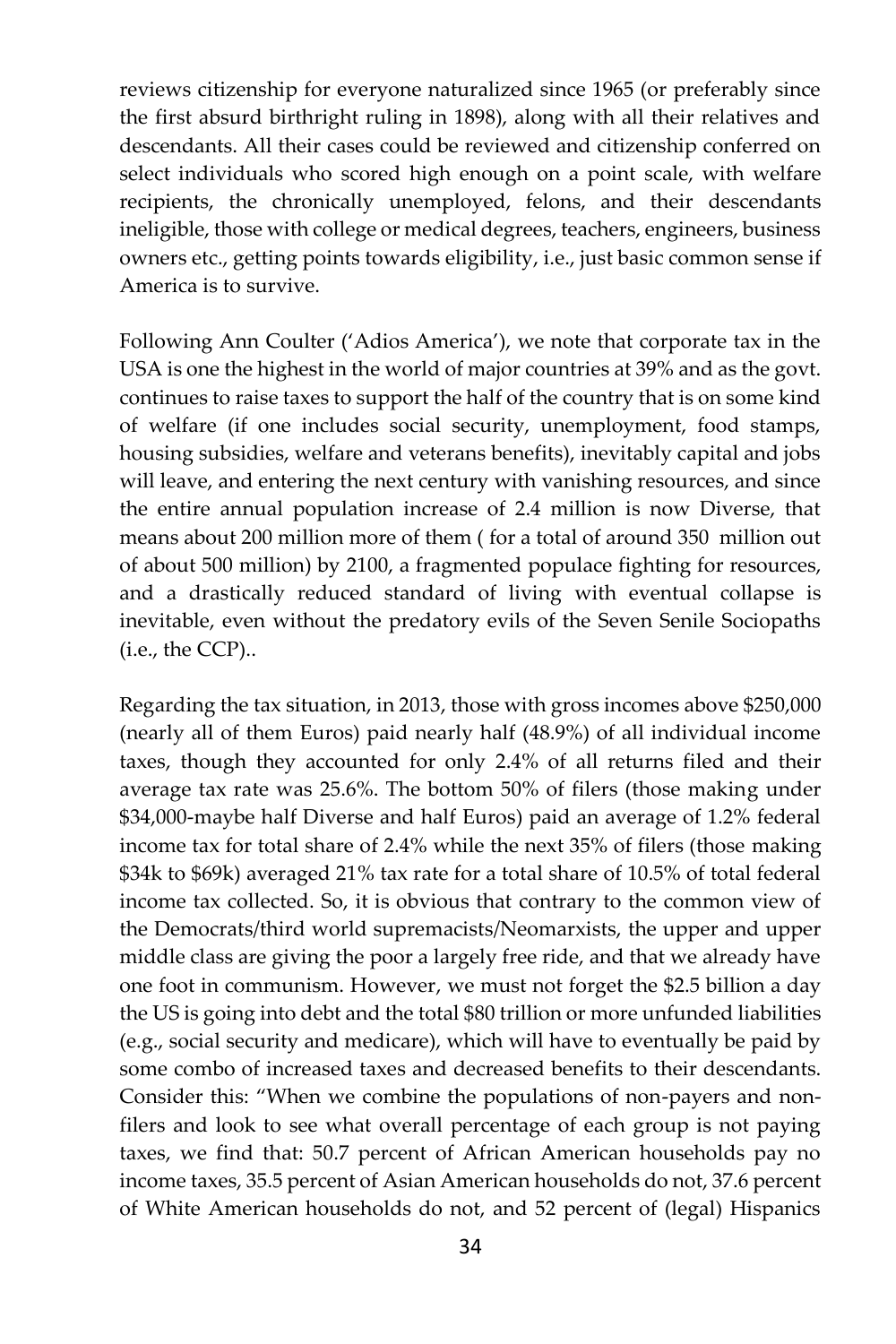pay no income taxes." There are about 5X as many Euros (whites) as blacks and 4X as many Euros as Hispanics in the USA, and there are about the same % of whites and blacks on welfare (39%) and about 50% of Hispanics, so percentage wise that means blacks are about 5X and Hispanics about 8X as likely to be on welfare as Euros.

Including property taxes, sales taxes etc. brings the average middle class (\$34k to \$69k income) tax up to about 30%, so 4 months/year or about 15 years labor in a 50 year lifetime goes to the government, a large percentage to support immigrants who are destroying America and the world, and another large percentage for the military, which is a free police force for the rest of the world.

Counting all support as enumerated above (i.e., not just food stamps etc., but the poor's fair share of all other expenses) the average middle class family works roughly 5 weeks/year or 5 years of their working life to support the poor. Neither mass immigration, nor slavery, nor anchor babies, nor excessive breeding, nor unemployment, nor crimes and drugs are their fault, but the middle and upper class pay for the poor, and their kids will pay more (likely at least 10 years of their 50 year working life well before 2100) until the standard of living and quality of life is about the same as that of Diverse countries, and they will both drop continually every year until collapse, even if the Gang of Seven Sociopaths is destroyed.

Of course, every statistic has a counter statistic and the Neomarxist Third World Supremacists and the Fifty Cent Army of the CCP are busily spreading disinformation and trolling all social media, but as a rough guide we find a recent study that found that 37% of Hispanic immigrant households got the majority of their income from welfare while 17% of blacks did (whites were not reported but I would guess about 10%). Of the \$ 3.5 trillion budget, about 595 billion is deficit and about 486 billion goes to welfare, so eliminating welfare would almost balance it and eliminating all the costs associated with persons and their descendants naturalized since 1965 would put the USA solidly in the black and would probably allow paying off the \$18 trillion national debt before the end of the century, while implementing a Naturalized Citizens Repatriation Act would likely allow this closer to midcentury.

As I write this I see a 'news item' (i.e., one of the endless barrage of paid lies planted there every day by the Diverse and the Fifty Cent Army) on Yahoo that tells me that illegals are doing us a big favor as the majority are working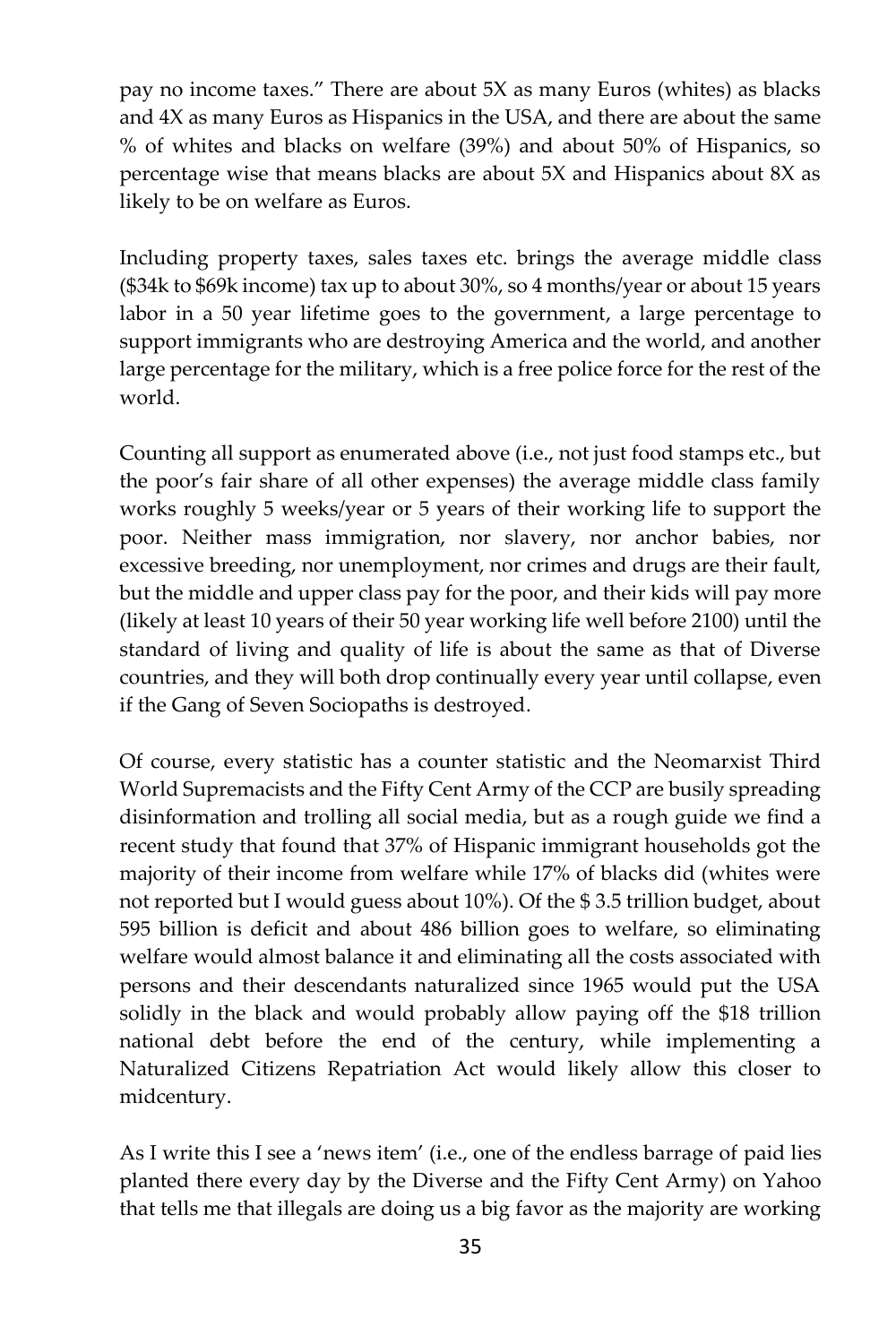and pay about \$1000 each tax per year. But they don't tell us that they cost the country maybe \$25,000 each in direct traceable costs and if you add their share of all the other costs (to maintain the govt. the police, the courts, the army, the streets etc., etc.) it's likely double that. As Coulter tells you on p47 of Adios America, a college educated person pays an average \$29k taxes more per year than they get back in govt. services. Legal immigrants however get back an average \$4344 more than they pay, while those without a high school degree get back about \$37k more than they pay. She says that about 71% of illegal households get welfare.

About 20% of US families get 75% of their income from the govt (i.e., extorted from taxpayers and borrowed from banks at 2.5 billion/day) and another 20% get 40%. In the UK, which is about on a par with the USA on its Diverse/Neomarxist path to ruin, about 5 million persons or 10% of able adults live totally on welfare and have not worked a day since the Labour govt. took over in 1997, and another 30% receive partial support. Greece, famous for it's recent huge bailout, is a typical case of how the masses always drag a country into chaos if permitted. People normally retire on full govt. pensions in their 50's and as early as 45, and when retirement at 50 was permitted for a couple of hazardous jobs like bomb disposal, it soon was enlarged to cover over 500 occupations including hairdressers (hazardous chemicals like shampoo) and radio and TV announcers (bacteria on microphones)—no I am not joking.

People often praise European countries for their generous welfare, but in fact it is mainly possible because nearly all their defense since the 50's (to say nothing about the two world wars, the Korean and Vietnamese wars, Afghanistan, Iraq, Syria, Somalia, Serbia etc., etc.), i.e., about \$10 trillion in direct costs and perhaps another \$10 trillion indirect) has been paid for by the USA (and by American lives and injuries), i.e., by the 20% of US taxpayers who pay any significant tax, plus much of the \$18 trillion debt. In fact, like all the world, they would not even be independent countries if not for the USA who defeated the Germans in two wars and the Japanese and kept the communists and now the Muslims under control for half a century. So not only is the U.S. bled dry by the poor and Diverse here, but we pay for them all over the world as well as helping the rich there get richer. Typical of all Europe, in France, where the Muslims have become a huge problem, even when not slaughtering people, most of them are on welfare, paid for in part by the USA. For about a decade the biggest voting bloc in the U.N is the Organization of Islamic Cooperation which controls e.g., the Human Rights Council, where they allow only the rights permitted by Islamic law, and so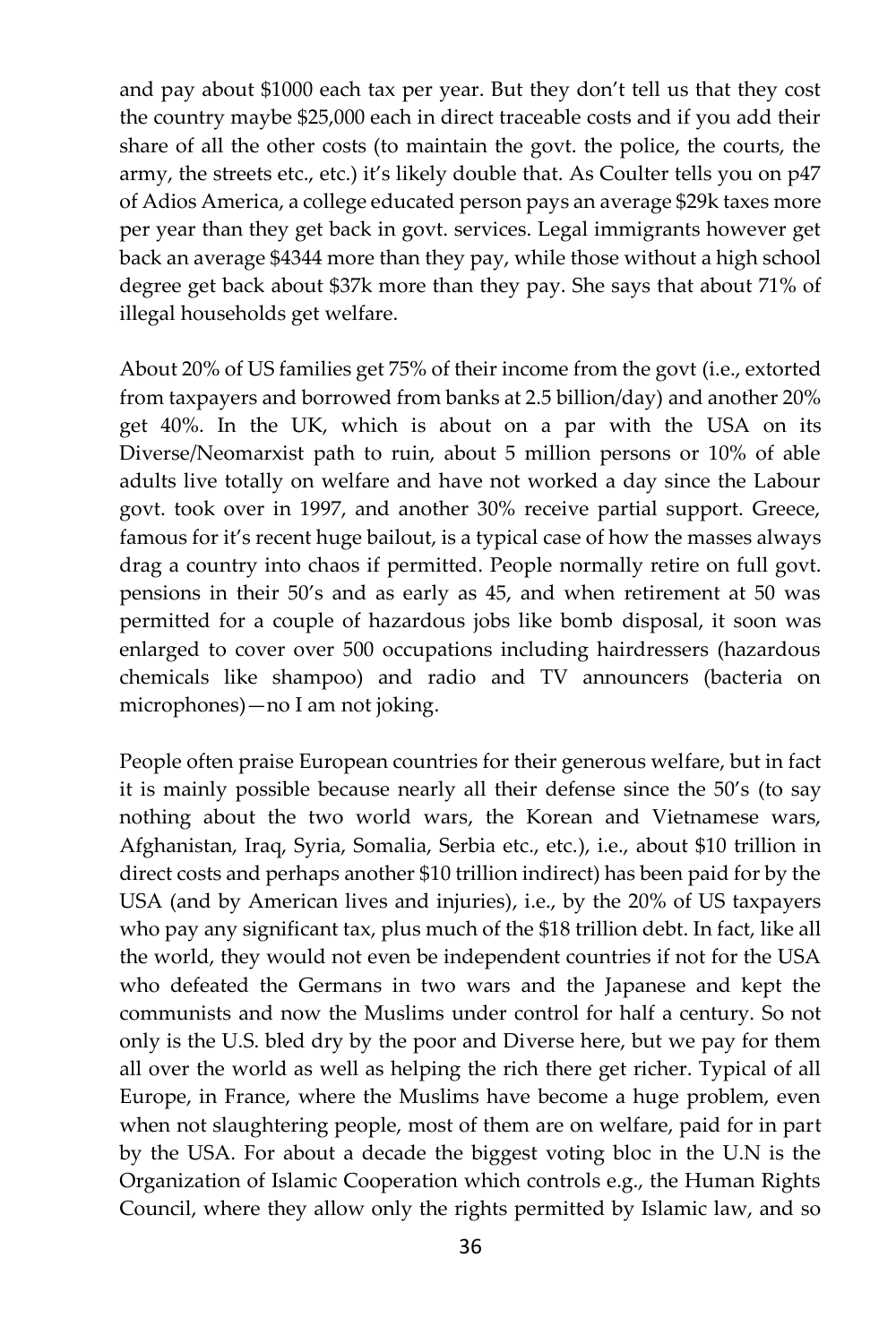forget women's rights, children's rights, gay rights, freedom of religion, free speech etc. and in fact freedom of any kind. As the Muslims unrestrained breeding increases their percent of world population from 1/5 to 1/3 by 2100 or so and civilization collapses, this will get much worse.

Islam is defended with such ferocity because in the poor 3rd world countries it has been the only defense against selfishness and it provides poor men with a guarantee of reproduction and survival. The same used to be the case for Christianity. It is also clear that as the 22nd century approaches and America collapses, China will replace it as the 'Great Satan' since it will be dominant worldwide, protecting its ever-growing investments and Chinese citizens, and eventually doing whatever it wants, as 'Diversification' results in control of America by Mexicans and Africans and it loses military superiority and the money and will to fight. And of course, the Chinese will not follow America's path and be 'diversified' into collapse, unless via some great misfortune they become democratic/Neomarxist (they are of course now only communist in name).

A bit off the mark but too nice to pass up is a lovely example of devolution (dysgenics) that is second only to overpopulation in bringing about the collapse of industrial civilization (though political correctness forbids discussion anywhere). U.K. Pakistanis, who often import their cousins to marry and so are inbreeding with up to 5 children a family, sometimes with multiple wives, produce 30% of the rare diseases in the UK, though they are 2% of the population. Of course, most are on welfare and the defectives result in huge expenses for full time nursing care and special education (for those not deaf and blind). And the European High Court, like the US Supreme Court, has forgotten its real reason for existing and enraptured by Suicidal Utopian Delusions, has ruled the govt must pay full spousal benefits to all the wives and can't draw the line at two.

A good part of Coulter's book is spent on crime, and we should first note (Coulter does not seem to, though I expect she knows) that it is rarely considered that it is hugely underreported, especially among the poor and Diverse. Thus, the BJS says that about 3.4 million violent crimes per year go unreported and the figures for nonviolent ones (burglary, assault, petty theft, vandalism, drug dealing, etc.) must be in the hundreds of millions, disproportionately committed by (and suffered by) the Diverse. One finds that the percent of adult males incarcerated for whites is 0.7, for Hispanics 1.5 and for blacks 4.7. It appears impossible to find any precise national figures for the cost of incarceration but \$35K/year seems a minimum, and perhaps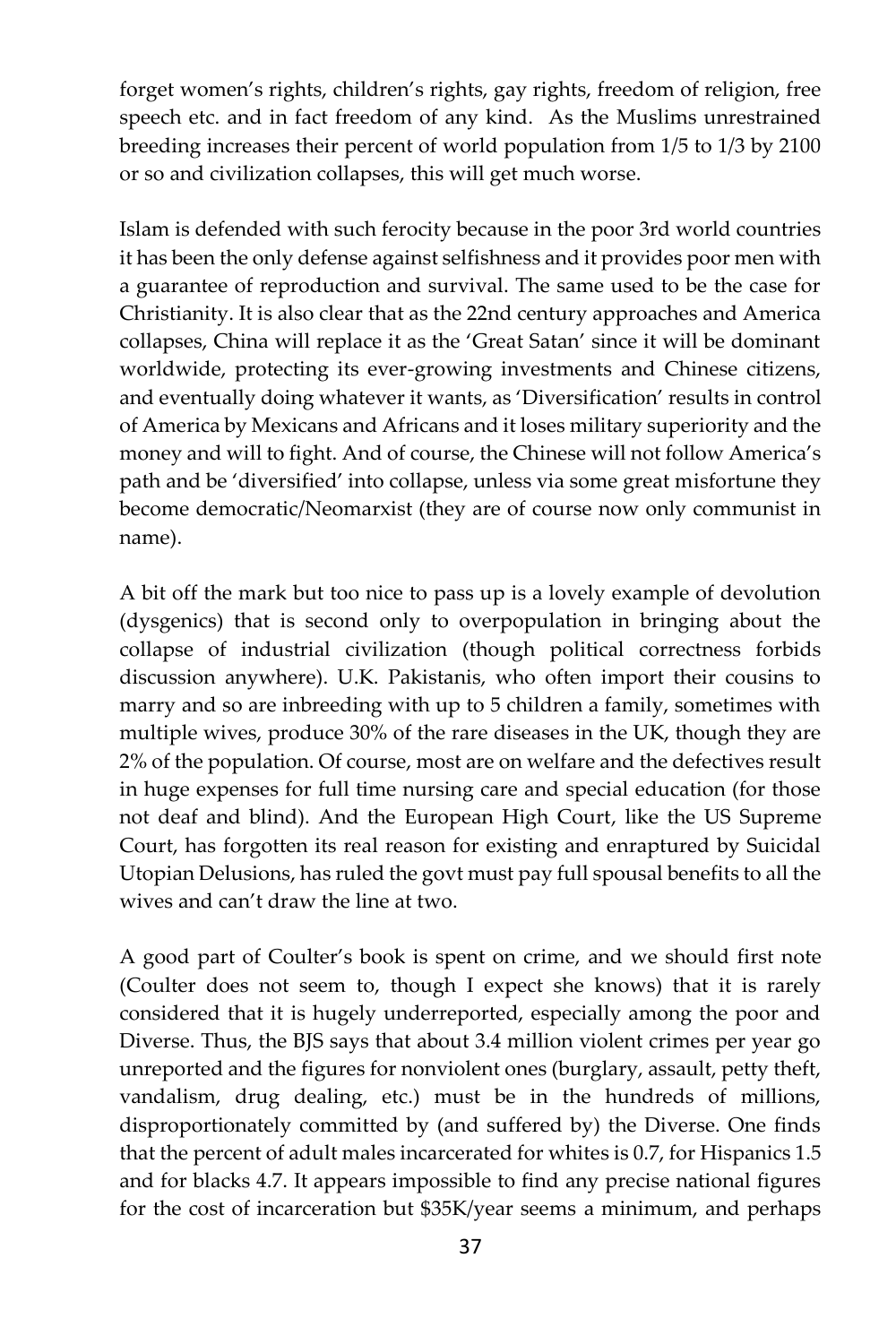\$50K for the legal system, and perhaps another \$50k in medical and psychological costs, rehab programs, loss of work by their victims etc. According to the BJS non-Hispanic blacks accounted for 39.4% of the prison and jail population in 2009, while non-Hispanic whites were 34.2%, and Hispanics (of any race) 20.6%. According to a 2009 report by the Pew Hispanic Center, in 2007 Latinos "accounted for 40% of all sentenced federal offenders- -more than triple their share (13%) of the total U.S. adult population". Again, keep in mind there is not and almost certainly will never be any evidence of a significant genetic difference between Euros and Diverse in psychology, or IQ, and that their greater incidence of problems must be wholly due to their culture.

If one counted only illegals, the crime and imprisonment rate would likely be double that reported for legal Hispanics. As Coulter notes (p101-2) it's impossible to get the actual figures for immigrant crime since it's of course 'racist' to even suggest they should be collected (and as noted, all crime among Diverse is greatly underreported and many Hispanics are misclassified as whites), but it's definitely above that stated, so their actual rate could be near that of blacks. One set of data showed about 1/3 of the 2.2 million state and local prisoners are foreign born and maybe another 5% are American born Hispanics and another 30% black, leaving about 32% white. The foreign born were 70% more likely to have committed a violent crime and twice as likely a class A felony. As Coulter notes, virtually all immigrant groups have a higher crime rate than natives. As the invasion continues, bribery and extortion will see huge increases as they rise to the third world standard. Bribes (the mildest form of extortion) in cash or equivalent is the normal interaction between people in the third world and police, the military, customs and immigration officers, health and fire inspectors, teachers, school admissions officers, and even doctors, surgeons and nurses. I am not guessing here as I spent a decade of my life in the third world and experienced and heard countless stories about all of the above. As time passes, we can expect this to become routine here as well (first of course in California and the other Western states) and the nationwide norm thereafter. In addition to continued increases in crime of all kinds we will see the percentage of crimes solved drop to the extremely low levels of the third world. More resources are devoted to the solution of murders than any other crime and about 65% are solved in the USA, but in Mexico less than 2% are solved and as you get outside Mexico City the rate drops to near zero. Also note that the rate here used to be about 80%, but it has dropped in parallel with the increase in Diverse. Also 65% is the average but if you could get statistics I am sure it would rise with the percent of Euro's in a city and drop as the percent of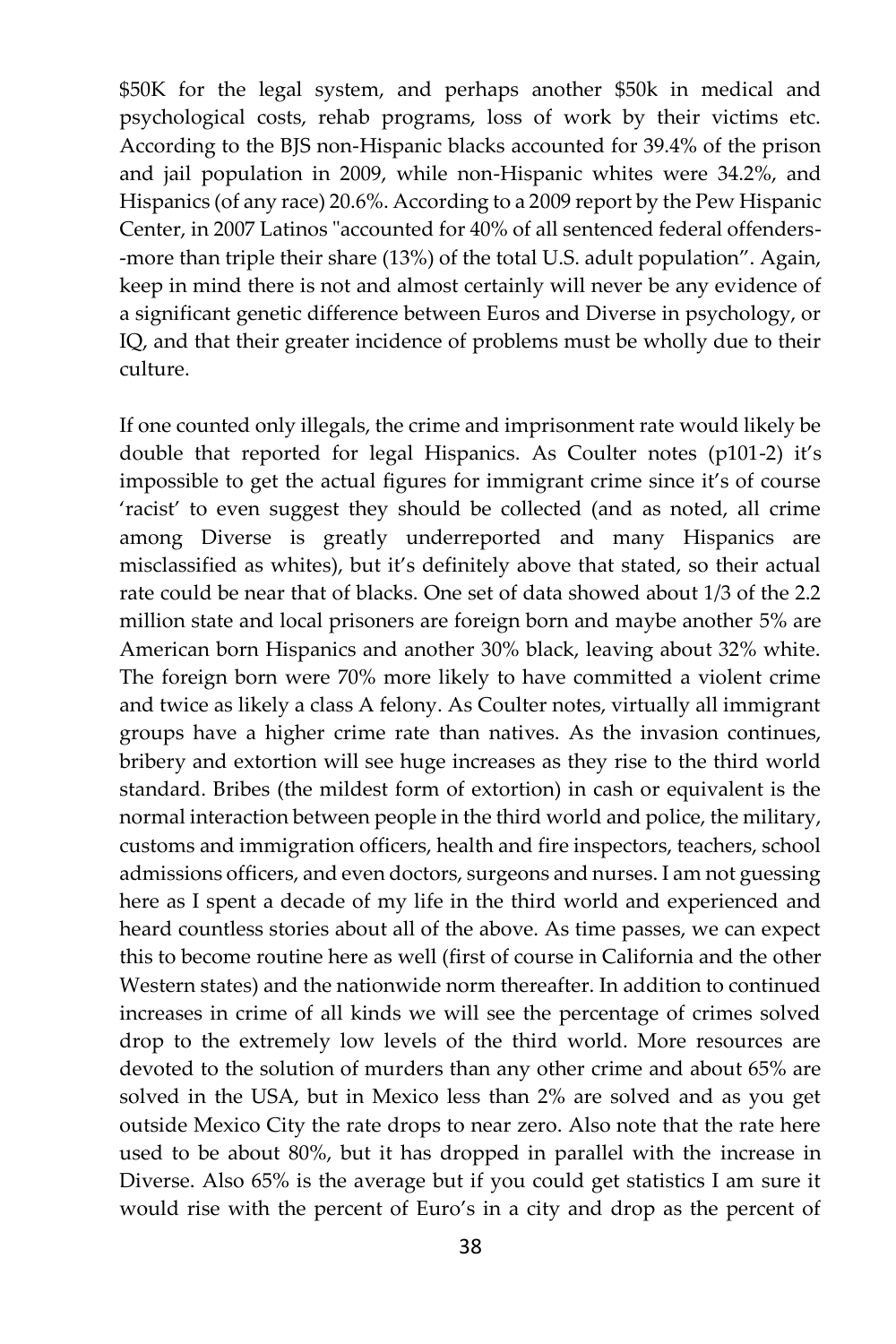Diverse increases. In Detroit only 30% are solved. If you keep track of who robs, rapes and murders, it's obvious that black lives matter lots more to Euros than they do to other blacks.

Spanish may become the official and mandatory language and Roman Catholicism the official religion, and of course the Mexican cartels will be the dominant criminal organizations, at least for the Southwestern states by midcentury and likely the whole country by 2100.

Of course, as Coulter points out, it's very hard to get statistics on race and crime or increasingly on race and anything, as it's considered 'racism' even to ask and the govt. refuses to collect it. Finding the truth is made much more difficult since Hispanic special interest groups (i.e., third world supremacists), abetted by Euro liberals, who have lost or sold whatever common sense or decency they may have had, are hard at work spreading disinformation with hundreds of thousands of false or misleading items on the net and social media every week. She does not seem to mention the massive deception facilitated by Yahoo, Bing, Facebook and others, who present among their news items, paid disinformation which presents 'news' that is deliberately false or hugely misleading, such as the item mentioned above (repeated many times a day somewhere on the net) which says that illegals are a good thing as they are paying taxes.

In spite of being given a largely free ride, the Diverse take it all for granted (especially as it's 'racist', 'hate' and 'white supremacist' to point out their free ride, so you won't find it in the major media) and have no problem suing the police, hospitals, and every branch of government for any imagined infraction. The Euros should get a clue and sue them back! They and the US govt, now that Trump is president, could file millions of suits or criminal cases against people who riot in the streets, picket and protest disrupting traffic, smashing windows and causing business losses, psychological trauma, etc. Sue and/or arrest all the criminals and their families for the damages to property, police, loss of business income and work, etc. Also sue the police and every branch of government for failing to protect them every time a crime is committed, especially by illegal Diverse.

As I wrote this the parents of a young San Francisco woman murdered by an illegal alien criminal, who had been deported numerous times, and then shielded from deportation by the San Francisco police (obstruction of justice), is suing them and the feds (and they should sue the board of Supervisors and Governor Brown and the state legislature who voted for the sanctuary rules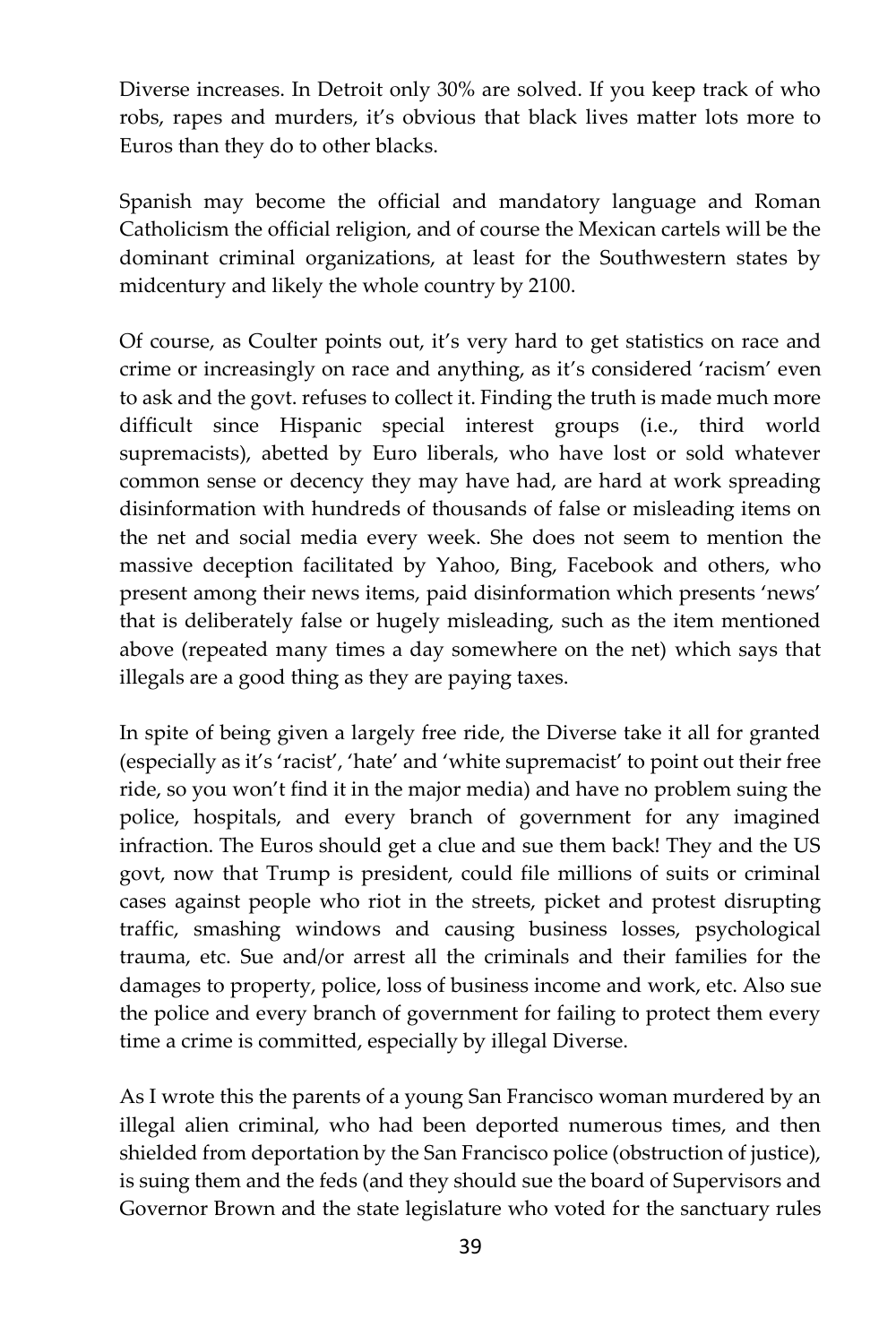and Trust Act as well). Predictably he was found not guilty and in the sanctuary city of San Francisco (and now the sanctuary state of California) is able to live out his life of crime while being supported at public expense.

Hundreds of thousands are robbed, assaulted, raped or murdered by Diverse, and perhaps 100 million victimized in lesser ways every year, and the injured parties (most often Diverse) should sue every time. To facilitate this, the Euros could establish a fund and various organizations to eliminate illegals and crime against Euros. And of course, all the countries that foreign born criminals come from should be forced to pay the cost of policing and prosecuting them and of keeping them here—welfare, medical care, schooling, and their share of all the goods and services mentioned above, including national defense. Mexico should pay all the costs of policing the border and for all the crimes and for all the upkeep of illegals here since day one—i.e., back to say 1965. And they and Colombia etc. should pay for the cost of drug enforcement, addict treatment and jailing, and say a \$20 million fine every time someone is raped, disabled or murdered by a drug addict or by an illegal or a naturalized citizen or descendant of a person originating in their country. If they won't we could expel everyone born there and cut off all trade and visas, or just confiscate their oil, mineral and food production. Like many of the ideas here it sounds bizarre because the cowardice and stupidity of 'our' leaders (i.e., not actually ours as we are never asked) has gotten us so used to being abused. We are the last country that should put up with abuse but the politicians and leftist morons have made us the easiest mark on the planet. Yes 9/11 is the most striking abuse, but in fact we suffer as many deaths and injuries from the Diverse every year (e.g., just from drugs and addicts or just from wars), and far more damage every day, if you extrapolate the consequences of their presence here into the future.

Much controversy was generated when Trump mentioned we were letting rapists into the country, but he was just stating the facts. Most crimes in Diverse communities are never reported, often because they are committed by the Hispanic gangs who control them. Coulter recounts a few (the publisher cut the book in half and she says she can easily produce 50 cases for every one cited) of the more outrageous immigrant rape crimes committed here, noting a study in which Latino women here reported childhood sexual abuse at about 80X the rate of other American women, and since it seems likely many did not want to talk about it, it could be higher. She notes that in much of Latin America raping teenagers is not considered a crime (e.g., the age of consent in Mexico is 12) and in any case, it is rare that anything is done about it, since it's often connected to gang members or their families and if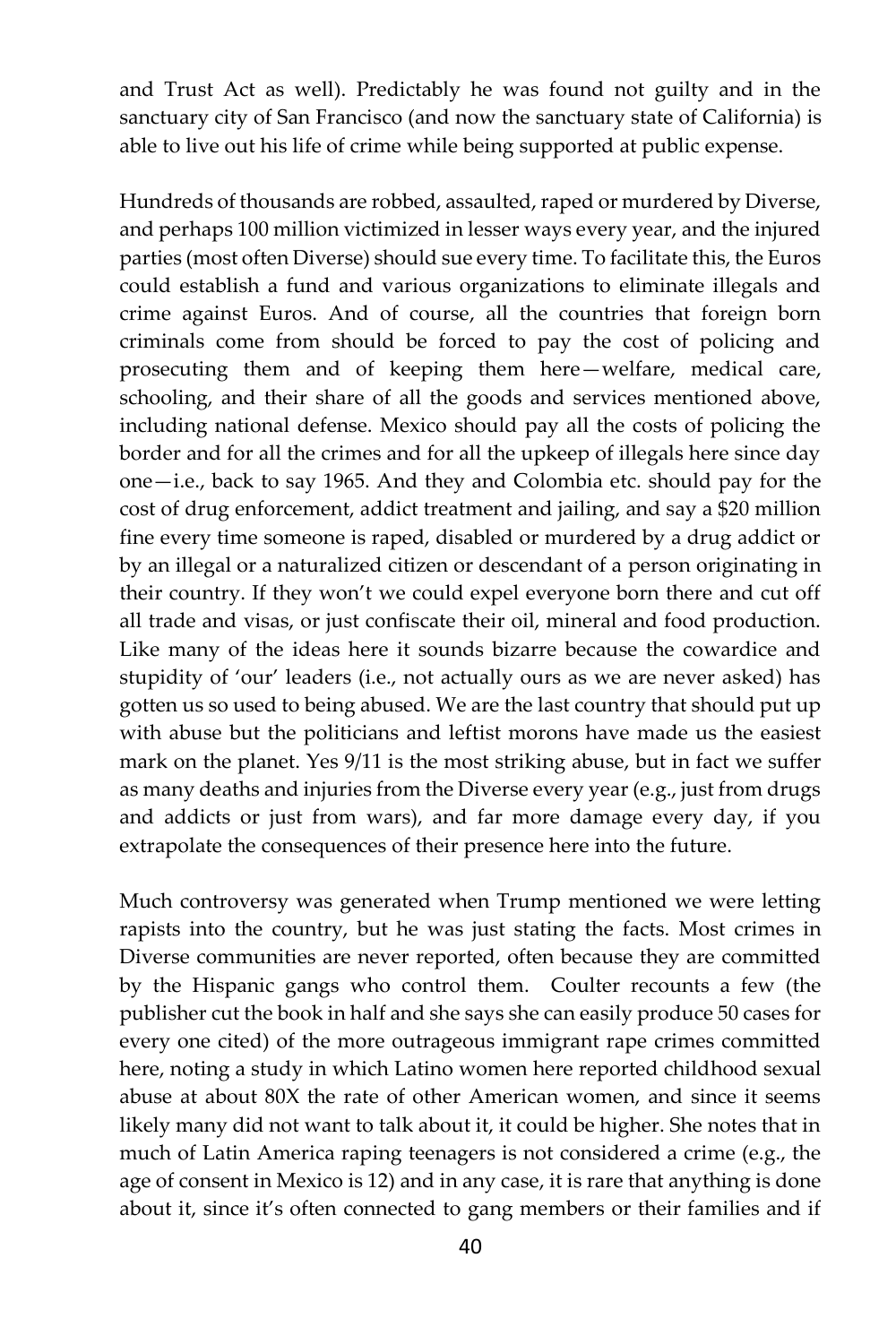you protest you die.

Coulter notes that illegals have made large areas of SouthWestern USA public lands and parks unsafe and some have been closed. Half of some 60 forest fires on federal or tribal land between 2006 and 2010 were started by illegals, many of them set deliberately to avoid capture. The cost of fighting these 30 alone might pay for a good start on a secure border fence.

I assume everyone knows about the massive marijuana growing operations conducted by the Mexican cartels in our national forests. In addition to the erosion and pollution, it is the norm for growers to kill numerous animals and threaten hikers. Most depressing of all is the sellout of the Sierra Club (who suddenly changed their tune after getting a \$100 million contribution from billionaire David Gelbaum with the proviso that they support immigration—clearly confused as his right hand protects nature while the left destroys it), who are now devoted to mass immigration, denouncing anyone opposed as "white racists" even when they are Diverse. So, they are another group that should be made to register as an agent of a foreign government and their executives and major contributors made to join the other criminals quarantined on an island (the Aleutians would be perfect but even Cuba would do) where they can't do more harm. Considering the blatant trashing of California by Hispanics, and the clear as day end of nature in America as the immigrants about double the population during the next century or so, this is truly amazing from one viewpoint, but cowardice and stupidity are only to be expected.

One murder in the USA is said to total about \$9 million lifetime costs and if they get death it is several million more. At about 15,000/year that would be about \$150 billion/year just for homicides-most by Diverse. Mexico has about 5X the murder rate of the USA and Honduras about 20X and your descendants can certainly look forward to our rate moving in that direction. Coulter notes that Hispanics have committed about 23,000 murders here in the last few decades. As I write, this item appeared on the net. "In an undated file photo, Jose Manuel Martinez arrives at the Lawrence County Judicial Building in Moulton, Ala., before pleading guilty to shooting Jose Ruiz in Lawrence County, Ala., in March 2013. Martinez has admitted to killing dozens of people across the United States as an enforcer for drug cartels in Mexico." Not of course rare, just one of the few to make the headlines recently.

Figuring about 2.2 million prisoners (over 1% of the adult population) and a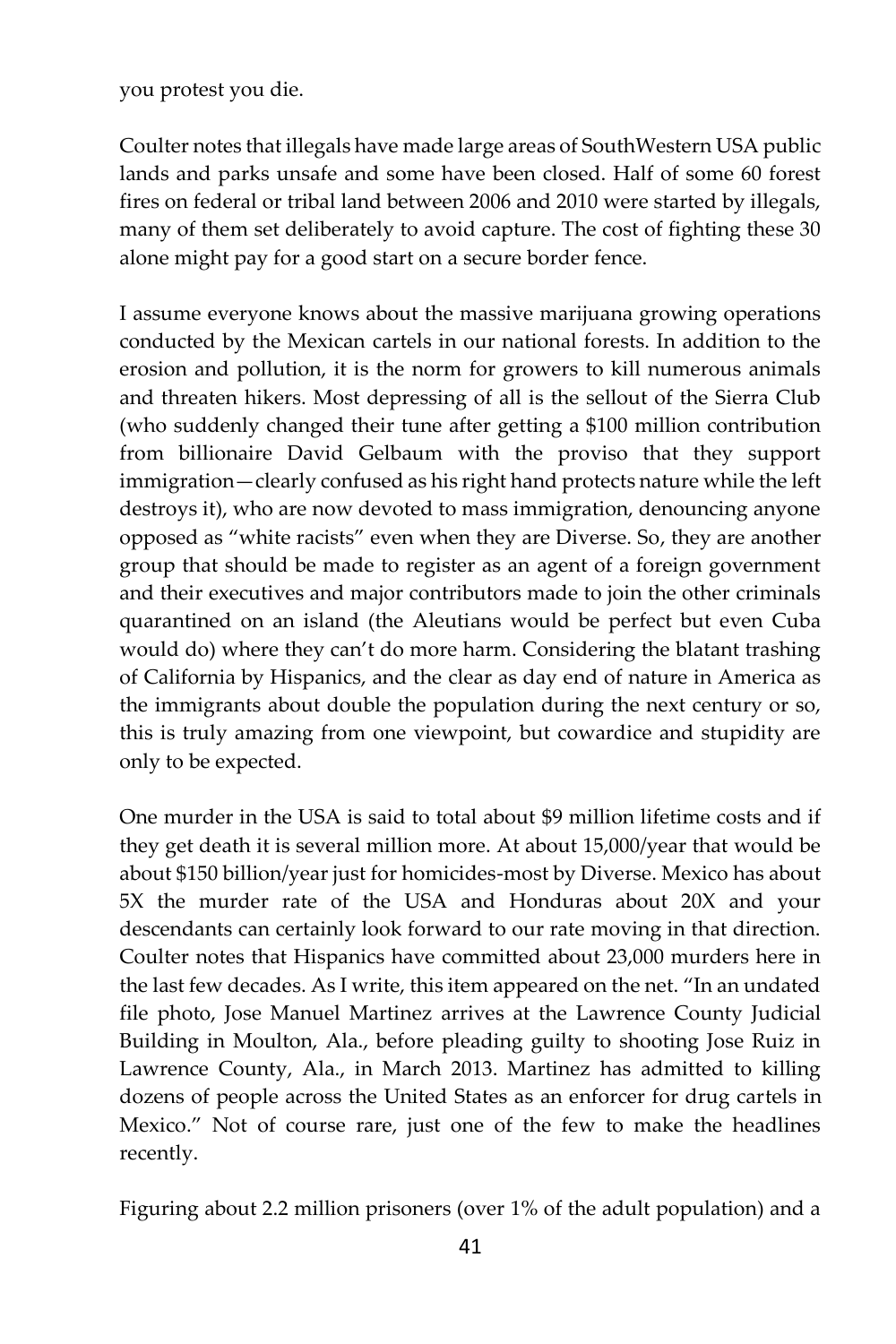cost to put them in jail from the start of their criminal career of maybe \$50,000 each or about \$100 billion and the cost to keep them there of about \$35,000 each or about \$75 billion means a minimum of \$150 billion a year, not including other governmental and social costs. I don't see any really clear estimates on the net for the total cost of crime in the USA, but in 2013 it was estimated that violent crime alone cost the UK (where guns are much less frequent and the Mexican and Colombian mafias don't operate significantly) ca. \$150 billion or about \$6000/household, or about 8% of GDP, but the USA has a much higher percentage of immigrants, guns and drugs, so including all the nonviolent crimes and figuring only 5% of the GDP, that would be about 900 billion per year. Figuring about 60% of crime due to the Diverse, or maybe 80% if you count that of Euros addicted to drugs imported by Diverse, we pay something like 700 billion a year to support Diverse crime.

Of course, all those guilty of felonies, regardless of national origin, history or status could have their citizenship rescinded and be deported or quarantined on an island, where their cost of upkeep could be from \$0 to \$1000/year rather than \$35,000 and it could be made a one-way trip to avoid recidivism. Yes, its sci-fi now, but as the 22nd century approaches and civilization collapses, the tolerance of crime will diminish of necessity. For now, nothing will be done, and crime here will reach the levels in Mexico as the border continues to dissolve and environmental collapse and approaching bankruptcy dissolve the economy. Inside Mexico in 2014 alone, 100 U.S. citizens were known to have been murdered and more than 130 kidnapped and others just disappeared, and if you add other foreigners and Mexicans it runs into the thousands. Even a tiny lightly traveled country like Honduras manages some 10 murders and 2 kidnappings a year of US citizens. And of course, these are the best of times—it is getting steadily worse as unrestrained breeding and resource depletion bring collapse ever closer.

In another index of how far out of control Mexico is, the criminal cartels, believed to generate well over \$21 billion each year from drugs, illegal mining, fishing and logging, theft, prostitution, extortion, kidnapping and embezzlement, are an increasing threat to Pemex, the Mexican oil monopoly. Between 2009 and 2016, thieves tapped the pipelines roughly every 1.4 kms along Pemex's approximately 14,000 km pipeline network, getting more than \$1 billion in annual revenue from the gas which they sell on the black market. They are able to do this by terrorizing Pemex employees to obtain info on its operations, offering them the same as they do for everyone in Mexico—silver or lead, i.e., take the bribes or you and your family die.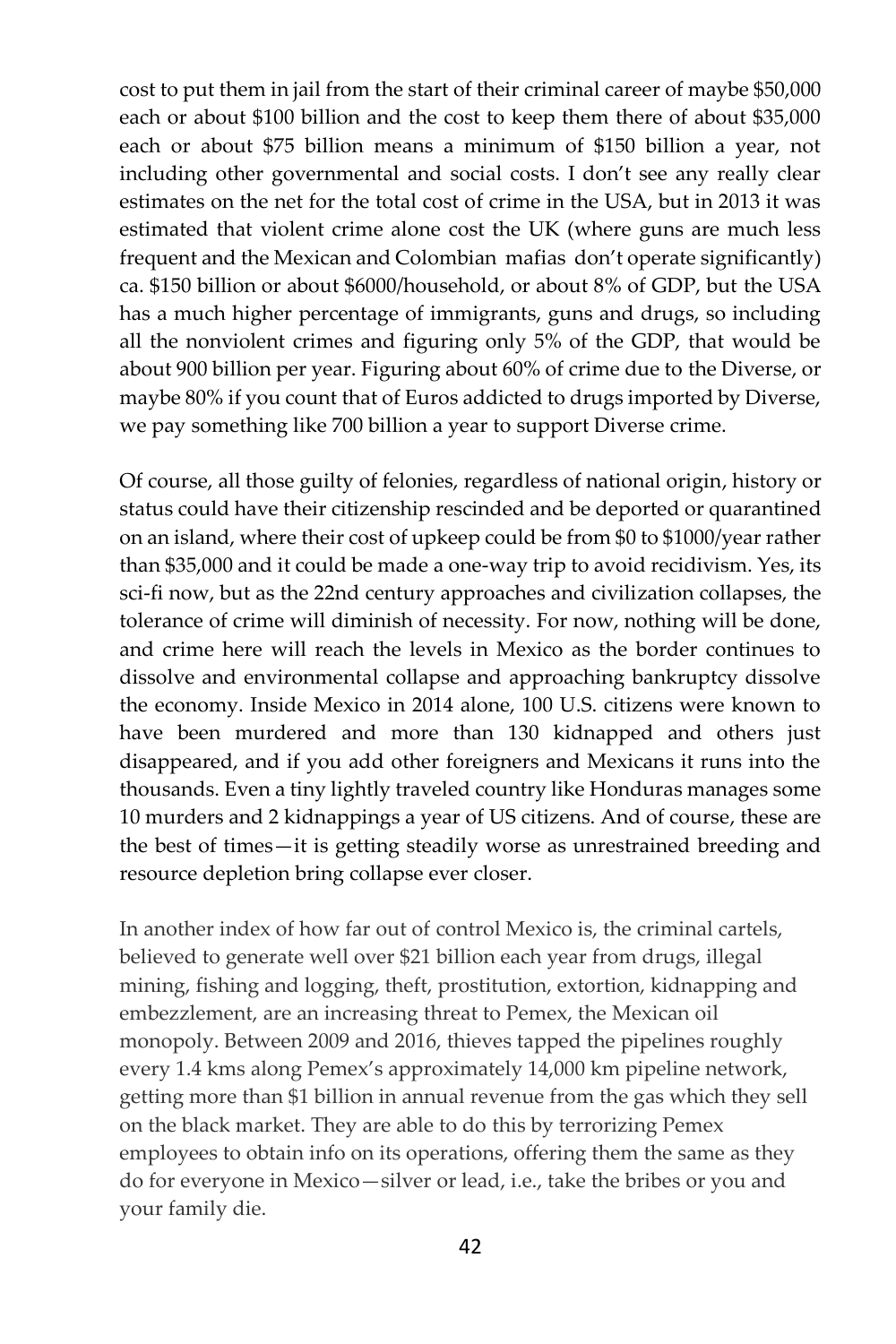Euros hear constantly about how bad they are not to want to give the Diverse even more. OK fine, lets agree to do it provided the third world country they are from lets in immigrants until they comprise about 30% of their population now and 60% by 2100, enforces legislation that gives all foreigners in their country, legally or not, citizenship for their babies, welfare, free food, free medical care, free schooling, immunity to deportation, free emergency care, drivers licenses, license to practice law, right to serve on juries, right to bring in all their relatives (who also get all these privileges), right to setup organizations that help them to lie on immigration forms, to evade deportation, to suppress free speech and to subvert the political process so that they can take over the country. Actually, let's make it easy and do it if even one of their countries implements even a few of these. Of course, it will never happen.

Naturally, those with every kind of mental or physical deficiency are dissatisfied with their level of welfare and are getting organized too. Those with autism, actually a spectrum of genetic deficiencies due to as many as 1000 genes, are now campaigning to be regarded as not deficient but 'neurodiverse' and 'neurotypicals' should regard them as peers or even their superiors. No problem for me if someone wants to have a 'friend' or spouse who cannot experience love or friendship and who feels the same when they die as they do when their goldfish does (except being more annoyed by the greater inconvenience). And those with more than mild cases will never hold a job and will be a burden to their relatives and society (i.e., the minority who pay taxes) all their lives, and have a strong tendency to pass the problem on to any offspring they have, so it will likely increase continually, the same as hundreds of other genetic problems with significant heritability. As diagnosis has improved, so has the incidence of autism, which now exceeds 1%, as does that for schizophrenia, schizotypal disorders, ADHD, drug addiction, alcoholism, alexithymia, low IQ, depression, bipolar disorder, etc., etc., so perhaps the combined incidence of disabling mental disorders exceeds 10% and those with physical problems who need partial or complete lifelong support is probably similar, and both are rising in number and percent, the inevitable results of 'civilization', 'democracy' and 'human rights'. Clearly, as the economy collapses, the costs of health care rise, and an ever-larger percentage are nonworking elderly and mentally or physically disabled, this lunatic system will collapse-i.e., the USA will eventually have about the same handouts for everyone as third world countries by the early 22nd century none.

Coulter comments on Mexican citizen Carlos Slim Helu (the world's third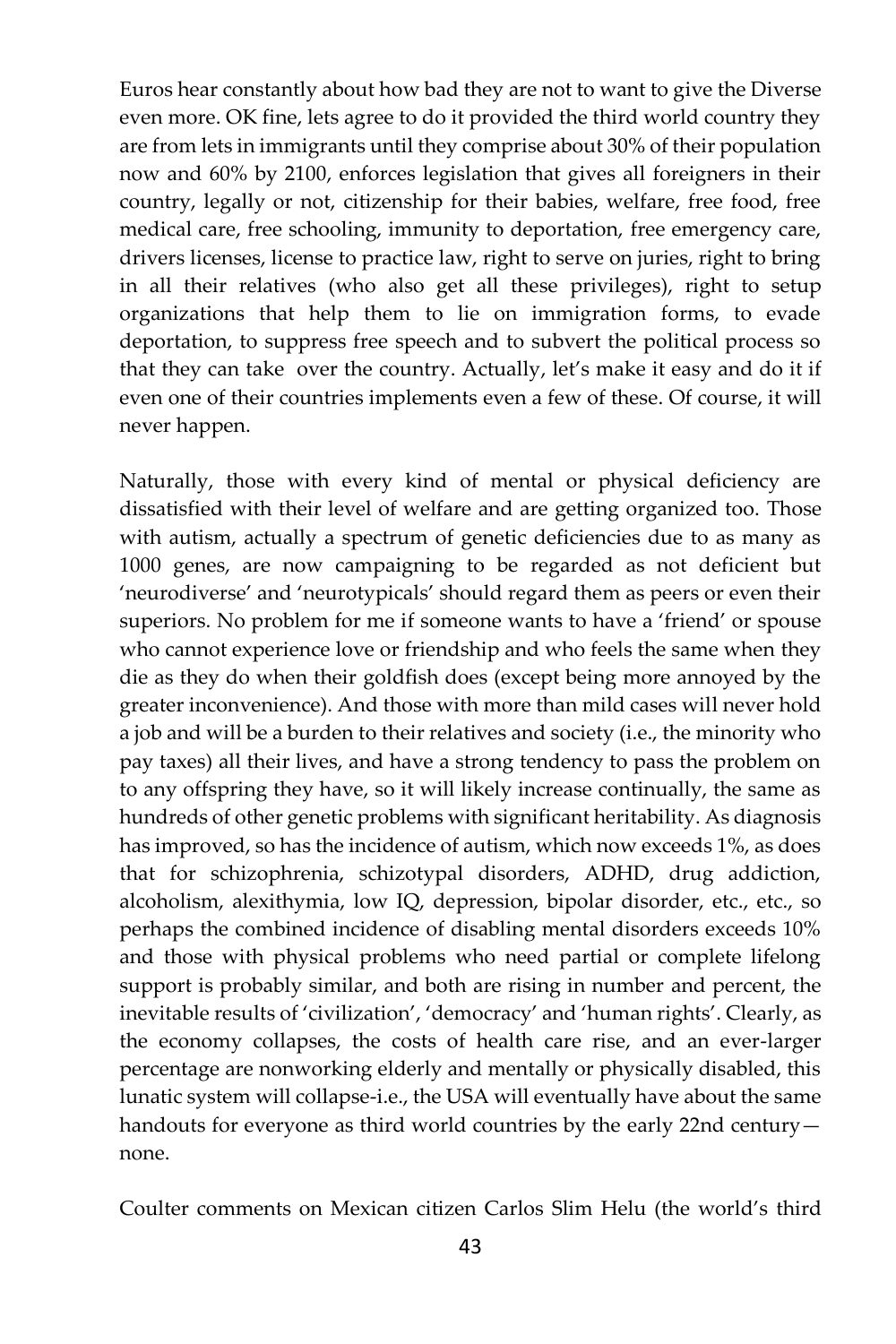richest person as I write this) in the context of the near universal lying about and evasion of immigration issues by the New York Times and other media. He gave a huge loan to the Times a few years ago, to save it from bankruptcy, and this likely accounts for its subsequent failure to cover immigration issues in a meaningful way. Slim is the world's premiere monopolist and his companies control 90% of the Mexican telephone market and many of its major industries (Mexican's refer to their country as Slimlandia). His wealth is the equivalent of roughly 5% of Mexico's GDP. To add perspective, since the USA has about 15 times Mexico's GDP, to be comparable, Bill Gates or Warren Buffet would have to be worth about a trillion dollars each or about 20X their worth. California is the biggest money making US state for Slim, whose take of Mexican goods and services is about \$140 million/day. To get the flavor of how things were when Slim managed to acquire the Mexican telephone company (and what can be expected here soon), Gortari (chosen by G.W. Bush to campaign with him) was president of the vicious Mexican political monopoly PRI, and in subsequent years Gortari's brother was found murdered, his relatives were apprehended by Swiss police when they tried to withdraw \$84 million from his brother's bank account, and he fled Mexico for Ireland, where he remains. These are among the reasons Coulter calls Slim a robber baron and a baneful influence on Mexico and America. She notes that about \$20 billion of Slim's yearly income from his telephone monopoly comes from Mexicans living here. He is Lebanese on both sides, so Mexico has experienced it's own foreign takeover.

The bleeding hearts insist Americans show ever more "humanity" and guarantee our own collapse to help the mob, but what humanity do the Diverse show? They breed like rabbits and consume without restraint, thus condemning everyone, including their own descendants, to Hell on Earth. There is nothing noble about the poor—they are just the rich in waiting. Showing the typical oblivion of the establishment, our Secretary of State Kerry praises China for 'lifting 200 million people out of poverty' but fails to note this placed a huge drain on the world resources, and is done by stealing from the future, including their own descendants, and that this is unsustainable. Ten or 11 billion (by 2100) all trying to stay out of poverty guarantees the collapse of the world. China's higher QOL, like our own, is only temporary, obtained at the cost of their own descendants and the worlds future.

The major deficiency of the first edition of this essay was lack of any discussion of China. The first thing we must keep in mind is that when saying that China says this or China does that, we are not usually speaking of the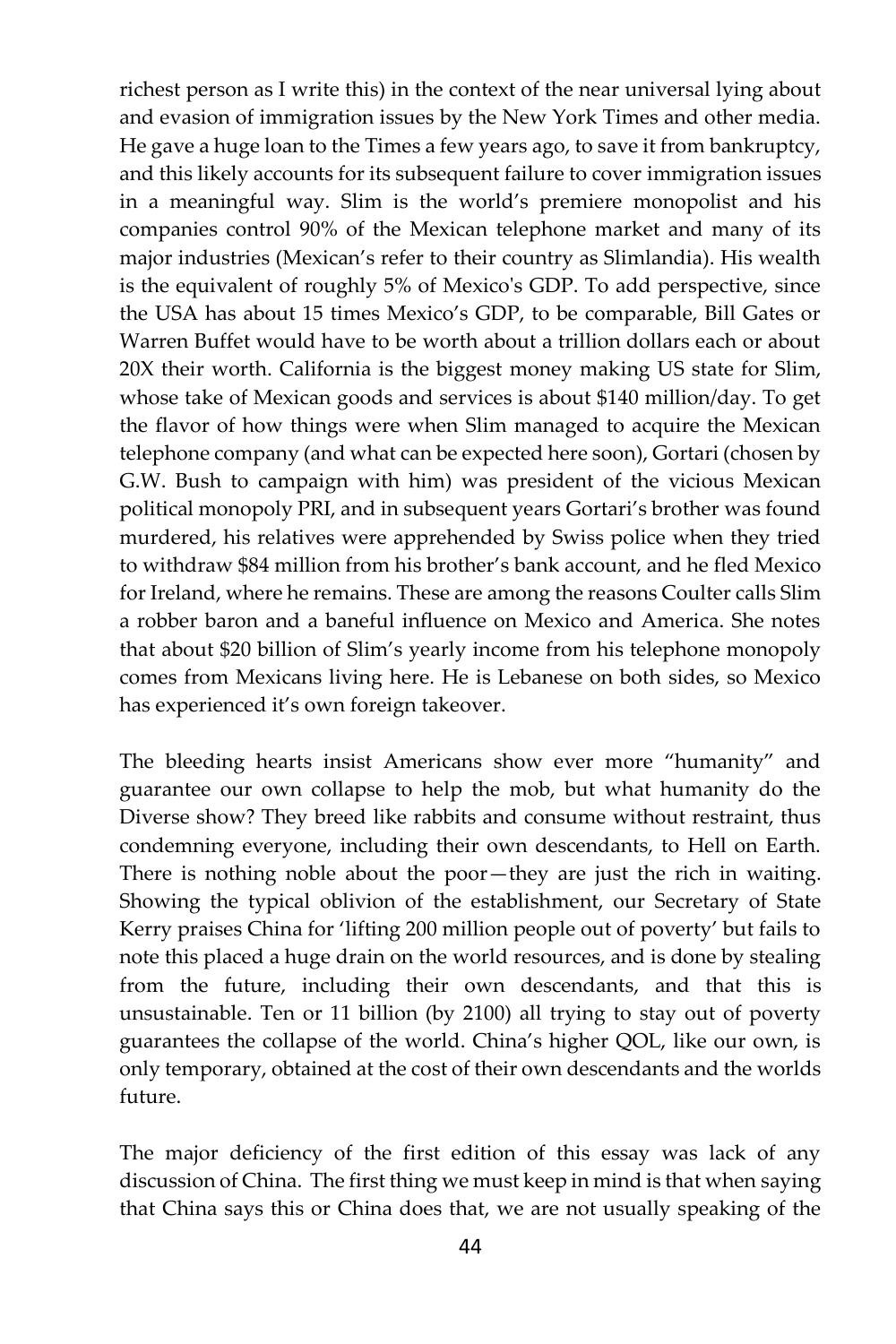Chinese people, but of the Sociopaths of the CCP (Chinese Communist Party, i.e., the Seven Senile Sociopathic Serial Killers (SSS)of the Standing Committee of the CCP who rule China. There are 25 members of the Politburo but only 7 members of its Standing Committee, one of them usually being chosen as Premier. Currently and probably until he becomes senile or dies this is Xi Jinping. I recently watched some typical leftist fake news programs (i.e., pretty much the only kind one can find in the media, i.e., nearly everything now –i.e., Yahoo, CNN, The New York Times, etc.) on Youtube, one by VICE which mentioned that 1000 economists (and 15 Nobel Prize winners) sent a letter to Trump telling him that the trade war was a mistake, and another which interviewed an academic economist who said that Trump's move was a provocation for starting World War 3. They are right about the disruption of global trade, but have no grasp of the big picture, which is that the Seven Sociopaths have total world domination, with the elimination of freedom everywhere, as their goal. and that there are only two ways to stop them—a total trade embargo that devastates the Chinese economy and leads their military to force out the CCP and hold elections, or WW3. Clear as day, but all these "brilliant" academics can't see it. If the Sociopaths are not removed now, in as little as 15 years it will be too late and your descendants slowly but inexorably will be subject to the same fate as Chinese—kidnapping, torture and murder of any dissenters.

Of course, the CCP started WW3 long ago (you could see their invasion of Korea as the beginning) and is pursuing it in every possible way, except for bullets and bombs, and they will come soon. The CCP fought the USA in Korea, invaded and massacred Tibet, and fought border skirmishes with Russia and India. It conducts massive hacking operations against all industrial and military databases worldwide and has stolen the classified data on virtually all current US and European military and space systems, analyzed their weaknesses and fielded improved versions within a few years. Tens of thousands, and maybe hundreds of thousands, of CCP employees have been hacking into military, industrial, financial and social media databases worldwide since the early days of the net and there are hundreds of known recent hacks in the USA alone. As the major institutions and military have hardened their firewalls, the SSS have moved to minor institutions and to defense subcontractors and to our allies, which are easier targets. While it ignores the crushing poverty of hundreds of millions and the marginal existence of most of its people, it has built up a massive military and space presence, which grows larger every year, and whose only reason for existence is waging war to eliminate freedom everywhere. In addition to stripping the 3<sup>rd</sup> world of resources, a major thrust of the multi-trillion dollar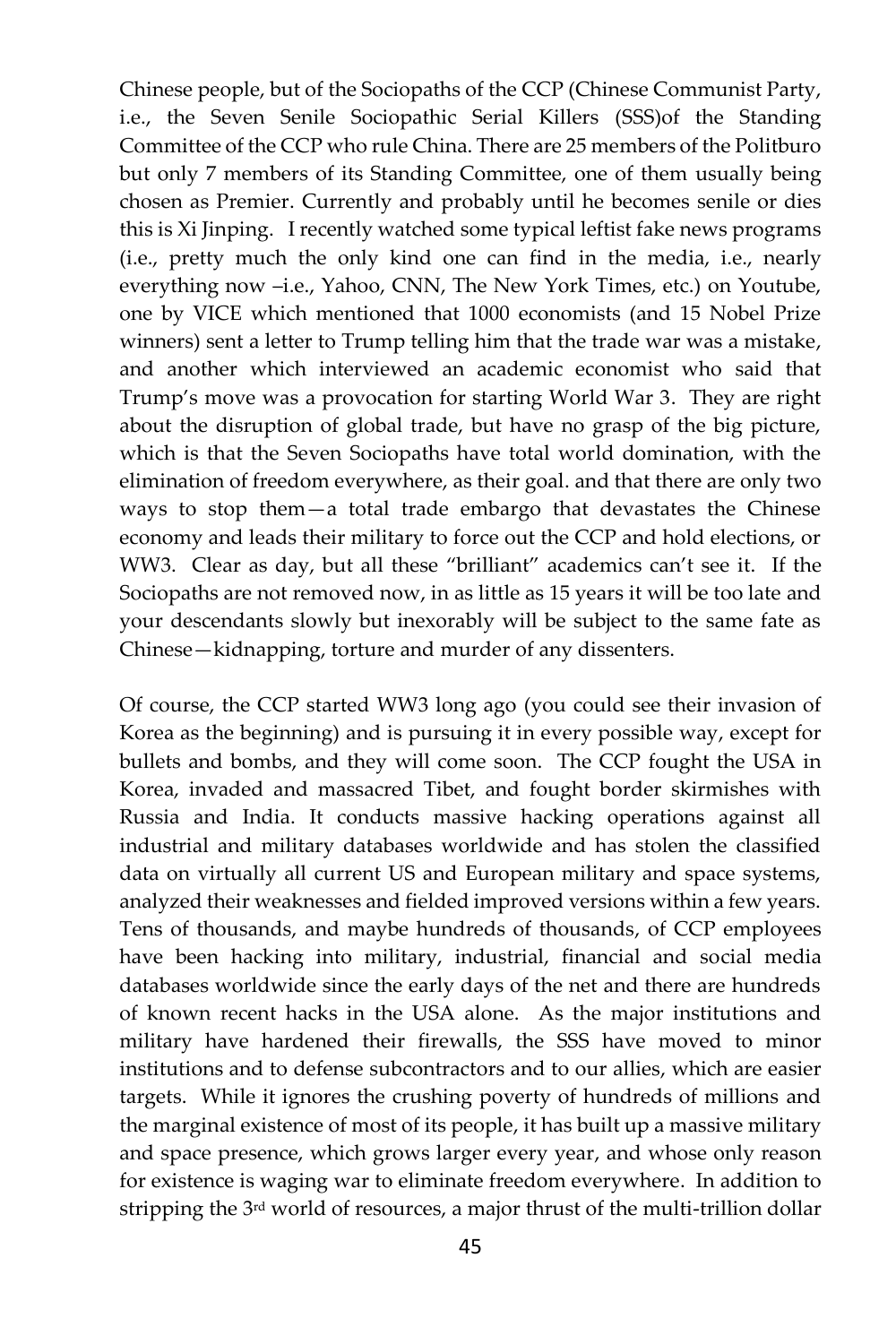Belt and Road Initiative is building military bases worldwide. They are forcing the free world into a massive high-tech arms race that makes the cold war with the Soviet Union look like a picnic. The Russians are not stupid, and in spite of pretending friendship with the Sociopaths, they surely grasp that the CCP is going to eat them alive, that their only hope is to ally themselves with the West, and Trump is right on the money in befriending Putin. Of course, the Neomarxist Third World Supremacists will likely take total control of the USA in 2020 and nothing could be more to the liking of the CCP. Snowden (another clueless twenty something) helped the SSS more than any other single individual, with the possible exception of all the American presidents since WW2, who have pursued the suicidal policy of appeasement. The USA has no choice but to monitor all communications and to compile a dossier on everyone, as it's essential not only to control criminals and terrorists, but to counter the SSS, who are rapidly doing the same thing, with the intent of removing freedom completely.

Though the SSS, and the rest of the world's military, are spending huge sums on advanced hardware, it is highly likely that WW3 (or the smaller engagements leading up to it) will be software dominated. It is not out of the question that the SSS, with probably more hackers (coders) working for them then all the rest of the world combined, will win future wars with minimal physical conflict, just by paralyzing their enemy electronics via the net. No satellites, no phones, no communications, no financial transactions, no power grid, no internet, no advanced weapons, no vehicles, trains, ships or planes.

Some may question that the CCP (and of course the top tiers of the police, army and 610 Office) are really mentally aberrant, so here are some of the common characteristics of Sociopaths (formerly called psychopaths) that you can find on the net. Of course, some of these are shared by many autistics and alexithymics, and sociopaths differ from "normal" people only in degree.

Superficial Charm, Manipulative and Cunning, Grandiose Sense of Self, Lack of Remorse, Shame or Guilt, Shallow Emotions, Incapacity for Love, Callousness/Lack of Empathy,

Poor Behavioral Controls/Impulsive Nature, Believe they are all-powerful, all-knowing, entitled to every wish, no sense of personal boundaries, no concern for their impact on others.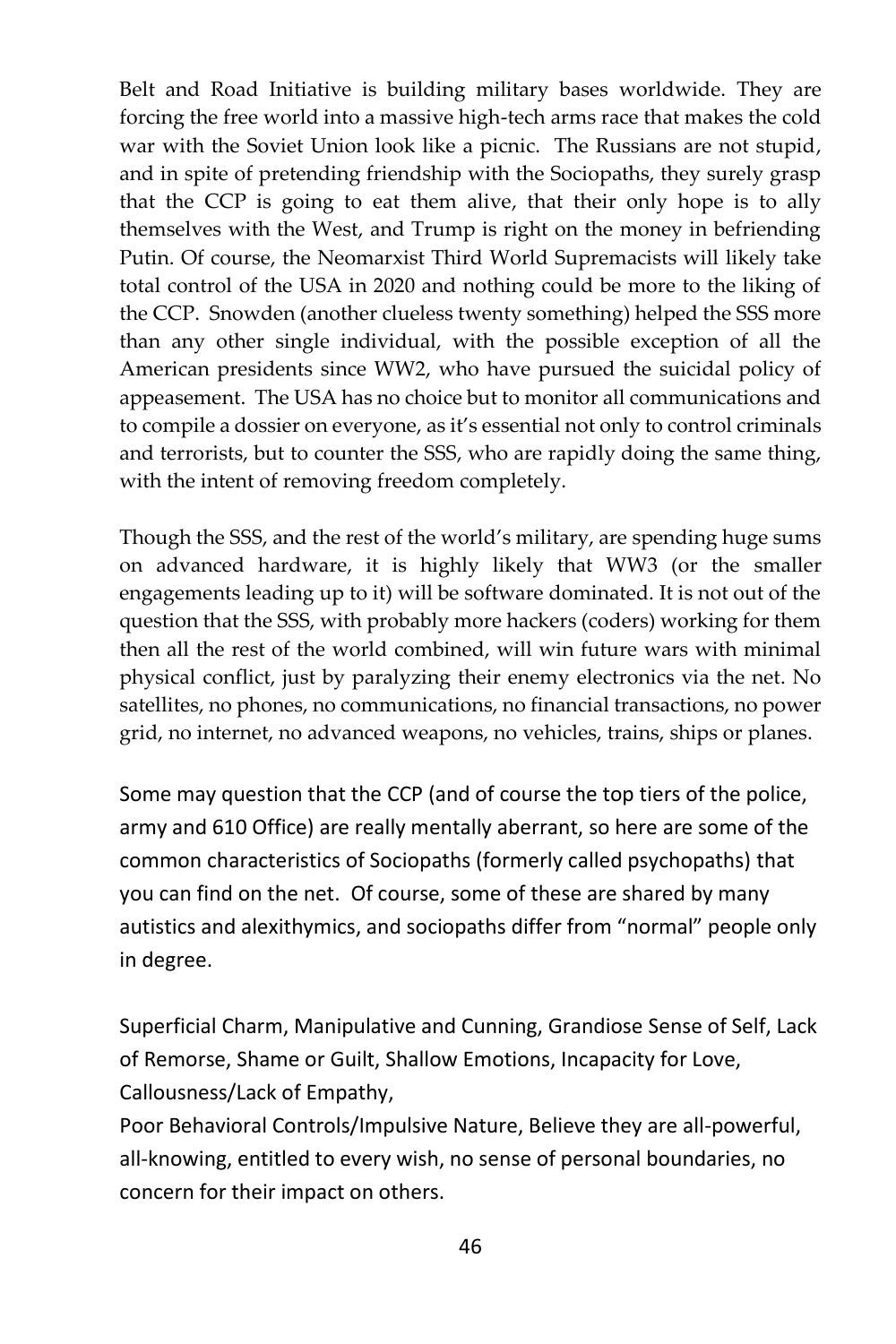Problems in making and keeping friends. Aberrant behaviors such as cruelty to people or animals, Stealing, Promiscuity, Criminal or Entrepreneurial Versatility,

Change their image as needed, Do not perceive that anything is wrong with them, Authoritarian, Secretive, Paranoid, Seek out situations where their tyrannical behavior will be

tolerated, condoned, or admired (e.g., CCP, Police, Military, Predatory Capitalism), Conventional appearance, Goal of enslavement of their victims, Seek to exercise despotic control over every aspect of other's lives, Have an emotional need to justify their actions and therefore need their victim's affirmation (respect, gratitude), Ultimate goal is the creation of a willing victim,

Incapable of real human attachment to another, Unable to feel remorse or guilt, Extreme narcissism and grandiosity, Their goal is to rule the world. Pathological Liars.

This last is one of the most striking characteristics of the CCP. Virtually everything they say is an obvious lie, or distortion, mostly so absurd that any well educated ten year old will laugh at them. Yet they persist in saturating all the media every day (a \$10 billion annual budget just for foreign propaganda) with preposterous statements. The fact that they are so out of touch with reality that they think they will be taken seriously clearly shows what any rational person will regard as mental illness (sociopathy).

There are only two paths to removing the CCP, freeing 1.4 billion prisoners from the SSS, and ending the lunatic march to WW3. The peaceful one is to launch an all-out trade war to devastate the Chinese economy until the military gets fed up and boots out the CCP. The USA needs, by any means necessary, to join all its allies in reducing the trade with China to near zero no imports of any product from China or any entity with more that 10% Chinese ownership anywhere in the world, including any product with any component of such origin. No export of anything whatsoever to China or any entity that reexports to China or that has more than 10 % Chinese ownership, with severe and immediate consequences for any violators. Yes, it would temporarily cost millions of jobs and a major worldwide recession, and yes I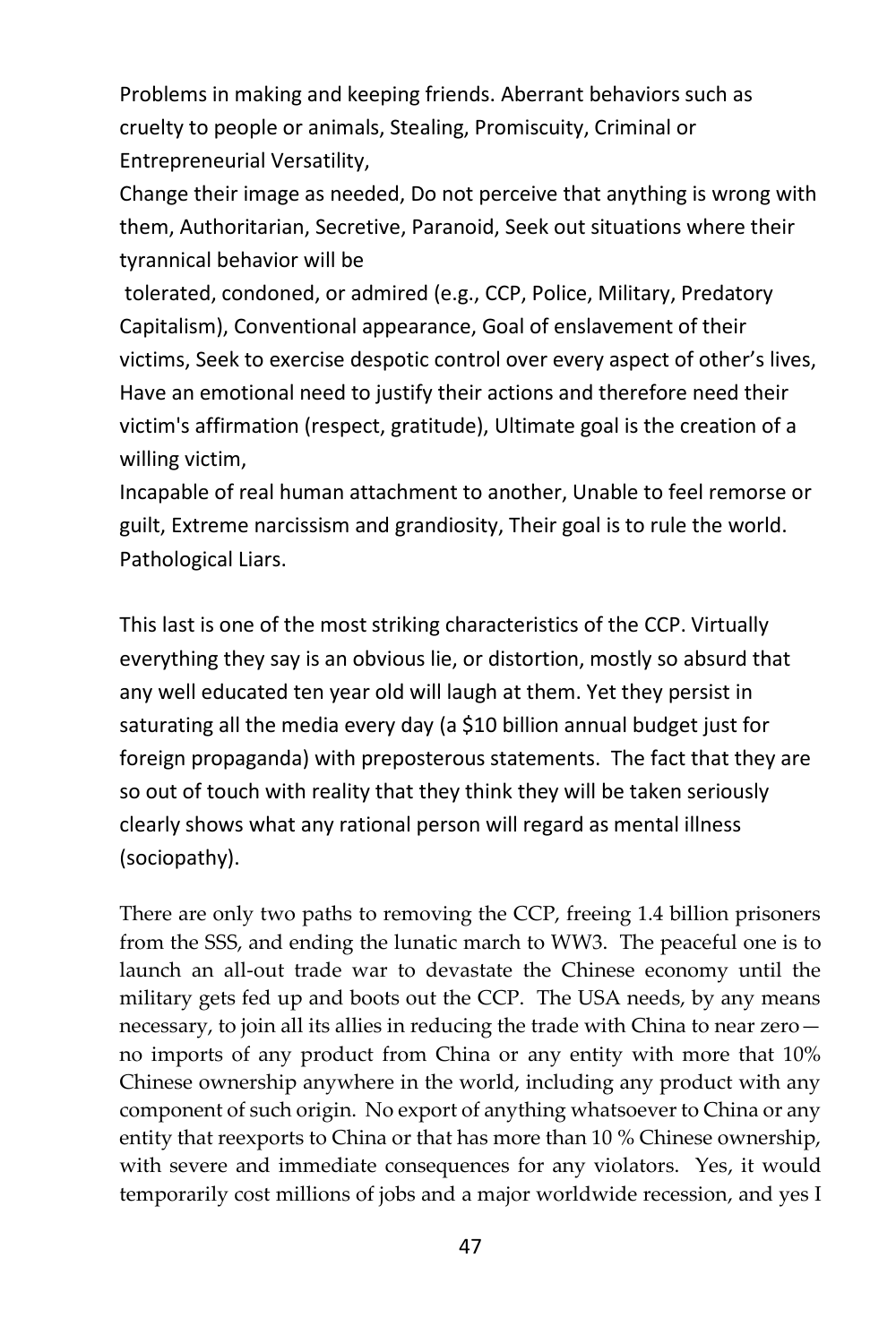know that a large part of their exports are from joint ventures with American companies, but the alternative is that every country will become the dog of the Seven Sociopaths (and like all animals they keep dogs in small cages while they fatten them for the kill) and/or experience the horrors of WW3. Other possible steps are to send home all Chinese students and workers in science and tech, freeze all assets of any entity more than 10% Chinese owned, forbid foreign travel to any Chinese citizen, to prohibit any Chinese or any entity more than 10% owned by Chinese from buying any company, land, product or technology from the USA or any of its allies. All these measures would be phased in as appropriate.

We should keep in mind that the Chinese monster is largely due to the suicidal utopian delusions of our politicians. President Carter gave them the right to send students to the USA (there are currently about 300,000), use our intellectual property without paying royalties, gave them most favored nation trading status, and by decree canceled our recognition of Taiwan and our mutual defense agreement (i.e., with no vote by anyone – he should be an honorary CCP member, along with the Bushes, the Obamas, the Clintons, Edward Snowden, etc.). These were the first in a long series of conciliatory gestures to the world's most vicious dictatorship which made it possible for them to prosper, and set the stage for their coming invasion of Taiwan, the South Sea Islands and other countries as they wish. These measures along with our failure to invade in the 40's to prevent their takeover of China, our failure to nuke their army and hence the CCP out of existence during the Korean War, our failure to prevent their massacre of Tibet, our failure to do anything when they exploded their first nuclear weapons, our failure to take them out in 1966 when they launched their first nuclear capable ICBM, our (or rather Bush's) failure to do anything about the Tiananmen massacre, our failure to shut down the Confucius Institutes present nn many universities worldwide, which are fronts for the CCP, our failure to ban the purchase of companies , property, mining rights etc. worldwide, which is another way to acquire high-tech and other vital assets, our failure to do anything over the last 20 years about their countless acts of espionage and hacking into our databases stealing nearly all our advanced weaponry, our failure to stop their allies North Korea and Pakistan from developing nukes and ICBM's and receiving equipment from China (e.g., their mobile missile launchers, which they claim were for hauling logs and it was pure coincidence they exactly fit the Korean missiles), our failure to stop them from violating our embargo on Iran's oil (they buy much of it, registering their ships in Iran), and its nuclear program (equipment and technicians go back and forth to N. Korea via China), our failure to stop them from providing military tech and weapons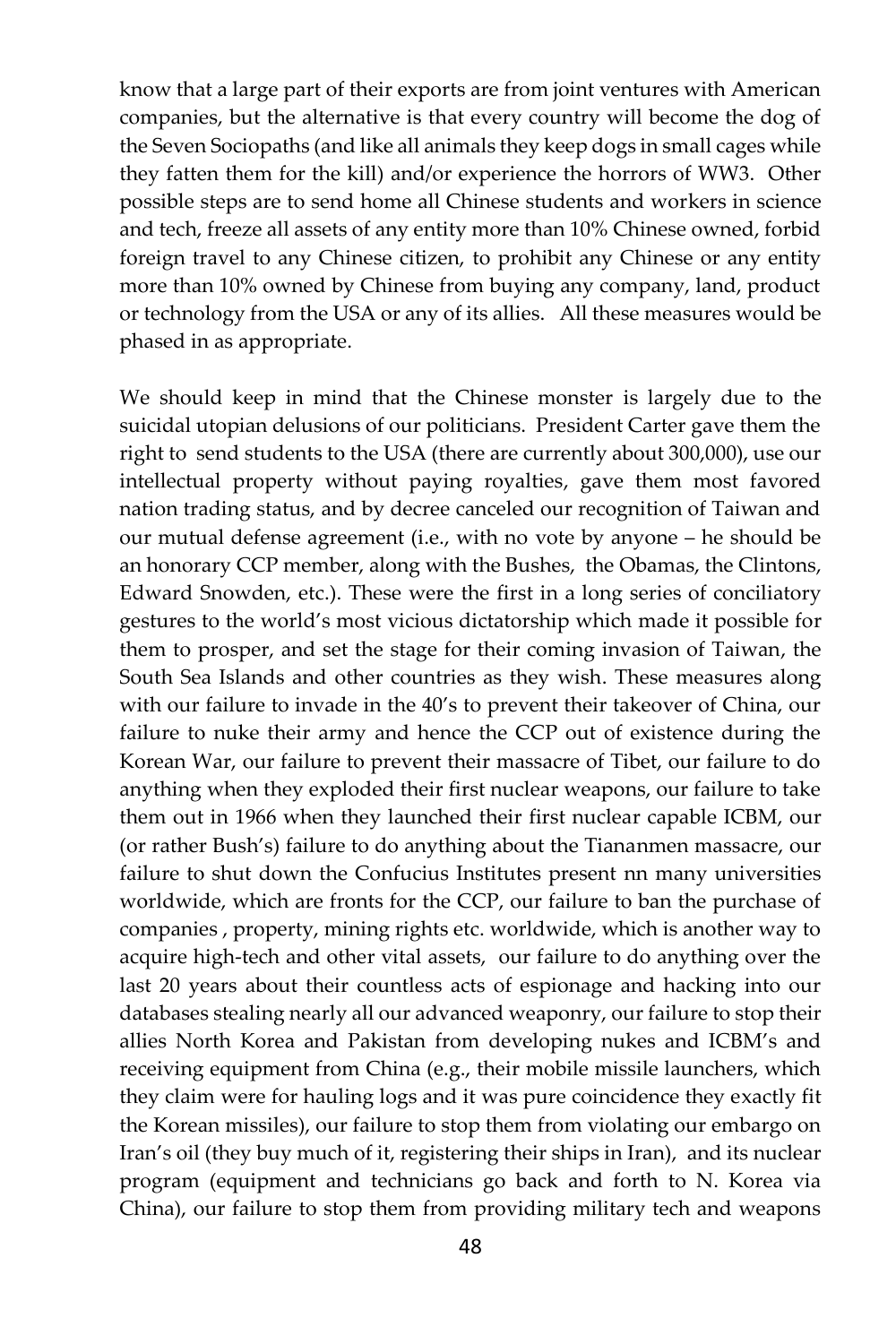worldwide (e.g., North Korea, Iran, Pakistan, the cartels in Mexico, and over 30 other countries, our failure to stop the flow of dangerous drugs and their precursors directly or indirectly (e.g., nearly all Fentanyl and Carfentanyl sent worldwide, and meth precursors for the Mexican cartels come from China), and our failure to do anything about their building "ports" (i.e., military bases) all over the world, which is ongoing.

An alternative to shutting down China's economy is a targeted strike by say 50 thermobaric drones on the  $20<sup>th</sup>$  Congress of the CCP, when all the top members are in one place, but that won't take place until 2022. The Chinese would be informed, as the attack happened, that they must lay down their arms and prepare to hold a democratic election or be nuked into the stone age. The other alternative is an all-out nuclear attack. Military confrontation is unavoidable given the CCP's present course. It will likely happen over the islands in the South China Sea or Taiwan within a few decades, but as they establish military bases worldwide it could happen anywhere (see Crouching Tiger etc.). Future conflicts will have hardkill an softkill aspects with the stated objectives of the CCP to emphasize cyberwar by hacking and paralyzing control systems of all military and industrial communications, equipment, power plants, satellites, internet, banks, and any device or vehicle connected to the net. The Sociopaths are slowly fielding a worldwide array of manned and autonomous surface and underwater subs or drones capable of launching conventional or nuclear weapons that may lie dormant awaiting a signal from China or even looking for the signature of US ships or planes. While destroying our satellites, thus eliminating communication between the USA and our forces worldwide, they will use theirs, in conjunction with drones to target and destroy our currently superior naval forces. Of course, all of this is increasingly done automatically by AI.

All this is totally obvious to anyone who spends a little time on the net and can understand English. Two of the best sources to start with are the book Crouching Tiger (and the five Youtube videos with the same name), and the long series of short satirical pieces on the China Uncensored channel on Youtube or their new one www.chinauncensored.tv. The CCP's plans for WW3 and total domination are laid out quite clearly in Chinese govt publications and speeches. They spend an estimated 10 billion dollars yearly to spread their propaganda worldwide. They or their puppets own or control newspapers, magazines, TV and radio channels and place fake news in most major media everywhere every day. In addition, they have an army (maybe millions of people) who troll all the media placing more propaganda and drowning out legitimate commentary.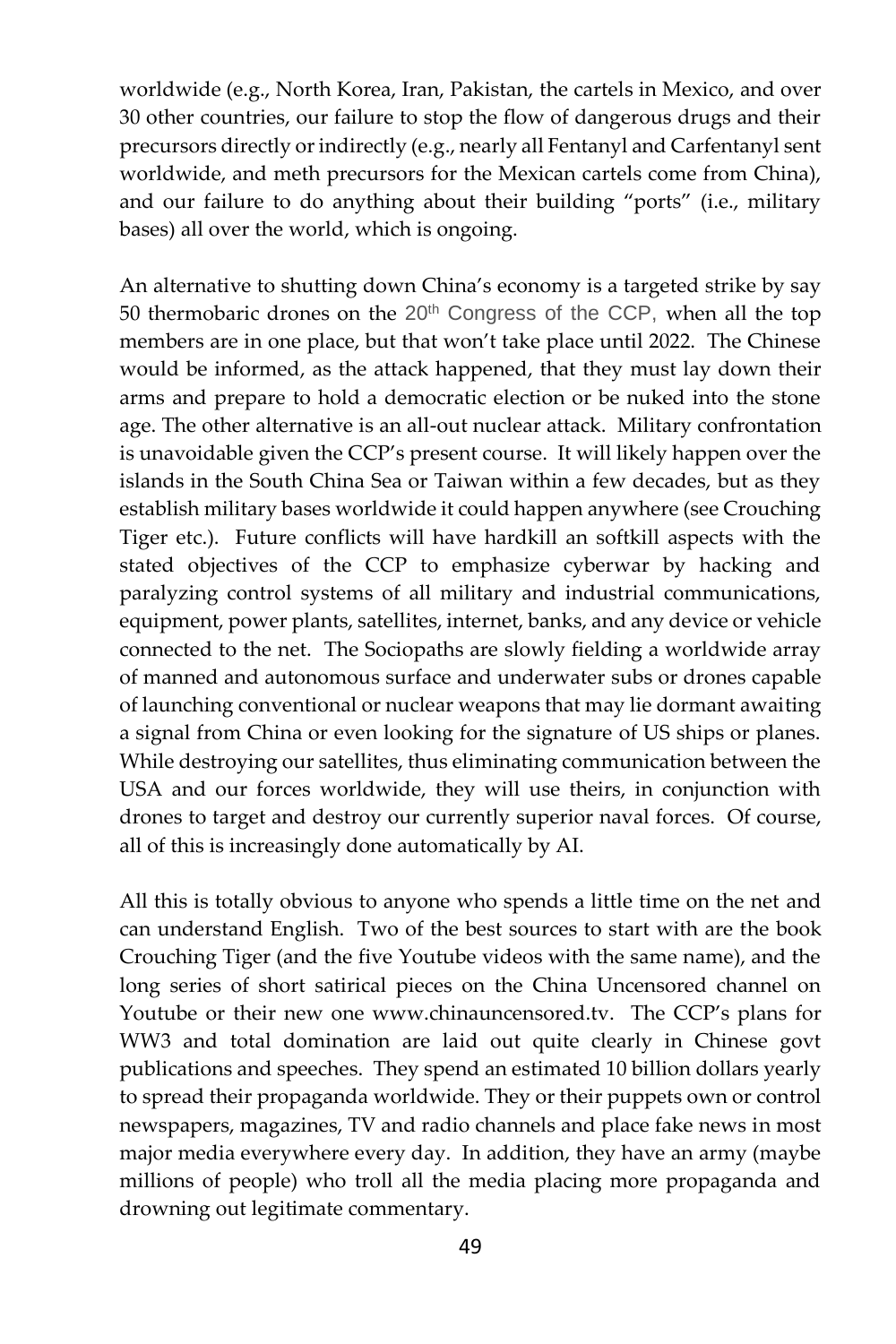The rule of the Seven Senile Sociopaths is a surrealistic tragicomedy like Snow White the Seven Dwarves, but without Snow White, endearing personalities, or a happy ending. They are the wardens of the world's biggest prison but they are they far the worst criminals, committing by proxy every day millions of assaults, rapes, robberies, bribes, kidnappings, tortures, and murders, most of them presumably by their own secret police of the 610 Office created on June 10, 1999 by Jiang Zemin to persecute the qigong meditators of Falun Gong, and anyone else deemed a threat, now including all religious and political groups not under their direct rule. By far the biggest ally of the Seven Dwarves is the Democratic party of the USA, which, at a time when America needs more than ever to be strong and united, is doing everything possible to divide America into warring factions with ever more of its resources going to sustain the burgeoning legions of the lower classes and driving it into bankruptcy. The CCP is by far the most evil group in world history, robbing, raping, kidnapping, imprisoning, torturing starving to death and murdering more people that all the other dictators in history (an estimated 100 million), and in a few years will have a total surveillance state for every activity of everyone in China, which is already expanding worldwide.

Though the SSS treat us as an enemy, in fact, the USA is the Chinese people's greatest friend and the CCP their greatest enemy. From another perspective, other Chinese are their greatest enemy as they demolish all the world's resources.

Of course, some say that China will collapse of its own accord, and it's possible, but the price of being wrong is the end of freedom and WW3 or a long series of conflicts which the Seven Sociopaths will almost certainly win. One must keep in mind that they have controls on their population and weapons that Stalin, Hitler, Gaddafi and Idi Amin never dreamed of. CCTV cameras (currently maybe 300 million and increasing rapidly) on highspeed networks with AI image analysis, tracking software on every phone which people are required to use, all transactions payable only by phone already dominant there and universal and mandatory soon, total automatic monitoring of all communications by AI and an estimated 2 million online censors, in addition to millions of police and army cadres there as many as 10 million plainclothes secret police of 610 Office created by Jiang Zemin, with black prisons (i.e., unofficial and unmarked), instant updating of the digital dossier on all 1.4 billion Chinese and soon on everyone on earth who uses the net or phones. It's often called the Social Credit System and it enables the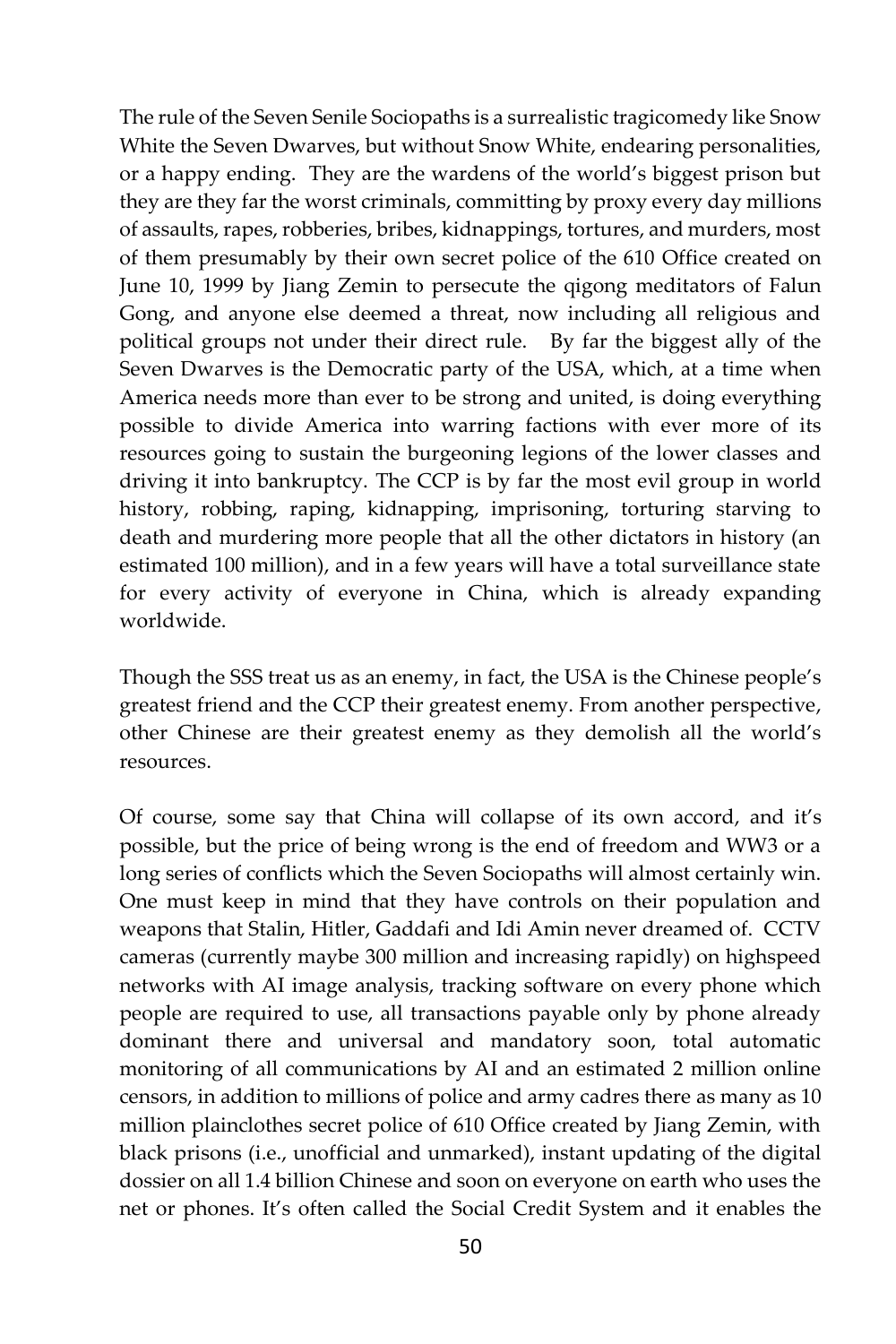Sociopaths to shut down the communications, purchasing ability, travel, bank accounts etc. of anyone. This is not fantasy but already largely implemented for the Muslims of Xinjiang and spreading rapidly—see Youtube.

How much Quality of Life (QOL- a general measure including wealth, crime rate, stress, traffic, drug problems, happiness etc.) might Americans gain by various measures? Banning anchor babies might up QOL 5% by mid-century and 10% by the end, relative to doing nothing. Making the ban retroactive to 1982, or preferably to 1898, and thus deporting most of those naturalized by being related to anchor babies, might raise QOL another 5% immediately. Banning immigration might raise it another 10% by end of century, while making the ban retroactive to 1965 and deporting most immigrants along with their descendants and naturalized relatives might give Americans (Diverse and Euros) another 20% more QOL immediately.

And there might be a Back to Africa or Slavery Restitution Act which sent all blacks, or at least those on welfare, unemployed or in prison, back to their homelands so we would never again have to listen to their inane complaints about being kidnapped (as noted, they never consider that if not for slavery they would not exist and if not for colonialism and Euro technology maybe 90% of the people in the third world would not exist), not to mention if not for Euro's they would now be living (or dying ) under the Nazi's or the Japanese or the communists. Of course, one could do this on a case by case basis, keeping all the skilled (e.g., medical and hitech personnel). Instead of or prior to the slow deportation process, one could cancel the citizenship or at least the voting privileges of all the naturalized citizens and their descendants since 1965.

The 42 million African-Americans (about 74 million by 2100) who account for 4.5x as many prisoners per capita as Euros, get a largely free ride for all essential services and welfare, take over and render uninhabitable large areas of cities, increase the crowding and traffic by about 13% etc., so they may decrease the QOL of all Americans about 20% on average but to unliveable for those who are in poor neighborhoods. Hispanics amount to about 18% (or about 25% including illegals) and they account for a minimum of 2.5X as many prisoners as Euros and have all the other issues, thus causing a QOL drop of about 30% or again to unliveable in areas they dominate, which soon will include the whole southwestern USA. So overall, it's a fair guess that deporting most Diverse would about double the QOL (or say from just bearable to wonderful) right now for the average person, but of course much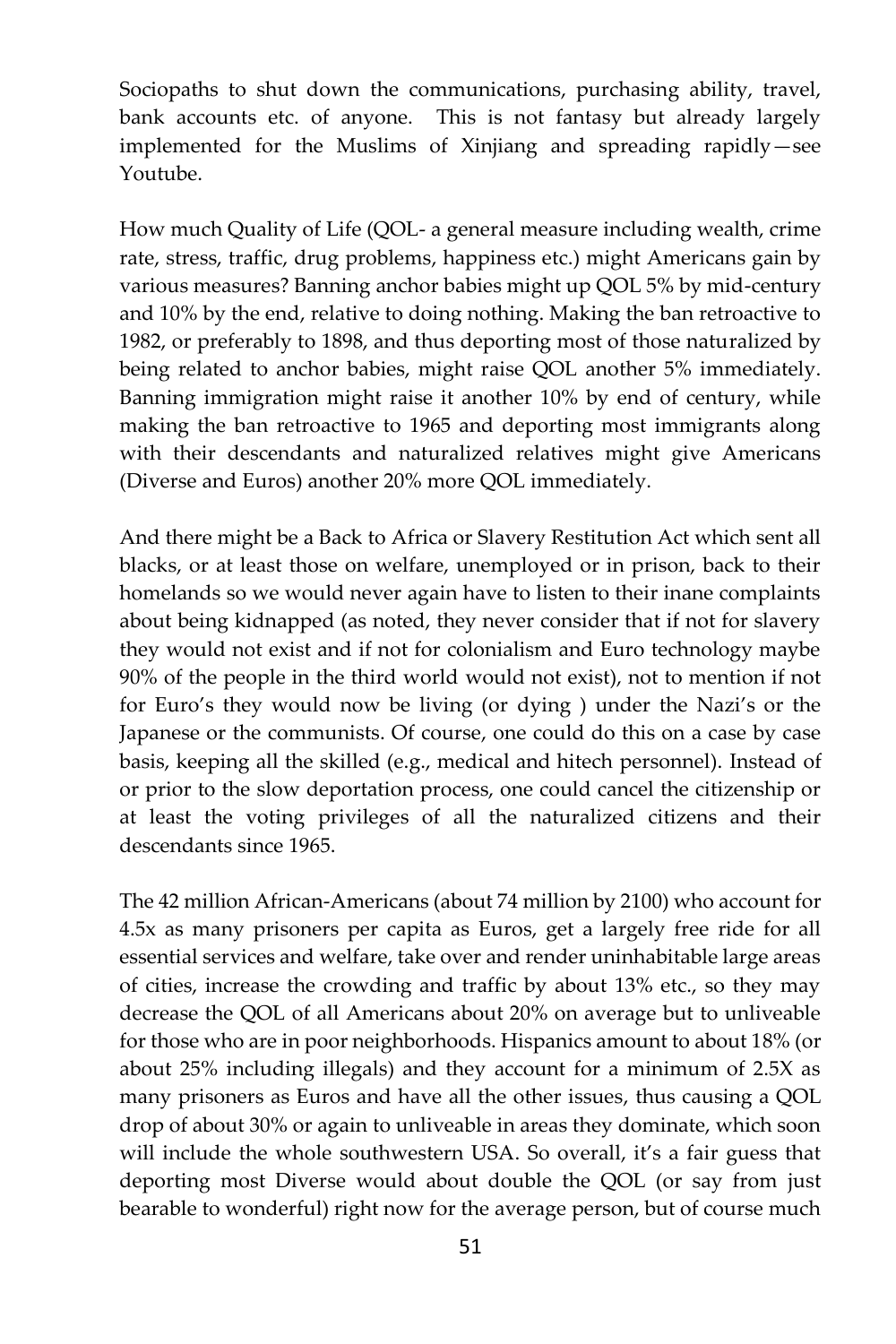more increase for the poorer and less for the richer. If one compares likely QOL in 2119 (i.e., a century from now), if all the possible anti-diversity measures were adopted, relative to what it will be if little or nothing is done, I expect QOL would be about 3X higher or again from intolerable to fantastic.

After documenting the incompetence of the INS and the govt., and the countless treasonous and blatantly anti-white racist (in the original meaningful sense of racist) organizations (e.g., the National Council of La Raza) helping to swamp us with immigrants (partial list on p247 of Adios America) Coulter says "The only thing that stands between America and oblivion is a total immigration moratorium" and "The billion dollar immigration industry has turned every single aspect of immigration law into an engine of fraud. The family reunifications are frauds, the "farmworkers" are frauds, the high-tech visas are frauds and the asylum and refugee cases are monumental frauds." Her book is heavily documented (and most data were left out due to size constraints) and of course nearly all the data can be found on the net.

As Coulter notes, a 2015 poll shows that more Americans had a favorable opinion of North Korea (11%) than wanted to increase immigration (7%,) but most Democrats, the Clintons, the Bush's, Obama, casino mogul Sheldon Adelson, Hedge Fund billionaire David Gelbaum, Carlos Slim, Nobel Prize winning economist Paul Krugman and megabillionaire Facebook founder Mark Zuckerberg don't want Americans to ever vote on it. She also mentions that then Florida Governor Jeb Bush (with a Mexican wife) pushed for a bill to give drivers licenses to illegal aliens (copying California) just 3 years after 13 of the 9/11 terrorists had used Florida drivers licenses to board the planes. Yes, the same Jeb Bush who recently called Illegal immigration "an act of love" (of course he means love for Mexico and hatred for the USA, or at least its Euros).

The inexorable collapse of the USA (and other first world countries in Europe are just a step or two behind, as they have let in Diverse who are producing children at about 3 times Euro rates) shows the fatal flaws in representative democracy. If they are to survive and not turn into third world hellholes, they must establish a meritocracy. Change the voting age to 35 minimum and 65 maximum, with minimum IQ 110, proof of mental stability, lack of drug or alcohol dependence, no felony convictions, and a minimum score on the SAT test that would get one into a good college. But the sorry state of what passes for civilization is shown by a recent Gallup poll which found that about 50% of Americans believed the Devil influences daily events, and that UFO's are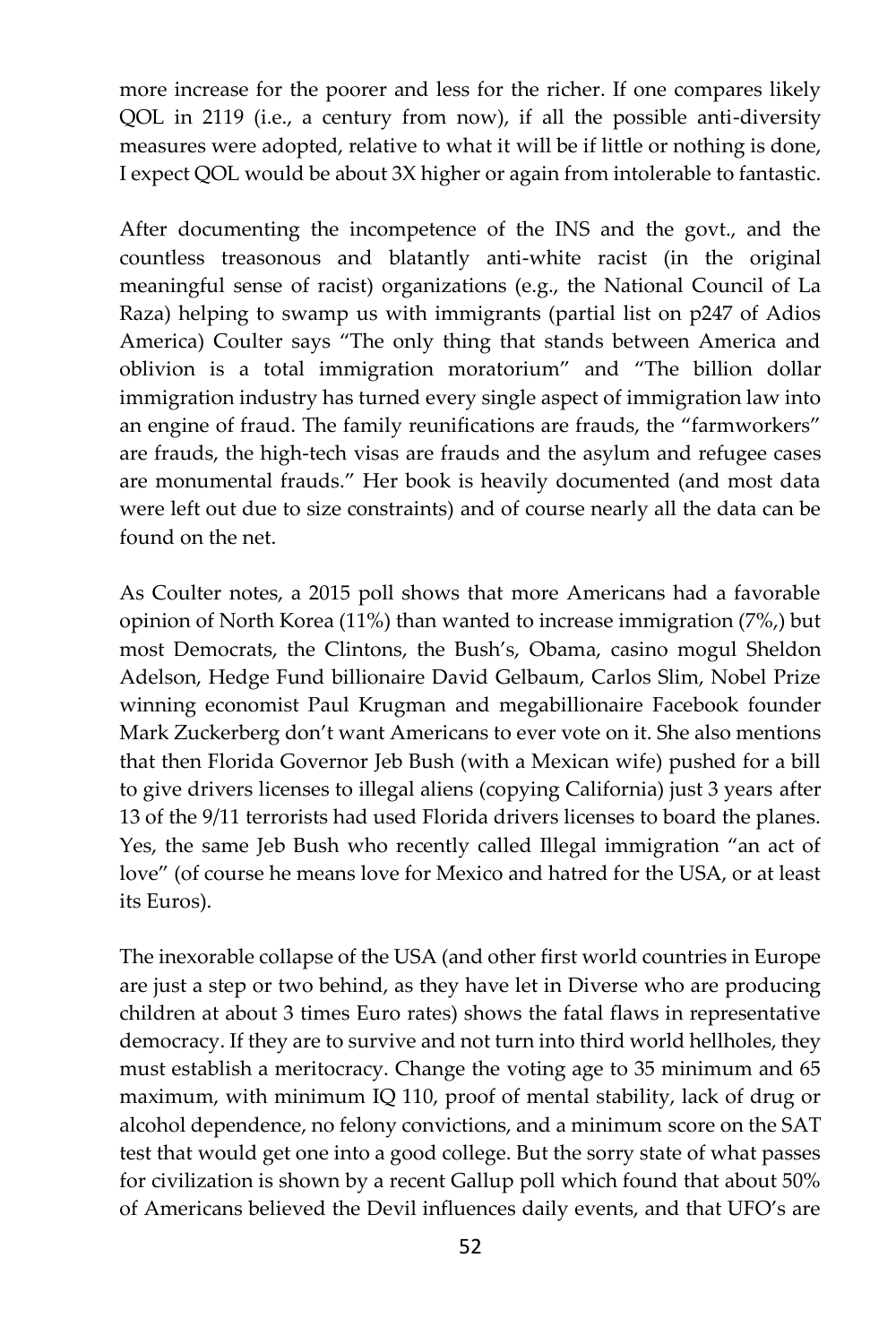real, while 36% believe in telepathy and about 25% in ghosts. A yes on any of these would seem to be a good reason for lifetime exclusion from voting and preferably loss of citizenship as should a 'yes' or 'possibly' or 'probably' answer to "Do you think O.J. Simpson is innocent".

Perhaps it will lessen the pain slightly to realize that it is not only the American government that is moronic and treasonous, as versions of its suicide are happening in other democracies. In Britain, the National Children's Bureau has urged daycare teachers to report any 'racist' utterance of children as young as three. About 40% of Britons receive some form of welfare. London has more violent crime than Istanbul or New York and is said to have almost 1/3 of the world's CCTV cameras, which record the average citizen about 300 times a day. Of course, as usual, there are no trustworthy statistics for China, where some of the most successful electronics companies are in the CCTV business and where facial recognition software can often identify any random person in minutes. The UK has the highest rate in Europe of STD's, unwed mothers, drug addiction and abortion. One fifth of all children have no working adult in their house, almost a million people have been on sick leave for over a decade, the courts forced the govt. to give a disabled man money to fly to Amsterdam to have sex with a prostitute because to deny it would be a "violation of his human rights". The number of indictable offenses per 1000 rose from about 10 in the 1950's to about 110 in the 1990's in parallel with the increase in Diverse. Thanks to Mark Steyn's "After America", which is required reading for all bright, civilized Americans who want their country to survive, though barring a military coup, there is not a chance.

Coulter points out the absurdity of politicians fawning on the Hispanic voters (Hispandering). If presidential candidate Mitt Romney had won 71% of the Hispanic vote instead of 27% he still would have lost, but if he had won only 4% more of the white vote he would have won. In fact, 72% of voters are non-Hispanic white, so even if someone got ALL the nonwhite votes, a presidential candidate could still win by a landslide, as we saw in the Trump election. The problem is a sizeable percent of white voters are morons and lunatics who are unable to act in their own self-interest. The absurdity of letting average citizens vote was shown when many were seriously considering Ben Carson for president in 2016--a Seventh Day Adventist bible thumping creationist Detroit ghetto homeboy of such obvious immaturity and stupidity that no sane country would permit him to occupy any public office whatsoever (of course one could say the same of most people and most politicians). He has however, the huge advantage that his defects give him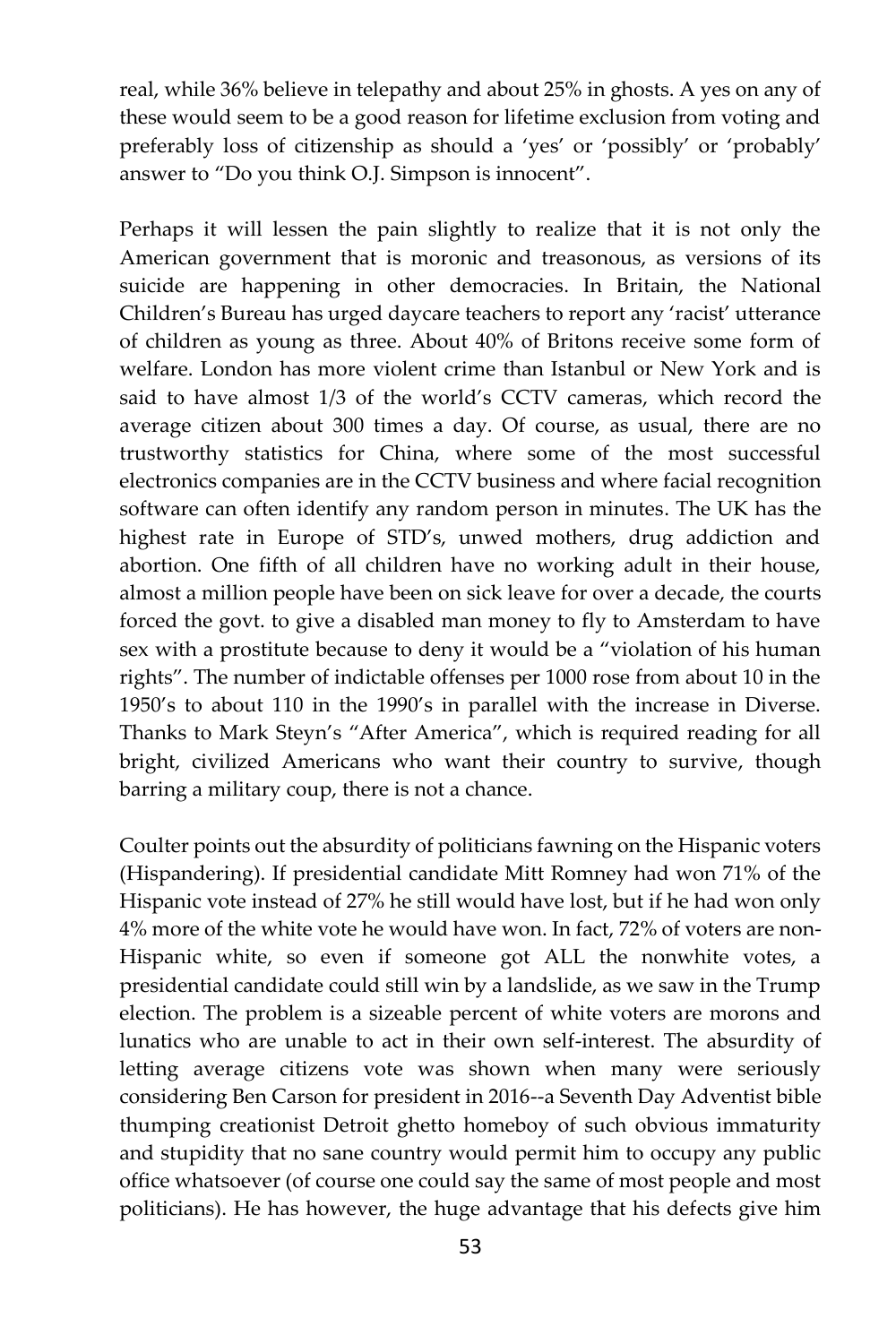much in common with the average American. It appears to me his limitations include autism-the reason for his famous "flat affect". Do not be fooled by his occasional simulations of laughter--autistics learn to mimic emotions at an early age and some even have successful careers as comedians. Famous comedian Dan Aykroyd had this to say about his Asperger's -- "One of my symptoms included my obsession with ghosts and law enforcement -- I carry around a police badge with me, for example. I became obsessed by Hans Holzer, the greatest ghost hunter ever. That's when the idea of my film Ghostbusters was born."

"Gentle Ben" Carson wants to outlaw abortion, even in cases of rape and incest, thinks we should ditch Medicare, and adheres to many weird conspiracy theories, such as the pyramids not being built by the pharaohs as tombs, but by the biblical Joseph for the storage of grain! He proposes to turn the Department of Education into a fascist overseer of proper morals, with students reporting professors who displayed political bias (i.e., anyone whatsoever) to the government so universities' funding could be cut. "I personally believe that this theory that Darwin came up with was something that was encouraged by the Adversary." The Adversary is a nickname for the devil; it's the actual translation of the word "Satan." He also dismissed the Big Bang, calling it a "fairy tale." Like all creationists, that means that he rejects most of modern science--i.e., everything that lets us make sense of biology, geology, physics and the universe and puts them on all fours with people who lived 100,000 years ago--i.e., Neanderthals. Of course, to the sane, intelligent and educated, "fairy tales" are about heaven, hell, angels and devils, but these are at exactly the right level for the average low class American, Diverse or Euro. Hard to believe we could do worse than the Clinton's, Nixon, Reagan, Obama and G.W. Bush, but it will happen, and your descendants will see an endless line of politicians who's only real qualifications are greed, dishonesty, stupidity, sociopathy, dark skin or a Spanish surname. In any case, it's unavoidable in a mobocracy that morons, lunatics and the merely clueless will take over and run the show until it collapses, which is inevitable unless democracy as currently practiced changes radically and Diversity decreases.

Now that we have a reasonably sane, intelligent, patriotic person as president (though seeing this thru the massive disinformation and libel produced by the Neomarxist Third World Supremacists can be difficult) and enough Republicans in congress (the Democrats having sold out their country long ago) we could theoretically deport the illegals, but unless we terminate immigration and retroactively deport most of those naturalized since 1965, it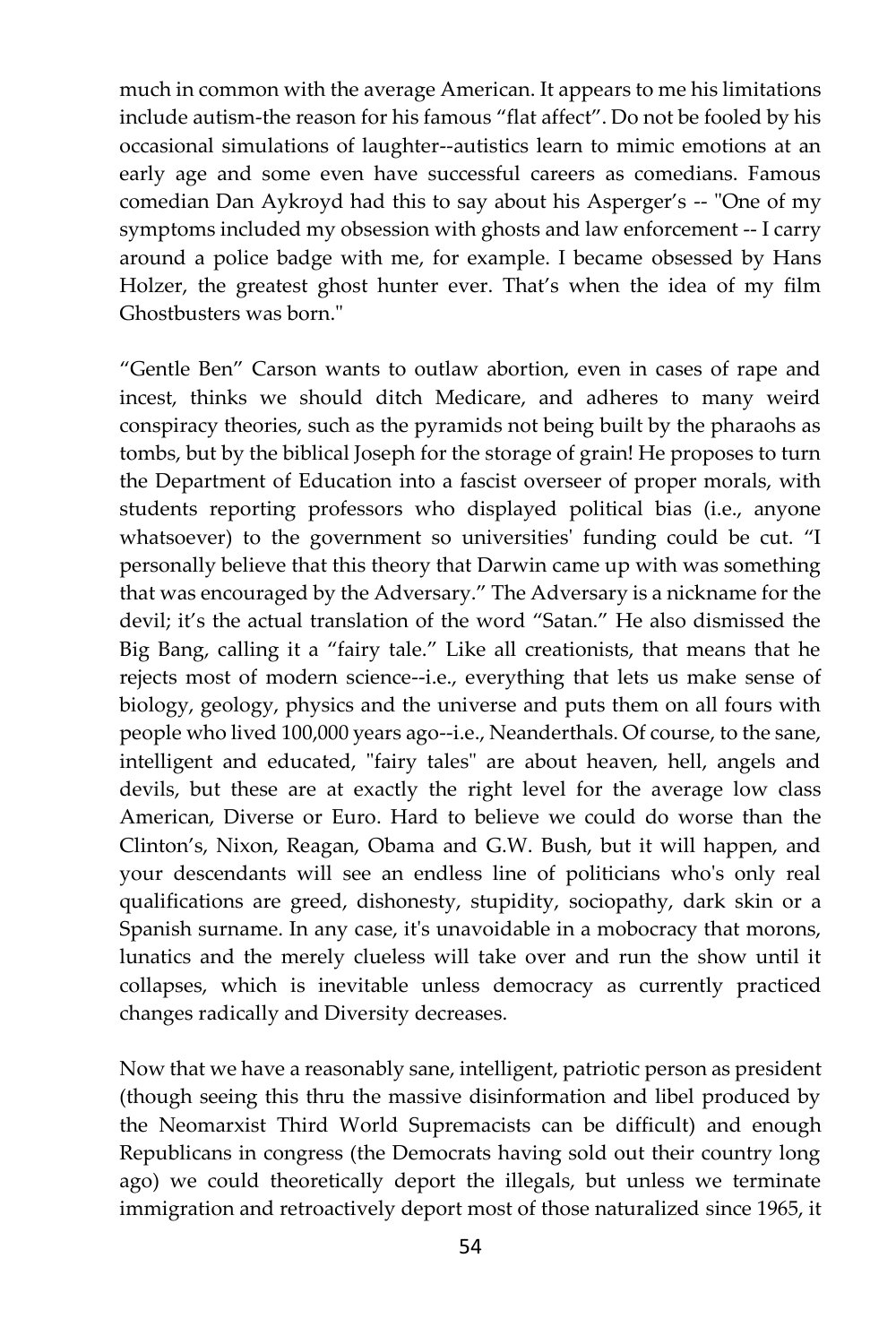will only slow the disaster and not stop it. However nearly everything Trump tries to do is blocked by the Neomarxist judges and the democrats who long ago ceased to represent America's interests.

Hillary Clinton was preferable to Obama, who was trained as a constitutional lawyer, so he knew our systems fatal weaknesses, and how much further he could go in creating a communist state enforced by fascism, like his muchadmired model Cuba. I can easily forgive Hillary for Benghazi and her emails and Bill for Monica, but not for their utterly cynical pardoning of clients of Hillary's brother Hugh, tax cheat Marc Rich and four Hasids convicted in 1999 of bilking the federal government of more than \$30 million in federal housing subsidies, small business loans and student grants, in order to curry favor with N.Y. Jews. This is very well known and in fact just about everything I say here is easily findable on the net.

Even though our mobocracy is a slow-motion nightmare, if we had a direct democracy (as we easily could in the computer age) and people were actually polled on important issues, perhaps most of our major problems would be disposed of quickly. Suppose tomorrow there was a vote of every registered voter with an email address or smartphone on questions something like this:

Should all illegal aliens be deported within one year? Should welfare be cut in half within 1year? Should all convicted felons born in another country or one of whose parents were, have their citizenship canceled and be deported within 90 days? Should all immigration be terminated except temporary work visas for those with special skills? Should all child molesters, rapists, murderers, and drug addicts have their citizenship canceled and deported, or if a native citizen, quarantined on an island?

So much the better if voting was restricted to those whose parents and/or all four grandparents are native born, who are non- felons, who have paid more than 5% of their income in taxes the last 3 years and passed mental health, current events and IQ tests. Again, the biggest benefactors would be the Diverse who remained here, but of course the majority will resist any change that requires intelligence or education to grasp.

I am not against a Diverse society, but to save America for your children (recall I have no descendants nor close relatives), it should be capped at say 20% and that would mean about 40% of the Diverse here now would be repatriated. Actually I would not object to keeping the % Diverse we have now (about 37%) provided half the ones here were replaced by carefully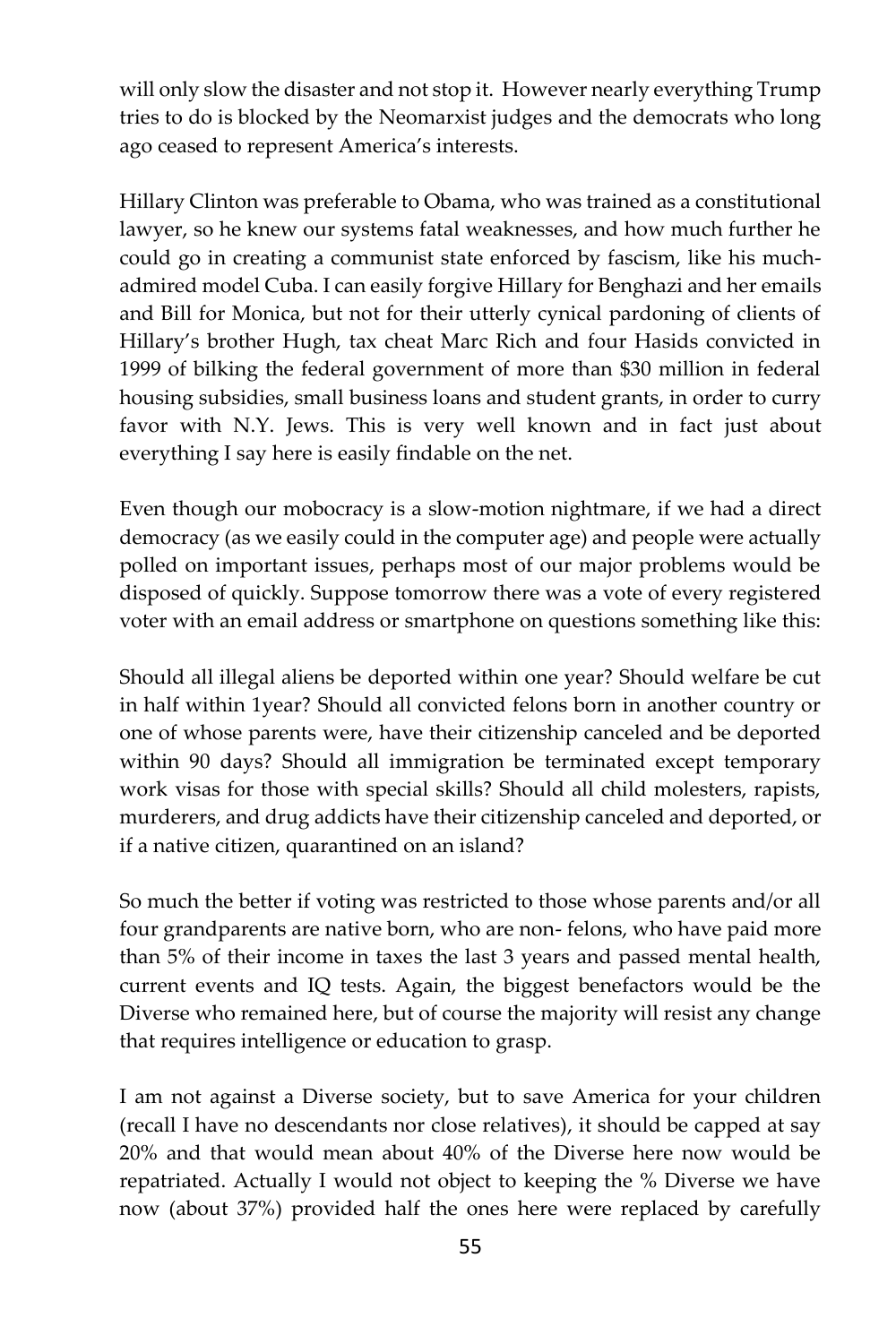screened Asians or by people from anywhere provided they are carefully screened (i.e., no criminals, mental or physical defectives, no religious nuts, no drug addicts, well educated with a proven useful profession), and that they agree to have no more than two children, with immediate deportation if they produce a third, commit a major felony, or remain on welfare for more than one year. And no relatives are permitted entry. In fact, it would be a huge step forward to replace all the Euro criminals, drug addicts, mental cases, welfare users, and chronically unemployed etc. with suitable Diverse. Of course, it's impossible now, but as civilization collapses and the Seven Sociopaths of the CCP take over, many amazing things will happen, all of them extremely unpleasant for billions of people, with the Diverse having the most suffering and dying. Coulter jokingly suggests inviting Israel to occupy the border with Mexico, as they have shown how to guard one. However, I would suggest really doing it—either giving them the Southern portion of each border state or perhaps just occupying the border section of Mexico (which we could do in a few days). Israel should be delighted to have a second country, since their position in Israel will become untenable as the USA, France etc. lose the ability to be the world's policemen, and nuclear capable third world countries collapse. However, we should require the Israelis to leave the strict orthodox at home where the Muslims will soon get them, as we already have enough rabbit breeding religious lunatics.

Speaking of the collapse of nuclear capable third world countries, it should be obvious that as this happens, probably before the end of this century, but certainly in the next, with H Bombs in possession of fanatics, it is just a matter of time before they begin vaporizing American and European cities. The only definitive defense will be preemptive "nucleation" of any such country that collapses, or where Muslim radicals take over. It must be obvious to Israel that they will have no other choice but a preemptive strike on Pakistan, Iran and maybe others. Another lovely gift from the Diverse.

In a late 2015 poll by You.Gov, 29 percent of respondents said they can imagine a situation in which they would support the military taking control of the federal government – that translates into over 70 million American adults. And these again are the best of times. At this time in the next century, give or take a few decades, (much sooner in many third world countries), with industrial civilization collapsing, starvation, crime, disease and war worldwide, military coups will be happening everywhere. It's almost certainly the only cure for America's problems, but of course nobody will get to vote on it.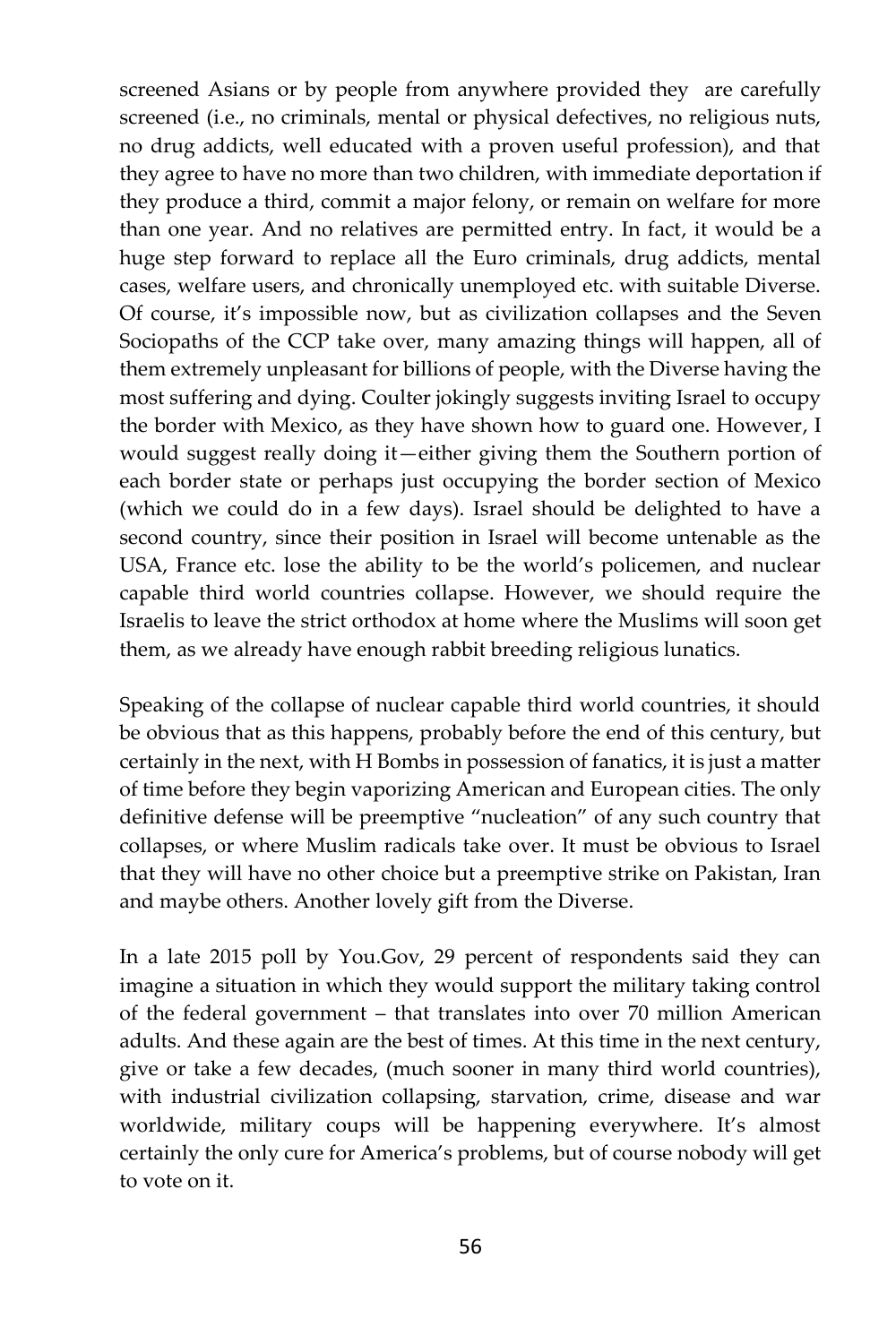In sum, this is the American chapter of the sad story of the inexorable destruction of the world by unrestrained motherhood. Fifty-four years ago, 396 US politicians voted to embrace the destruction of America by the third world, via the "no significant demographic impact" immigration act. Without the changes they and the Supreme Idiots Court made (along with failure to enforce our immigration laws), we would have about 80 million fewer people now and at least 150 million fewer in 2100, along with tens of trillions of dollars in savings. We would have a chance to deal with the immense problems America and the world face. But, burdened with a fatally fragmented (i.e., Diverse) population about twice the size we might have had, half of which will not contribute to the solution, but rather constitute the problem, it is impossible. What we see is that democracy as practiced here and now guarantees a fatally inept government. Peace and prosperity worldwide will vanish and starvation, disease, crime, military coups, terrorism and warlords will become routine, prbably in this century, certainly during the next.

To me it's clear that nothing will restrain motherhood and that there is no hope for America or the world regardless of what happens in technology, green living or politics anywhere. Everything tranquil, pure, wild, sane, safe and decent is doomed. There is no problem understanding the stupidity, laziness, dishonesty, self-deception, cowardice, arrogance, greed and insanity of hairless monkeys, but it ought to seem a bit odd that so many reasonably sane and more or less educated people could welcome into their country (or at least permit the entry and tolerate the presence of) large numbers of immigrants who proceed to take over and destroy it. Monkey psychology (shared by all humans) is only capable of seriously considering oneself and immediate relatives for a short time into the future (reciprocal altruism or inclusive fitness), maybe decades at most, so there is no internal restraint. Democracy is the ideal breeding ground for catastrophe.

Most people are neither smart nor well educated, but one can see collapse happening in front of us, and above all in the big urban areas and in the Southwest, especially California and Texas. Sheer laziness, ignorance and a lack of understanding of ecology and the nature of population growth is part of it, but I think that the innate reciprocal altruism we share with all animals must have a big role. When we evolved in Africa we lived in small groups, probably seldom more than a few hundred and often less than 20, and so all those around us were our close relatives, and our behavior was selected to treat them reasonably well as they shared our genes (inclusive fitness) and would reciprocate good deeds (reciprocal altruism). We stopped evolving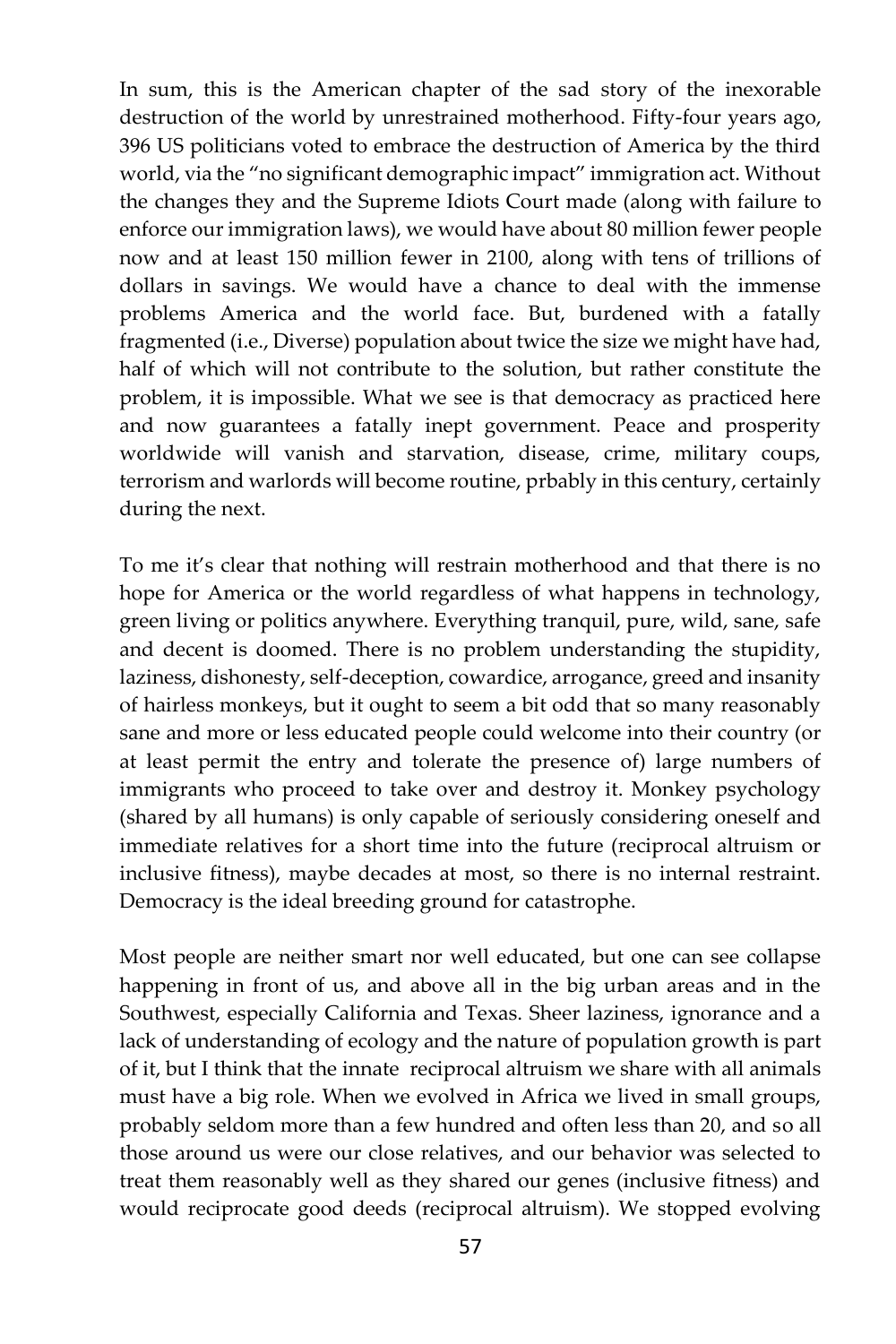and began devolving, replacing evolution by natural selection with devolution (genetic degeneration) by unnatural selection about 100,000 years ago, when culture evolved to the point where language, fire and tools gave us a huge advantage over other animals, and there was no longer major selective force for changing behavior or increasing or maintaining health and intelligence. So, to this day we still have the tendency, when we do not feel in immediate physical danger, to act in a more or less friendly manner to those around us. The temporary peace, brought about by advanced communications and weaponry and the merciless rape of the planets resources, has expanded this 'one big family' delusion. Though the more intelligent and reflective persons (which of course includes many Diverse) can see the danger to their descendants, those who are poorly educated, dull witted, or emotionally unstable, sociopathic, autistic, or mentally ill (i.e., the vast majority) won't see it or won't act on it. But how about Adelson, Zuckerberg, Gelbaum, Biden, Clinton, Obama, Krugman and a very long list of the rich and famous? They have at least some education and intelligence, so how can they want to destroy their country and their own children's future? Actually, they are no more well educated, perceptive and future oriented than the average college graduate (i.e., not very), and also, they and their relatives live in gated communities and often have bodyguards, so they will not be seriously concerned about or even aware of trashed neighborhoods, beaches and parks, drive by shootings, home invasions, rapes and murders, nor about paying taxes or making ends meet. They are just not thinking about the fate of their great grandchildren, nor anyone's, or if it does cross their mind, like the vast majority, they don't have clue a about human ecology, nor dysgenics, and can't see the inexorable path to collapse. Insofar as they do, they will not risk personal discomforts by saying or doing anything about it (selfishness and cowardice).

A reader suggested I was talking about 'ethnic cleansing' of Diverse by Euros, but what's happening worldwide is exactly the reverse. I had not actually thought of the destruction of America and industrial civilization by Diverse as genocide, but since the number of Euros of all types (and many groups of Diverse such as Japanese and Koreans) will steadily decline, and their countries be taken over by Diverse, it does have that aspect, though it's the Euros failure to produce enough children that is responsible for their declining numbers. A few zealots (but not so few in the future as Muslims will increase from about 1/5 of the world to about 1/3 by 2100, stimulating the conditions which breed fanaticism) like Al Queda and ISIS want to eliminate all Euro's (and Jews and Sunni's and Feminists and Christians etc., etc.) and the Arabs will certainly demolish Israel by and by, but otherwise there is little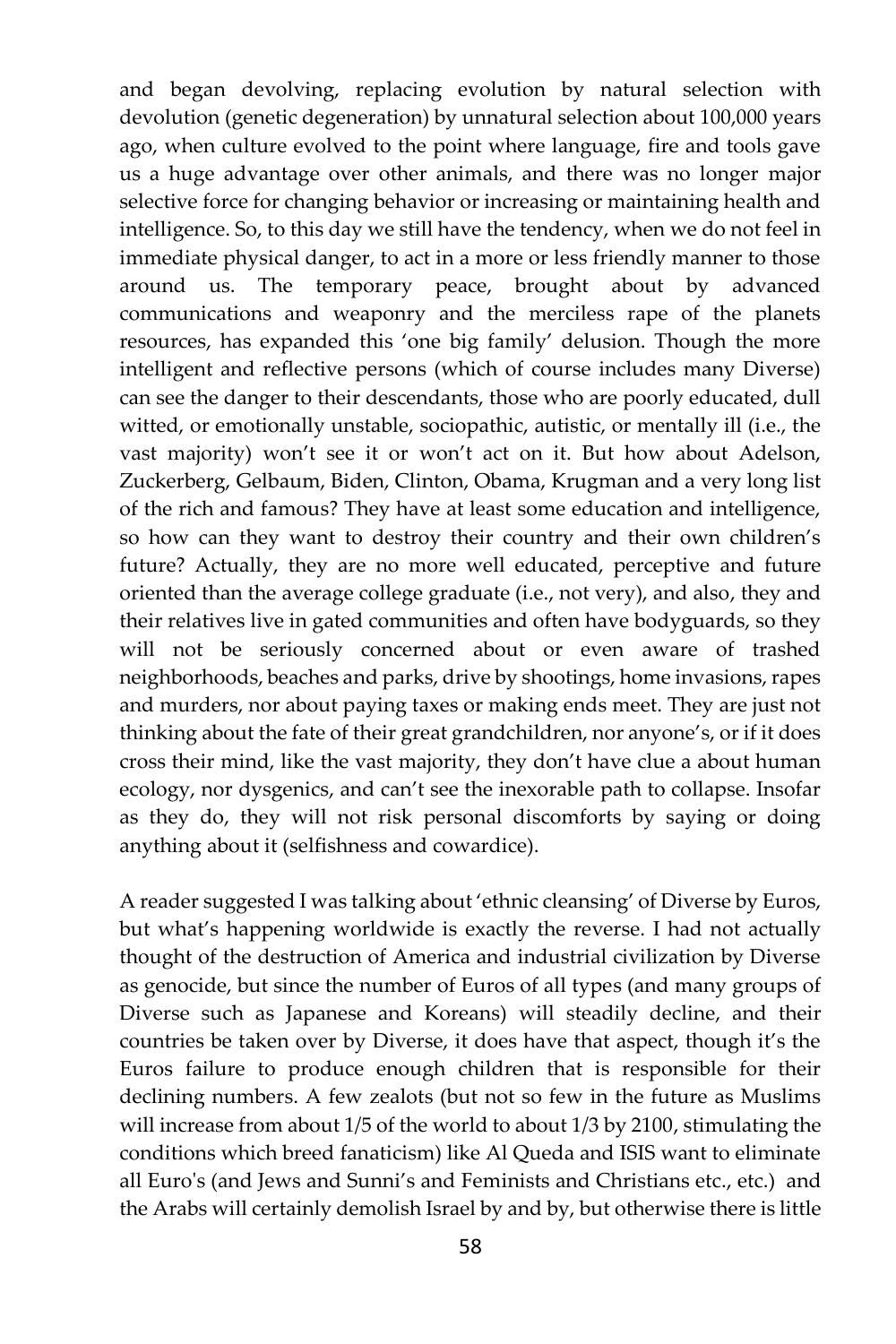motivation to get rid of those who are giving you a free lunch (though of course few Diverse will grasp how big the lunch really is until it stops and civilization collapses). However, as time passes and the competition for space and resources gets ever more desperate, genocide of all Euro groups may become an explicit goal, though mostly it will be far overshadowed by attacks of various Diverse groups on others, which has always been the case and always will. In any event, all Euro and many Diverse groups are certainly doomed--we are talking roughly 2100 and beyond, when the USA (then a part of Mexico) and Europe will no longer have the money or the will to suppress anarchy everywhere, as they will be unable to control it at home.

Shocking as it is for me to come to these realizations (I never really thought about these issues in a serious way until recently), I don't see any hope for America or the other 'democracies' (America has one foot in Fascism and the other in Communism already) without a drastic change in the way "democracy" works, or in its complete abandonment. Of course, it's going to be pretty much the same elsewhere and both Euros and Diverse ought to pray the Chinese adopt democracy soon (so they collapse too) or they are doomed from outside and inside. That democracy is a fatally flawed system is not news to anyone with a grasp of history or human nature. Our second president John Adams had this to say in 1814:

"I do not say that democracy has been more pernicious on the whole, and in the long run, than monarchy or aristocracy. Democracy has never been and never can be so durable as aristocracy or monarchy; but while it lasts, it is more bloody than either. … Remember, democracy never lasts long. It soon wastes, exhausts, and murders itself. There never was a democracy yet that did not commit suicide. It is in vain to say that democracy is less vain, less proud, less selfish, less ambitious, or less avaricious than aristocracy or monarchy. It is not true, in fact, and nowhere appears in history. Those passions are the same in all men, under all forms of simple government, and when unchecked, produce the same effects of fraud, violence, and cruelty. When clear prospects are opened before vanity, pride, avarice, or ambition, for their easy gratification, it is hard for the most considerate philosophers and the most conscientious moralists to resist the temptation. Individuals have conquered themselves. Nations and large bodies of men, never." <u>John</u> [Adams,](http://www.goodreads.com/author/show/1480.John_Adams) [The Letters of John and Abigail Adams](http://www.goodreads.com/work/quotes/17049308)

The most basic facts, almost never mentioned, are that there are not enough resources in America or the world to lift a significant percentage of the poor out of poverty and keep them there. The attempt to do this is bankrupting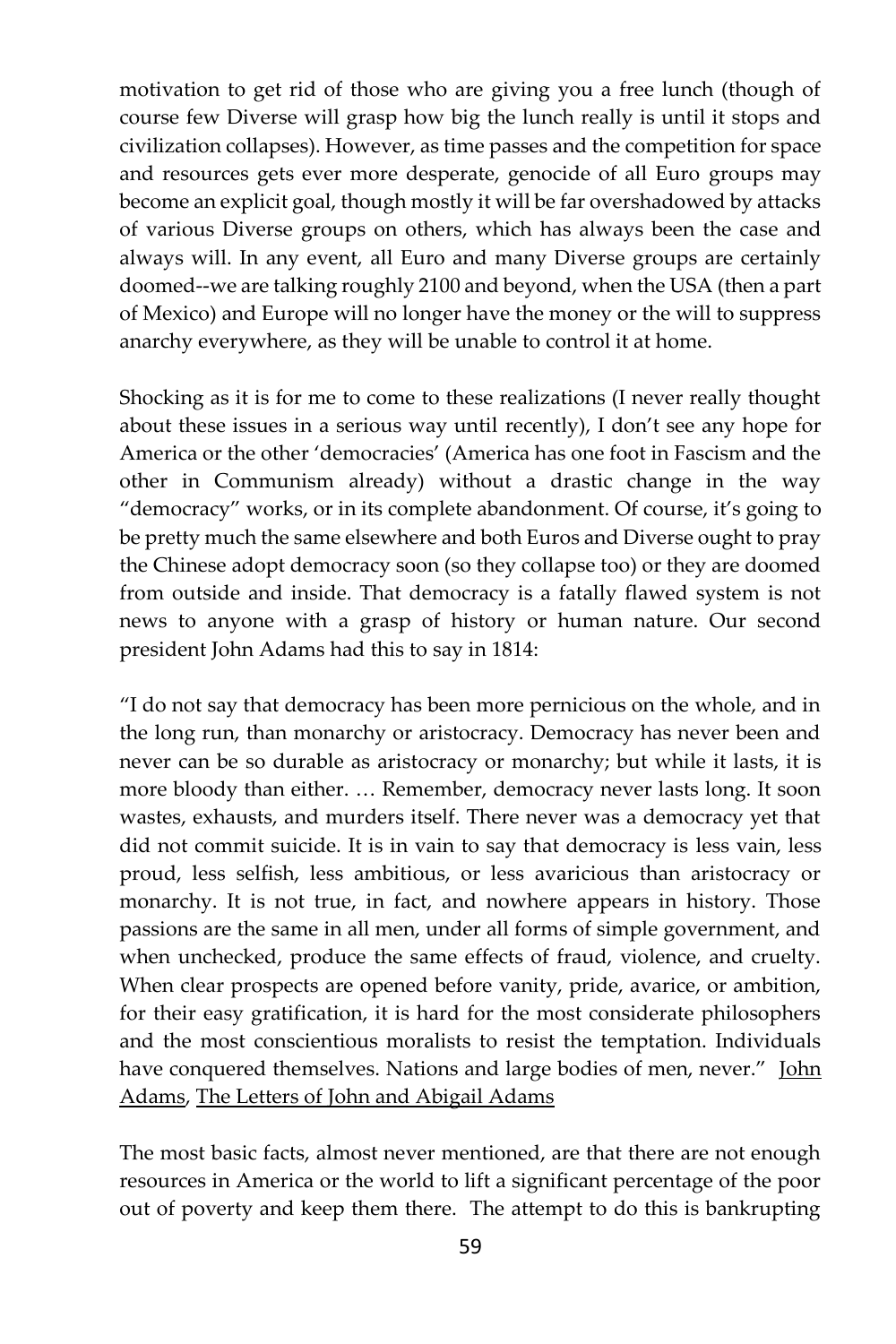America and destroying the world. The earth's capacity to produce food decreases daily, as does our genetic quality. And now, as always, by far the greatest enemy of the poor is other poor and not the rich. Without dramatic and immediate changes, there is no hope for preventing the collapse of America, or any country that follows a democratic system.

So, it is clear that Ann Coulter is right and unless some truly miraculous changes happen very soon, it's goodbye America and hello Third World Hellhole. The only consolations are that we older folk can take comfort in knowing it will not be finalized during our lifetime, that those like myself who are childless will have no descendants to suffer the consequences, and, since the descendants of those who let this happen (i.e., nearly everyone) will be as loathsome as their ancestors, they will richly deserve hell on earth.